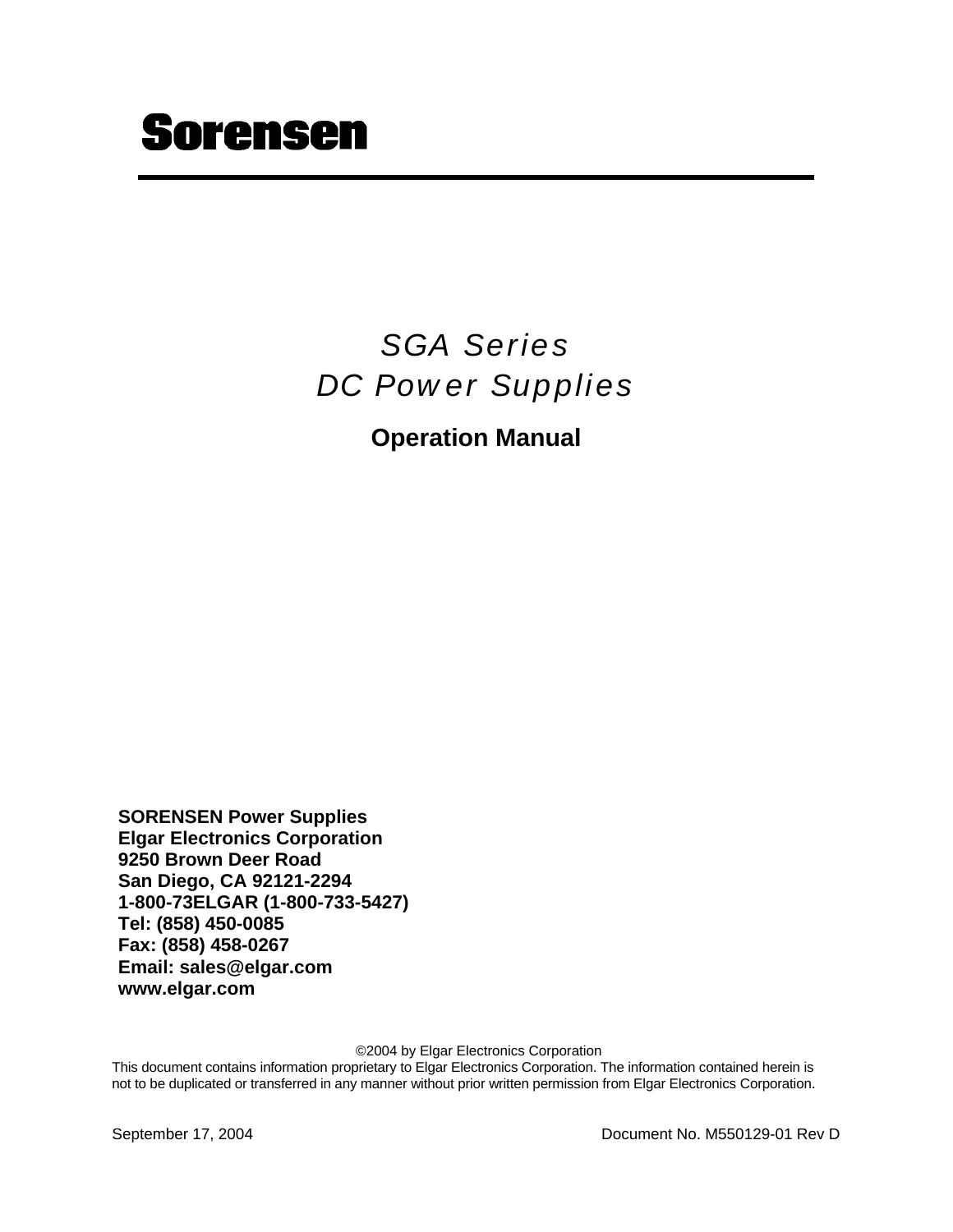## ELGAR FIVE–YEAR WARRANTY

Sorensen products are warranted by Elgar Electronics Corporation to be free from defects in material and workmanship. This warranty is effective for five years from the date of shipment of the product to the original purchaser. Liability of Elgar under this warranty shall exist provided that:

- the Buyer exposes the product to normal use and service and provides normal maintenance on the product;
- Elgar is promptly notified of defects by the Buyer and that notification occurs within the warranty period;
- the Buyer receives a Return Material Authorization (RMA) number from Elgar's Repair Department prior to the return of the product to Elgar for repair, phone 800-73ELGAR (800-733-5427);
- the Buyer returns the defective product in the original, or equivalent, shipping container;
- if, upon examination of such product by Elgar it is disclosed that, in fact, a defect in materials and/or workmanship does exist, that the defect in the product was not caused by improper conditions, misuse, or negligence; and,
- that QA seal and nameplates have not been altered or removed and the equipment has not been repaired or modified by anyone other than Elgar authorized personnel. After a product is evaluated and a consultation performed with the Buyer, if no failure exists, then the product may be subject to an evaluation fee.

This warranty is exclusive and in lieu of all other warranties, expressed or implied, including, but not limited to, implied warranties of merchantability and fitness of the product to a particular purpose. Elgar, its agents, or representatives shall in no circumstance be liable for any direct, indirect, special, penal, or consequential loss or damage of any nature resulting from the malfunction of the product. Remedies under this warranty are expressly limited to repair or replacement of the product.

### **CONDITIONS OF WARRANTY**

- To return a defective product, contact an Elgar representative or the Elgar factory for an RMA number. Unauthorized returns will not be accepted and will be returned at the shipper's expense.
- For Sorensen products found to be defective within thirty days of receipt by the original purchaser, Elgar will absorb all ground freight charges for the repair. Products found defective within the warranty period, but beyond the initial thirty-day period, should be returned prepaid to Elgar for repair. Elgar will repair the unit and return it by ground freight pre-paid.
- Normal warranty service is performed at Elgar during the weekday hours of 7:00 am to 4:00 pm Pacific time. Warranty repair work requested to be accomplished outside of normal working hours will be subject to Elgar non-warranty service rates.
- Warranty field service is available on an emergency basis. Travel expenses (travel time, per diem expense, and related air fare) are the responsibility of the Buyer. A Buyer purchase order is required by Elgar prior to scheduling.
- A returned product found, upon inspection by Elgar, to be in specification is subject to an inspection fee and applicable freight charges.
- Equipment purchased in the United States carries only a United States warranty for which repair must be accomplished at the Elgar factory.



*Committed to Quality...Striving for Excellence*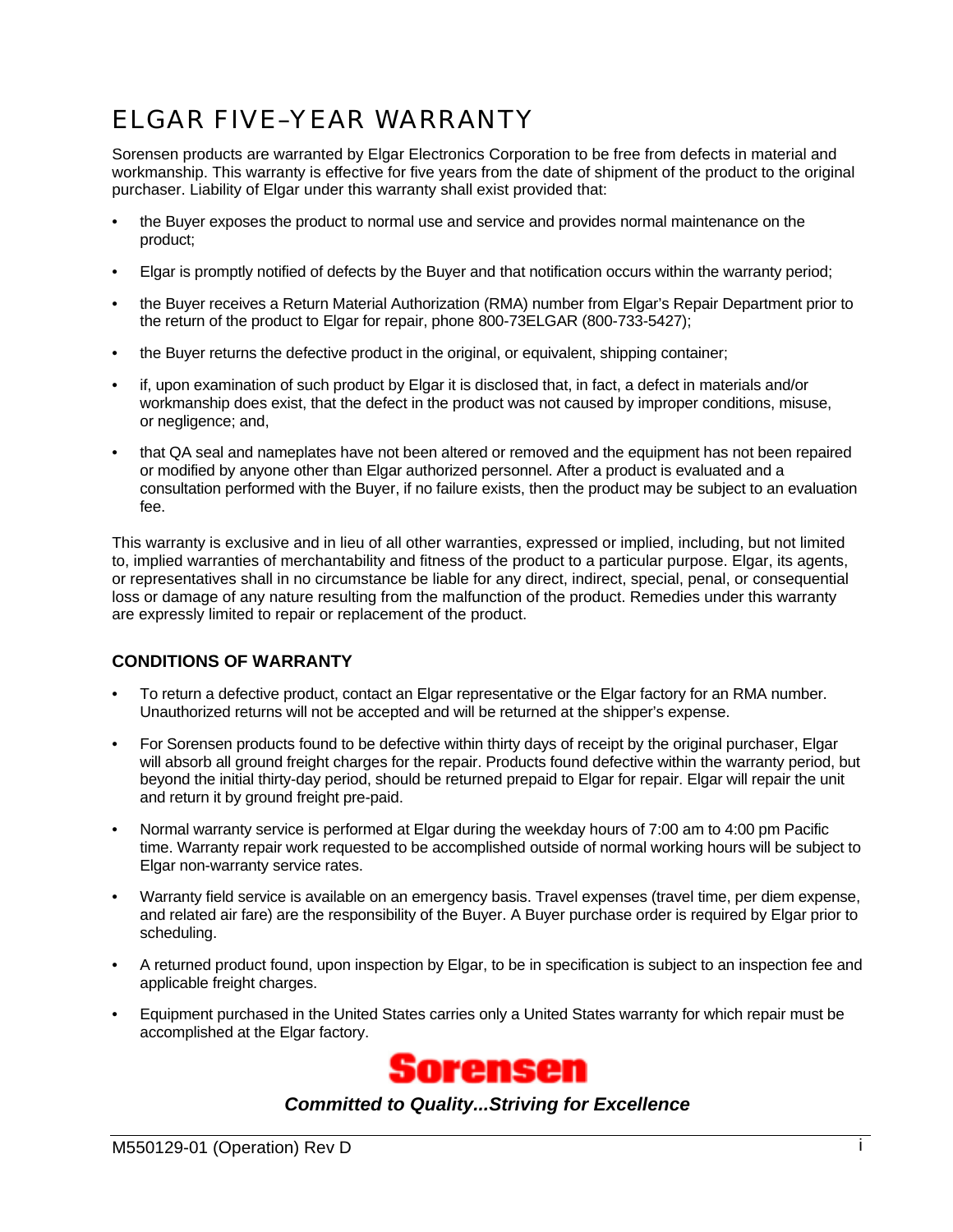## SAFETY NOTICE

Before applying power to the system, verify that the SGA Series unit is configured properly for the user's particular application.



Installation and service must be performed by qualified personnel who are aware of dealing with attendant hazards. This includes such simple tasks as fuse verification.

**Ensure that the AC power line ground is connected properly to the SGA Series unit input connector or chassis. Similarly, other power ground lines including those to application and maintenance equipment must be grounded properly for both personnel and equipment safety.**

Always ensure that facility AC input power is de-energized prior to connecting or disconnecting the input/output power cables.



During normal operation, the operator does not have access to hazardous voltages within the chassis. However, depending on the user's application configuration, HIGH VOLTAGES HAZARDOUS TO HUMAN SAFETY may be generated normally on the output terminals. Ensure that the output power lines are labeled properly as to the safety hazards and that any inadvertent

contact with hazardous voltages is eliminated. To guard against risk of electrical shock during open cover checks, do not touch any portion of the electrical circuits. Even when the power if off, capacitors can retain an electrical charge. Use safety glasses during open cover checks to avoid personal injury by any sudden failure of a component.

Due to filtering, the unit has high leakage current to the chassis. Therefore, it is essential to operate this unit with a safety ground.

**Some circuits are live even with the front panel switch turned off. Service, fuse verification, and connection of wiring to the chassis must be accomplished at least five minutes after power has been removed via external means; all circuits and/or terminals to be touched must be safety grounded to the chassis.**

After the unit has been operating for some time, the metal near the rear of the unit may be hot enough to cause injury. Let the unit cool before handling.

Qualified service personnel need to be aware that some heat sinks are not at ground, but at high potential.

These operating instructions form an integral part of the equipment and must be available to the operating personnel at all times. All the safety instructions and advice notes are to be followed.

Neither Elgar Electronics Corporation, San Diego, California, USA, nor any of the subsidiary sales organizations can accept any responsibility for personal, material or consequential injury, loss or damage that results from improper use of the equipment and accessories.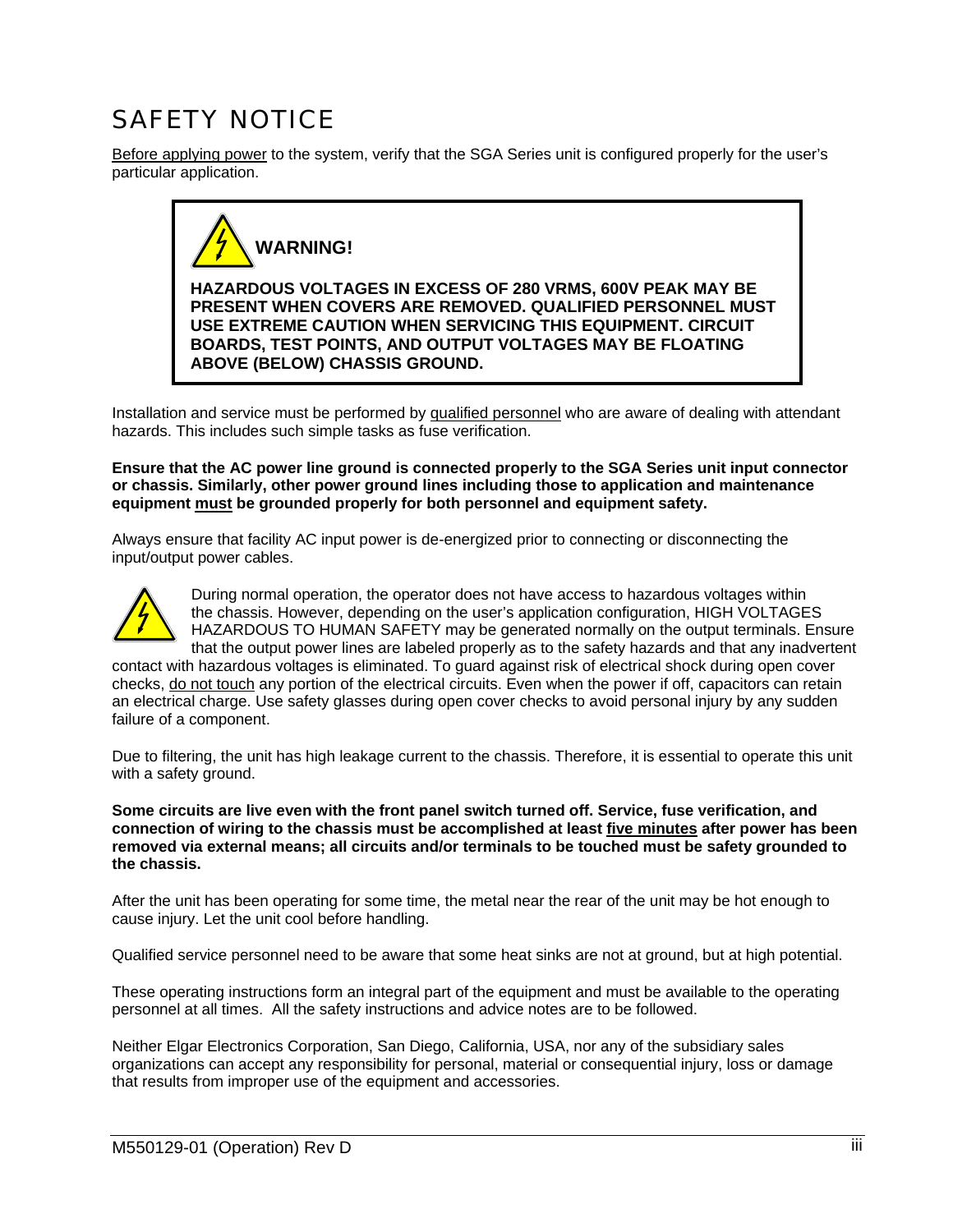### **SAFETY SYMBOLS**

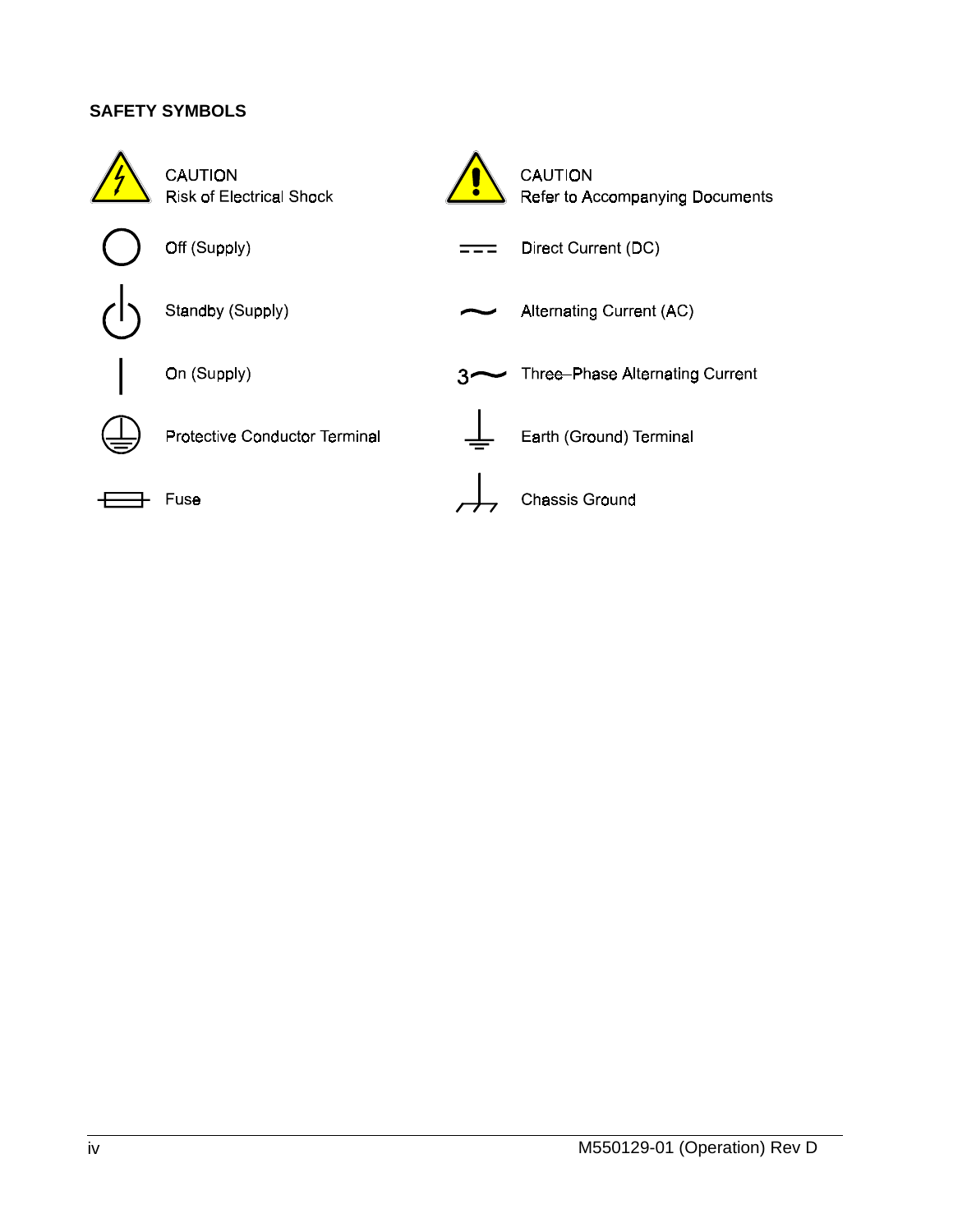## FCC NOTICE

This equipment has been tested and found to comply with the limits for a Class A digital device, pursuant to part 15 of the FCC Rules. These limits are designed to provide reasonable protection against harmful interference when the equipment is operated in a commercial environment. This equipment generates, uses, and can radiate radio frequency energy and, if not installed and used in accordance with the instruction manual, may cause harmful interference to radio communications. Operation of this equipment in a residential area is likely to cause harmful interference in which case the user will be required to correct the interference at his own expense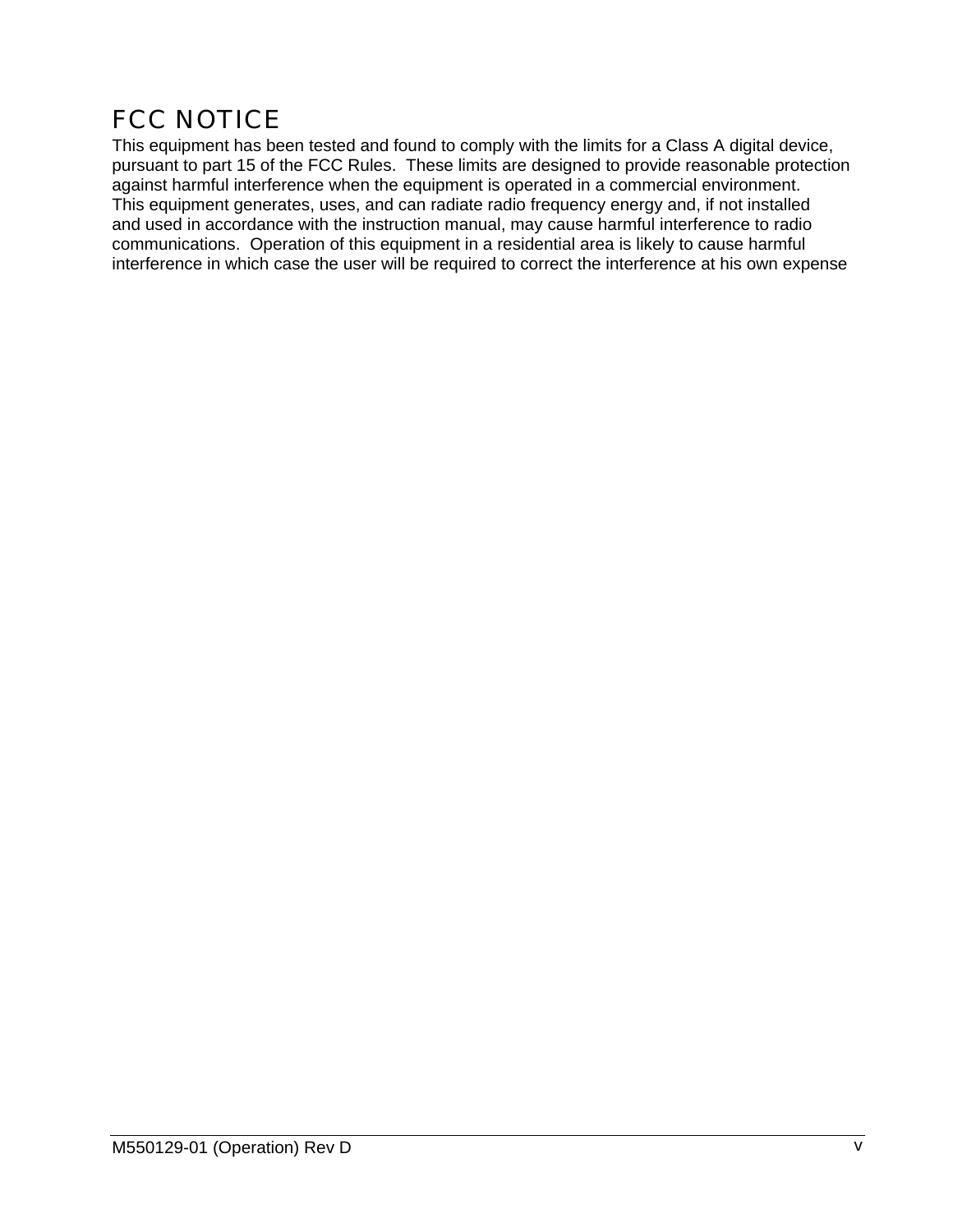## ABOUT THIS MANUAL

This manual has been written expressly for the Sorensen SGA Series of power supplies that have been designed and certified to meet the Low Voltage and Electromagnetic Compatibility Directive Requirements of the European Community.

Since the Low Voltage Directive is to ensure the safety of the equipment operator, universal graphic symbols have been used both on the unit itself and in this manual to warn the operator of potentially hazardous situations (see Safety Symbols on page iv).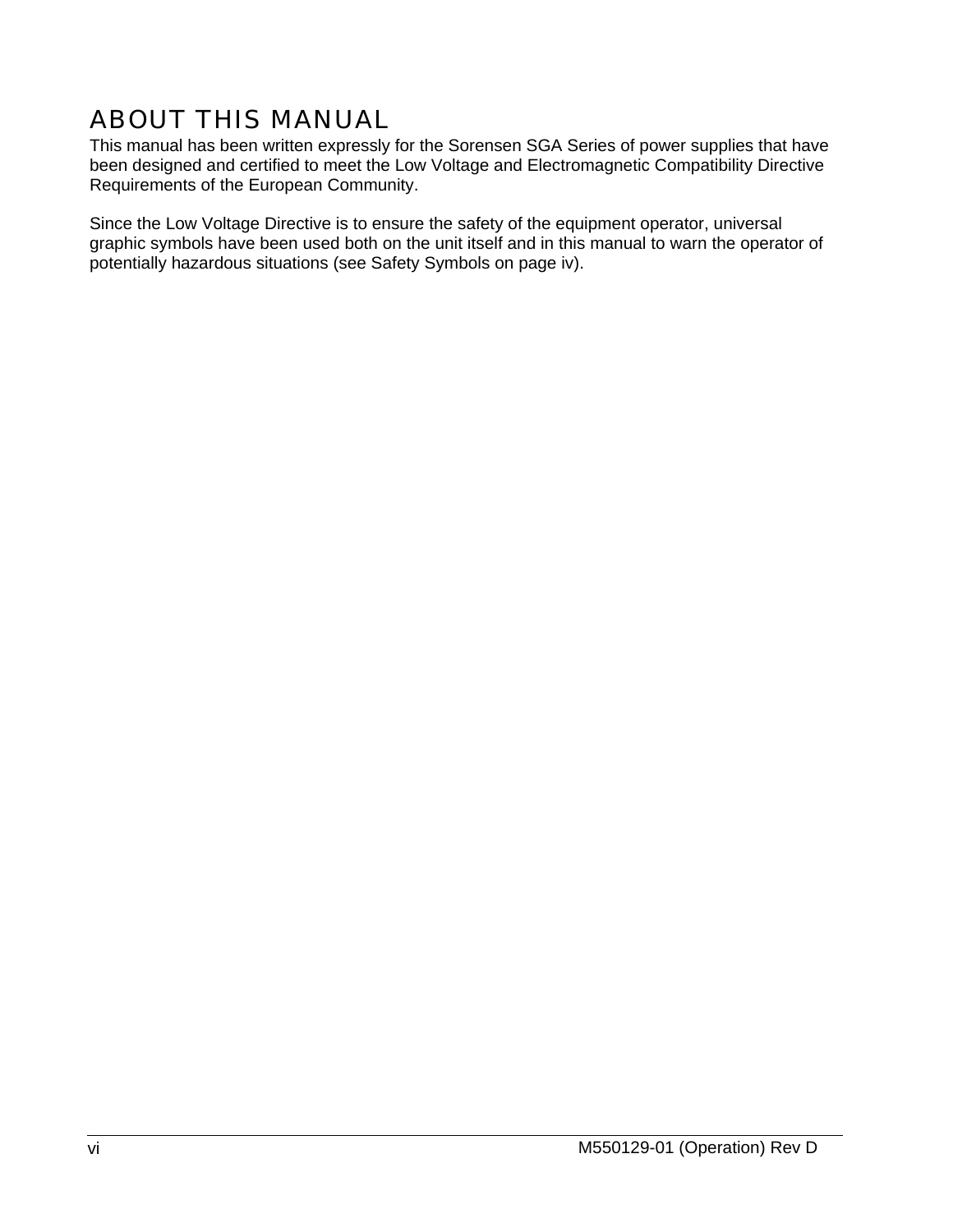# **CONTENTS**

| 1.1 |       |  |
|-----|-------|--|
| 1.2 |       |  |
|     | 1.2.1 |  |
|     | 1.2.2 |  |
|     | 1.2.3 |  |
|     | 1.2.4 |  |
|     |       |  |
| 2.1 |       |  |
| 2.2 |       |  |
| 2.3 |       |  |
| 2.4 |       |  |
|     |       |  |
| 2.5 |       |  |
| 2.6 |       |  |
| 2.7 |       |  |
|     | 2.7.1 |  |
| 2.8 |       |  |
|     |       |  |
| 3.1 |       |  |
|     | 3.1.1 |  |
| 3.2 |       |  |
|     | 3.2.1 |  |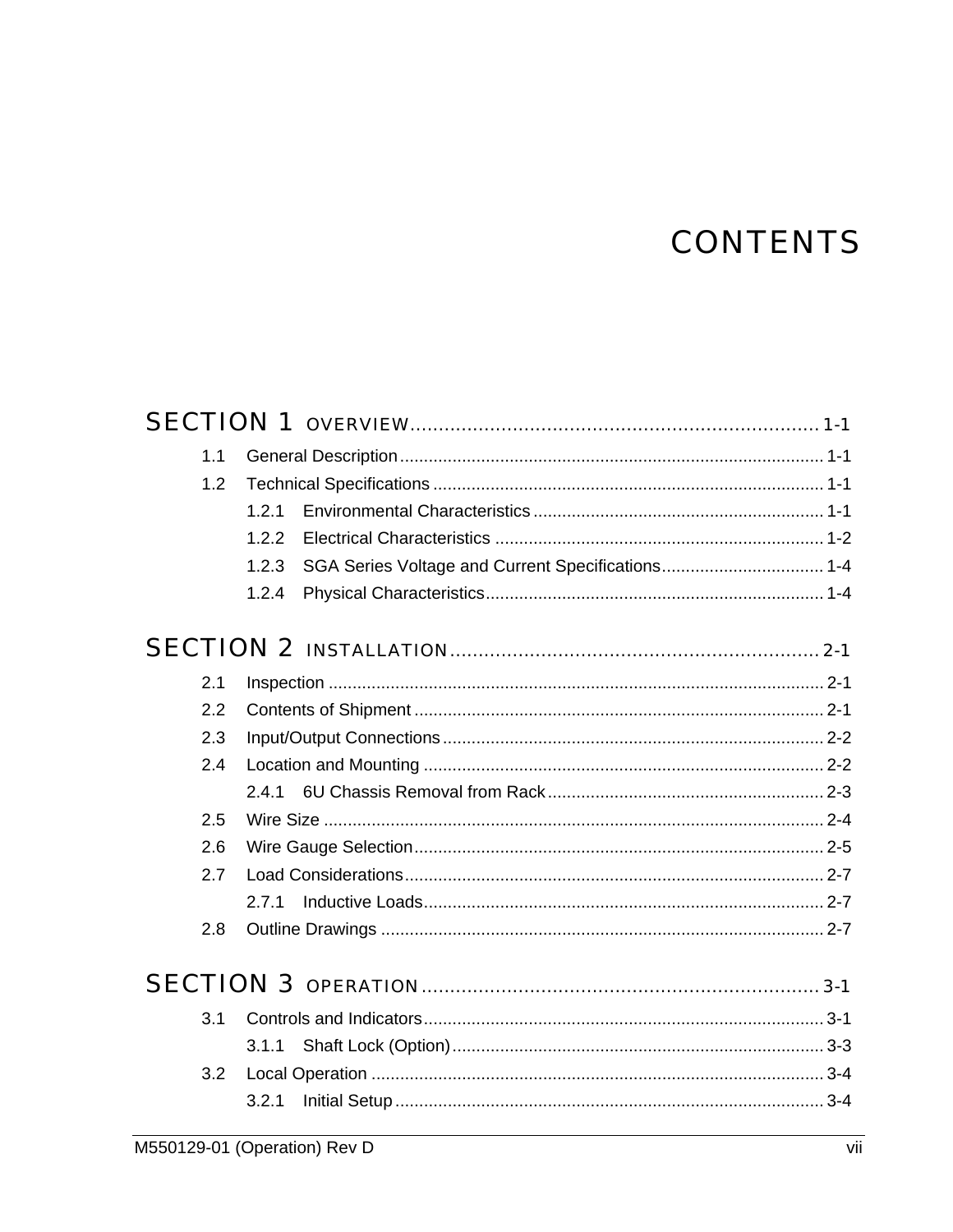|     | 3.2.2                                                              |  |
|-----|--------------------------------------------------------------------|--|
|     | 3.2.3                                                              |  |
|     | 3.2.4                                                              |  |
|     | 3.2.5                                                              |  |
| 3.3 |                                                                    |  |
| 3.4 |                                                                    |  |
| 3.5 |                                                                    |  |
| 3.6 |                                                                    |  |
| 3.7 |                                                                    |  |
| 3.8 |                                                                    |  |
| 3.9 |                                                                    |  |
|     | 3.9.1                                                              |  |
|     | 3.9.2                                                              |  |
|     | <b>SECTION 4 VERIFICATION AND CALIBRATION  4-1</b>                 |  |
| 4.1 |                                                                    |  |
|     | 4.1.1                                                              |  |
|     | 4.1.2                                                              |  |
| 4.2 |                                                                    |  |
|     | 4.2.1                                                              |  |
|     | 4.2.2                                                              |  |
|     | 4.2.3                                                              |  |
| 4.3 | Isolated Analog (Option) Verification and Calibration Procedure4-4 |  |
|     | 4.3.1                                                              |  |
|     | 4.3.2                                                              |  |
|     |                                                                    |  |
| 5.1 |                                                                    |  |
| 5.2 |                                                                    |  |

### **LIST OF TABLES**

| Table 2-1. 5kW to 15kW and 20kW to 30kW Series Input/Output Connectors2-3 |  |
|---------------------------------------------------------------------------|--|
|                                                                           |  |
|                                                                           |  |
|                                                                           |  |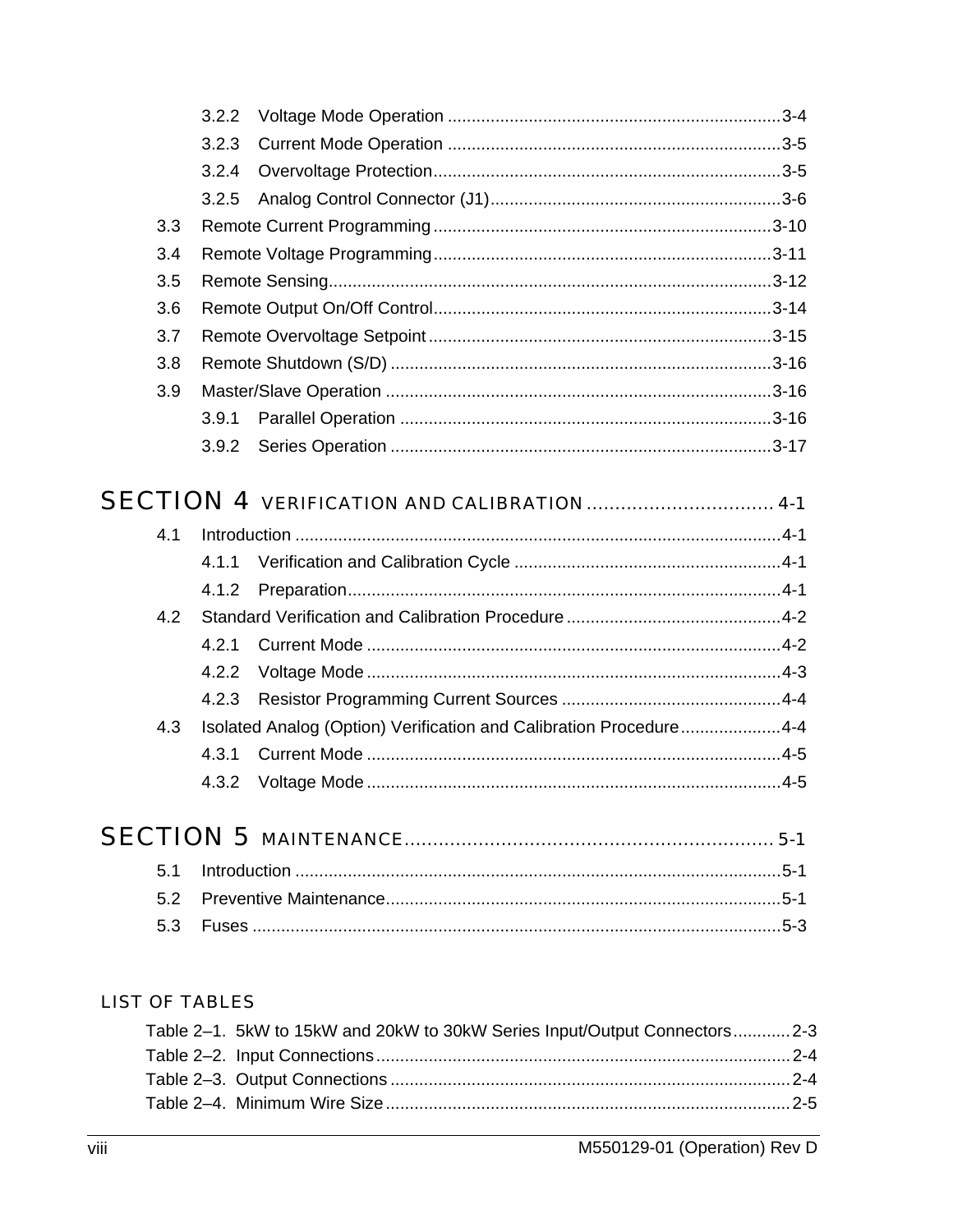| Table 3-1. ANALOG CONTROL Connector (J1), Designations and Functions 3-9 |  |
|--------------------------------------------------------------------------|--|
|                                                                          |  |
|                                                                          |  |

### LIST OF FIGURES

| Figure 2-1. SGA Series Outline Drawing, 3U Models, 5kW to 15kW  2-8             |          |
|---------------------------------------------------------------------------------|----------|
| Figure 2-2. SGA Series Outline Drawing, 6U Models, 20kW to 30kW  2-9            |          |
| Figure 3-1. Front Panel Controls and Indicators (3U model shown) 3-1            |          |
|                                                                                 |          |
|                                                                                 |          |
|                                                                                 |          |
| Figure 3-5. Remote Current Programming Using Resistance  3-10                   |          |
| Figure 3-6. Remote Current Programming Using 0-5 VDC or 0-10 VDC Voltage Source | $3 - 11$ |
|                                                                                 |          |
| Figure 3-8. Remote Voltage Programming Using 0-5 VDC or 0-10 VDC Voltage Source | $3-12$   |
|                                                                                 |          |
|                                                                                 |          |
| Figure 3-11. Remote On/Off Using Isolated AC or DC Voltage Source  3-14         |          |
| Figure 3-12. Remote On/Off Using Isolated TTL/CMOS Voltage Supply  3-15         |          |
| Figure 3-13. Remote Overvoltage Set Using DC Voltage Source 3-15                |          |
|                                                                                 |          |
|                                                                                 |          |
|                                                                                 |          |
|                                                                                 |          |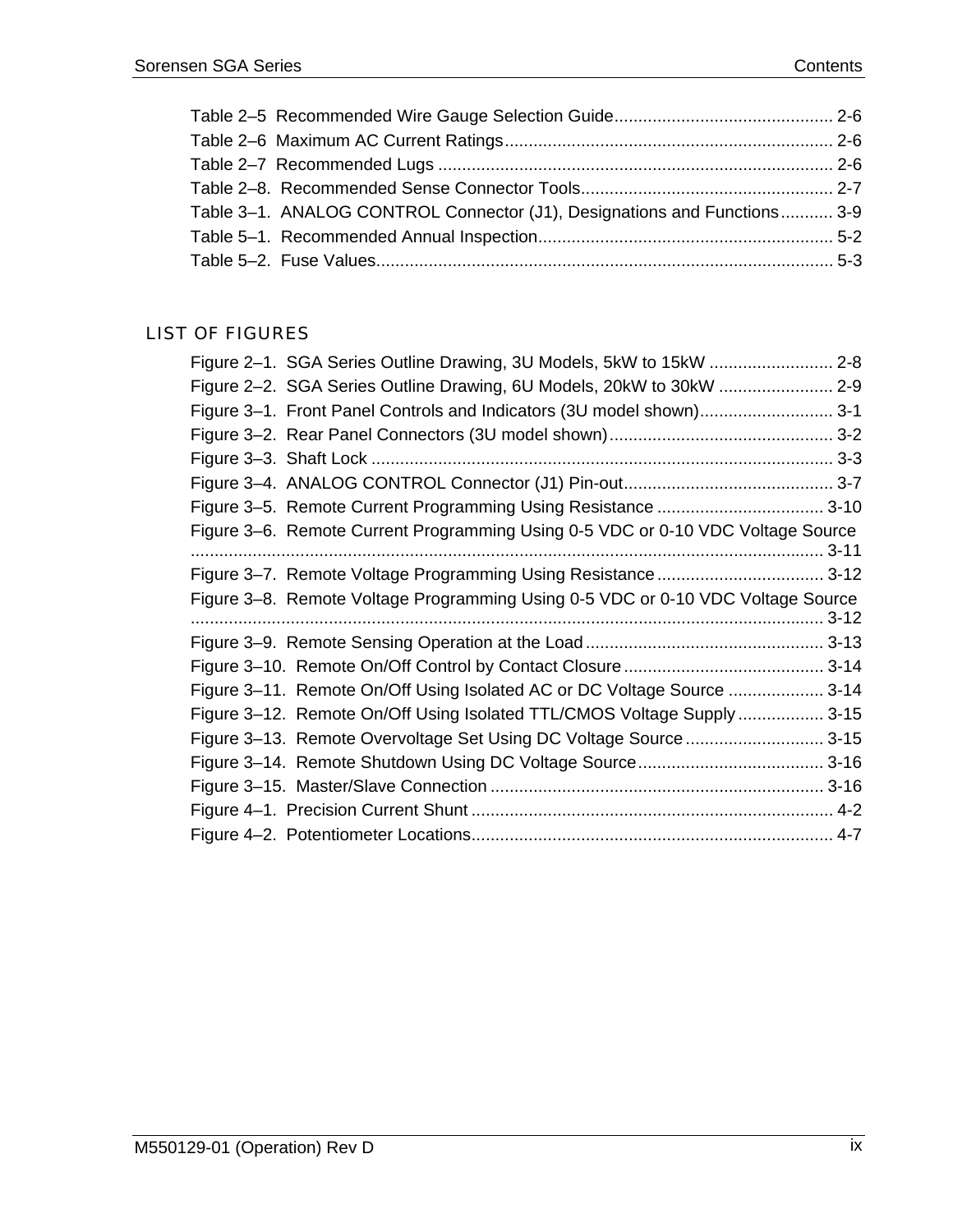# SECTION 1 **OVERVIEW**

#### <span id="page-9-0"></span>1.1 General Description

The Sorensen SGA Series power supplies are general–purpose power supplies designed specifically for laboratory test and systems applications requiring variable DC sources with good ripple and regulation characteristics. These power supplies are constant current/constant voltage supplies with an automatic crossover feature.

A variety of user interfaces are available, ranging from manual front–panel control and standard non–isolated remote analog control, to optional GPIB or isolated remote analog control.

#### 1.2 Technical Specifications

The following sections provide environmental, electrical, and physical characteristics for the SGA Series power supplies.

### 1.2.1 Environmental Characteristics

| <b>Parameter</b>               | <b>Specification</b>                                                                                                                                        |
|--------------------------------|-------------------------------------------------------------------------------------------------------------------------------------------------------------|
| <b>Temperature Coefficient</b> | 0.02%/°C of maximum output voltage rating for voltage set point.<br>0.03%/°C of maximum output current rating for current set point.                        |
| <b>Ambient Temperature</b>     |                                                                                                                                                             |
| Operating                      | 0 to $50^{\circ}$ C                                                                                                                                         |
| Storage                        | -25 $^{\circ}$ to 65 $^{\circ}$ C                                                                                                                           |
| Cooling                        | Internal fans. Units may be stacked without clearance.                                                                                                      |
| Humidity                       | 0 to 90% at 40°C, derate to 50% at 25°C (non-condensing)                                                                                                    |
| Altitude                       | Operating full power available up to 5,000 feet (1,524m),<br>derate 10% of full power for every 1,000 feet higher<br>non-operating to 40,000 feet (12,192m) |
| <b>Agency Approvals</b>        | CE Mark to EN61010 and EN61326<br>UL recognized to UL1012                                                                                                   |

*Note: The SGA Series power supplies are intended for indoor use only.*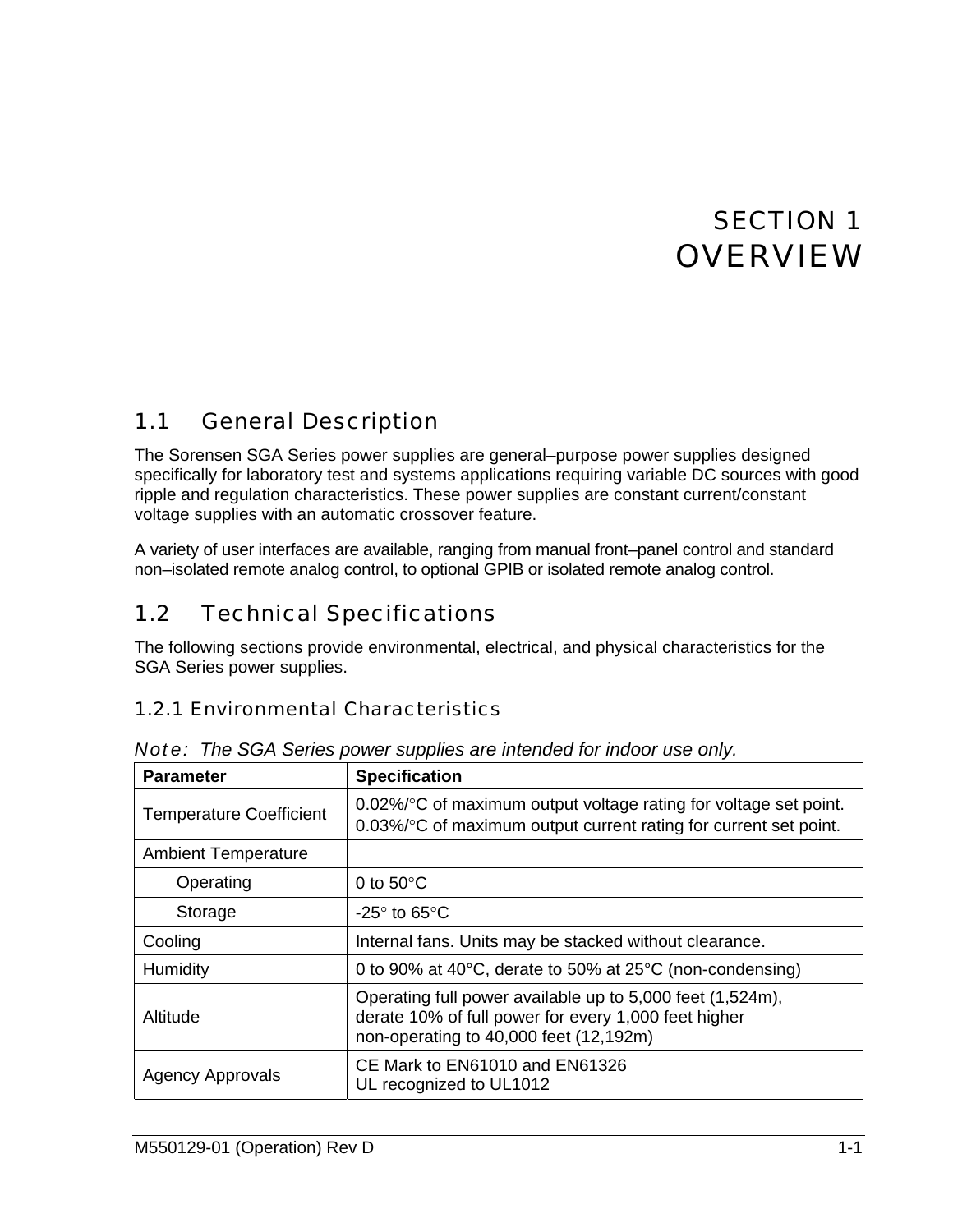### <span id="page-10-0"></span>1.2.2 Electrical Characteristics

| <b>Parameter</b>                  | <b>Specification</b>                                                                                                                                               |  |  |
|-----------------------------------|--------------------------------------------------------------------------------------------------------------------------------------------------------------------|--|--|
| <b>Input Power</b>                |                                                                                                                                                                    |  |  |
| Voltage (Standard)                | 208/220 VAC±10% (tested to 187-242 VAC)                                                                                                                            |  |  |
| Voltage (Options)                 | 380/400 VAC±10% (tested to 342-440 VAC)<br>440/480 VAC±10% (tested to 396-528 VAC)                                                                                 |  |  |
| Frequency                         | 47 to 63 Hz                                                                                                                                                        |  |  |
| Phases                            | 3-phase, 3-wire plus ground. Not phase rotation<br>sensitive. Neutral not used.                                                                                    |  |  |
| <b>Front Panel Meter Accuracy</b> |                                                                                                                                                                    |  |  |
| Voltage                           | $\pm 0.5\%$ of full-scale + 1 digit                                                                                                                                |  |  |
| Current                           | $\pm 0.5\%$ of full-scale + 1 digit                                                                                                                                |  |  |
| <b>Load Regulation</b>            | (Specified at no load to full load, nominal AC input)                                                                                                              |  |  |
| Voltage                           | 0.02% of maximum output voltage                                                                                                                                    |  |  |
| Current                           | 0.1% of maximum output current                                                                                                                                     |  |  |
| Line Regulation                   | (Specified ±10% of nominal AC input, constant load)                                                                                                                |  |  |
| Voltage                           | 0.01% of maximum output voltage                                                                                                                                    |  |  |
| Current                           | 0.05% of maximum output current                                                                                                                                    |  |  |
| <b>Transient Response</b>         | A 50% step load will recover to within 0.75% of original<br>value within 1 ms.                                                                                     |  |  |
| Down Programming                  | With no load the output will program from 100 to 10% in<br>less than 1.5 seconds                                                                                   |  |  |
| <b>Stability</b>                  | ±0.05% of set point after 8-hr. warm-up at fixed line, load,<br>and temperature using remote sense                                                                 |  |  |
| <b>Remote Control/Monitor</b>     | On/Off control via contact closure, 6-120 VDC or 12-240<br>VAC, and TTL or CMOS switch, output voltage and<br>current monitor, OVP limit set, summary fault status |  |  |
| <b>Power Factor</b>               | >0.9 typical for 208/220VAC input<br>>0.78 typical for 380/400VAC input<br>>0.7 typical for 440/480VAC input                                                       |  |  |
| Efficiency                        | 87% typical at full load, nominal line                                                                                                                             |  |  |
| <b>Remote Programming</b>         |                                                                                                                                                                    |  |  |
| Accuracy                          |                                                                                                                                                                    |  |  |
| <b>Constant Voltage</b>           | $\pm 0.25\%$ of full-scale output (Vp5 input)                                                                                                                      |  |  |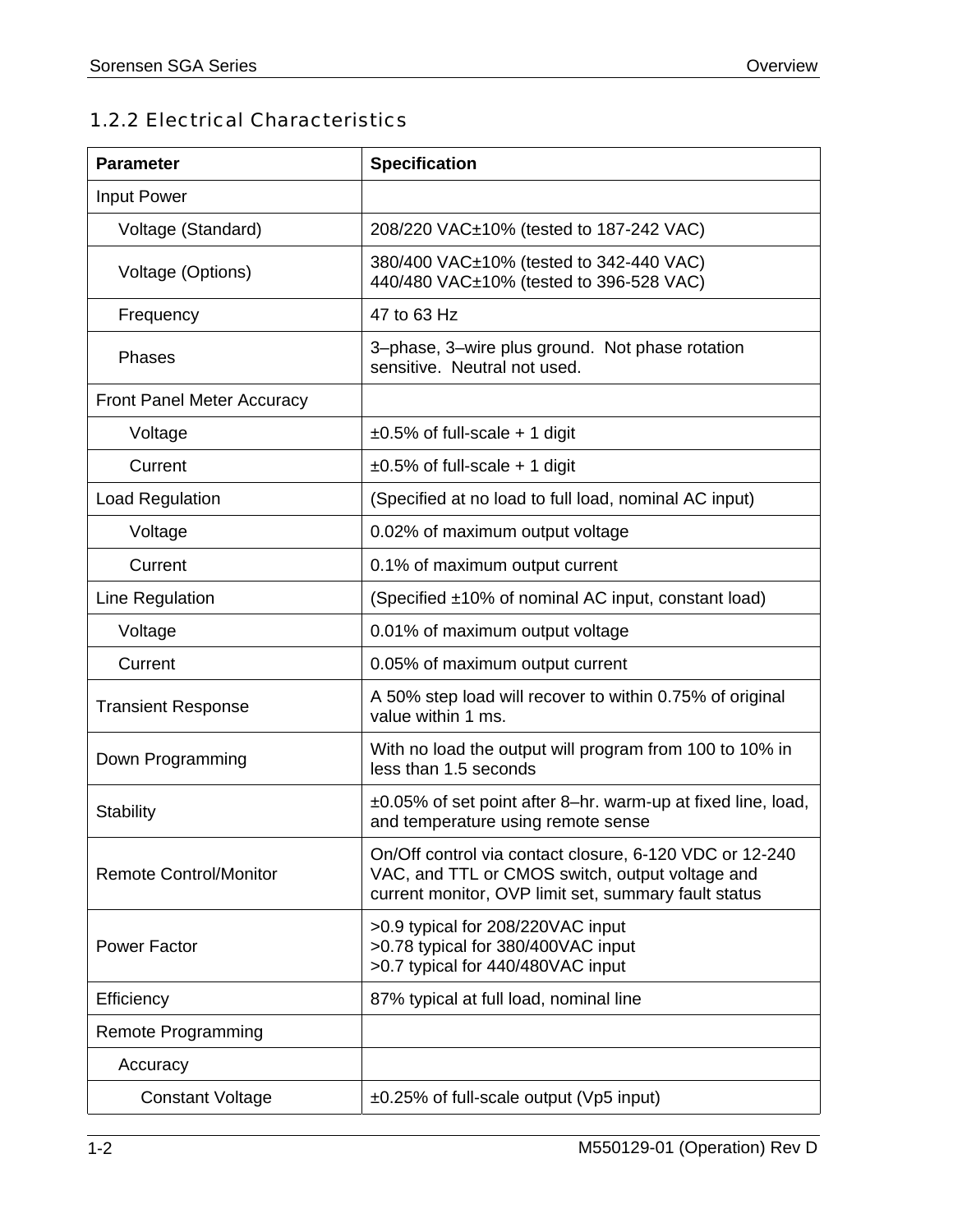| <b>Parameter</b>                                | <b>Specification</b>                                                                                                                                                                                   |
|-------------------------------------------------|--------------------------------------------------------------------------------------------------------------------------------------------------------------------------------------------------------|
| <b>Constant Current</b>                         | $\pm 0.8\%$ of full-scale output                                                                                                                                                                       |
| <b>Overvoltage Protection</b><br>(OVP)          | ±1% of full-scale output                                                                                                                                                                               |
| Resistive                                       |                                                                                                                                                                                                        |
| Constant Voltage (0-100%)                       | $0-5$ k $\Omega$                                                                                                                                                                                       |
| Constant Current (0-100%)                       | $0-5$ k $\Omega$                                                                                                                                                                                       |
| Voltage                                         |                                                                                                                                                                                                        |
| Constant Voltage (0-100%)                       | 0-5 VDC or 0-10 VDC                                                                                                                                                                                    |
| Constant Current (0-100%)                       | 0-5 VDC or 0-10 VDC                                                                                                                                                                                    |
| <b>Overvoltage Protection</b><br>(OVP) (0-110%) | $0-5.5$ VDC                                                                                                                                                                                            |
| <b>Remote Sensing</b>                           | Terminals are provided to sense output voltage at point of<br>load. Maximum line drop 5% of rated voltage per line for<br>60-100V models, 2% of rated voltage per line for models<br>160V and greater. |
|                                                 | <b>ISOLATED ANALOG CONTROL (OPTION)</b>                                                                                                                                                                |
|                                                 | 500 V                                                                                                                                                                                                  |
| Input to Output Isolation                       | Compliant with maximum terminal float voltage.<br>Recommended operation under SELV normal conditions.                                                                                                  |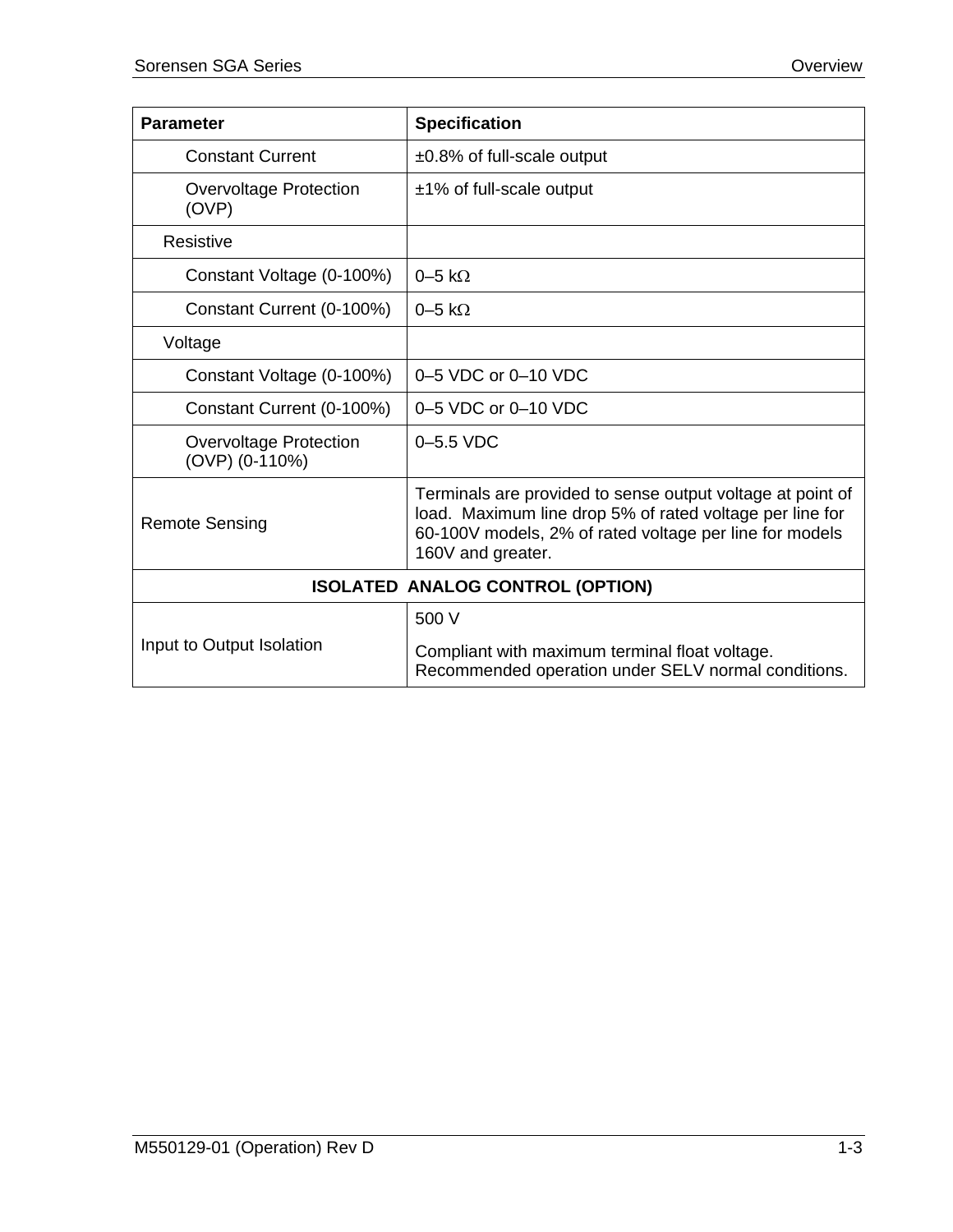|            | Amperage    |              |              | Ripple*      | Noise*       |              |                 |        |
|------------|-------------|--------------|--------------|--------------|--------------|--------------|-----------------|--------|
| Voltage    | <b>5 kW</b> | <b>10 kW</b> | <b>15 kW</b> | <b>20 kW</b> | <b>25 kW</b> | <b>30 kW</b> | <b>RMS</b>      | $P-P$  |
| $0-60V$    | $0-83A$     | $0-167A$     | $0-250A$     | 0-333A       | $0 - 417A$   | 0-500A       | 20 mV           | 75 mV  |
| $0-80V$    | $0-63A$     | $0-125A$     | $0 - 188A$   | $0 - 250A$   | 0-313A       | 0-375A       | $20 \text{ mV}$ | 100 mV |
| $0 - 100V$ | $0-50A$     | $0-100A$     | $0-150A$     | $0-200A$     | $0-250A$     | 0-300A       | 20 mV           | 100 mV |
| $0 - 160V$ | $0-31A$     | $0-63A$      | 0-94A        | $0-125A$     | $0 - 156A$   | $0 - 188A$   | 25 mV           | 150 mV |
| $0 - 200V$ | $0-25A$     | $0-50A$      | $0-75A$      | $0 - 100A$   | $0-125A$     | $0-150A$     | 25 mV           | 175 mV |
| $0 - 250V$ | $0-20A$     | $0-40A$      | $0-60A$      | $0-80A$      | $0 - 100A$   | $0-120A$     | $30 \text{ mV}$ | 200 mV |
| $0 - 330V$ | $0-15A$     | $0-30A$      | $0 - 45A$    | $0-61A$      | $0-76A$      | $0-91A$      | $30 \text{ mV}$ | 200 mV |
| $0 - 400V$ | $0-12A$     | $0-25A$      | $0-38A$      | $0-50A$      | $0-63A$      | $0-75A$      | $30 \text{ mV}$ | 300 mV |
| $0 - 600V$ | $0-8A$      | $0-17A$      | $0-25A$      | $0-33A$      | $0-42A$      | $0-50A$      | 40 mV           | 350 mV |

### <span id="page-12-0"></span>1.2.3 SGA Series Voltage and Current Specifications

\* Ripple and noise specified at full load, nominal AC input

### 1.2.4 Physical Characteristics

| <b>Dimension</b> | <b>3U Models</b>       | <b>6U Models</b>        |
|------------------|------------------------|-------------------------|
| Width            | 19.00 in (48.3 cm)     | 19.00 in (48.3 cm)      |
| Depth            | 25.12 in (63.8 cm)     | 25.12 in (63.8 cm)      |
| Height           | 5.25 in (13.3 cm)      | 10.5 in (26.7 cm)       |
| Weight           | 80 lbs (36 kg) maximum | 160 lbs (73 kg) maximum |

*Note: Specifications are subject to change without notice.*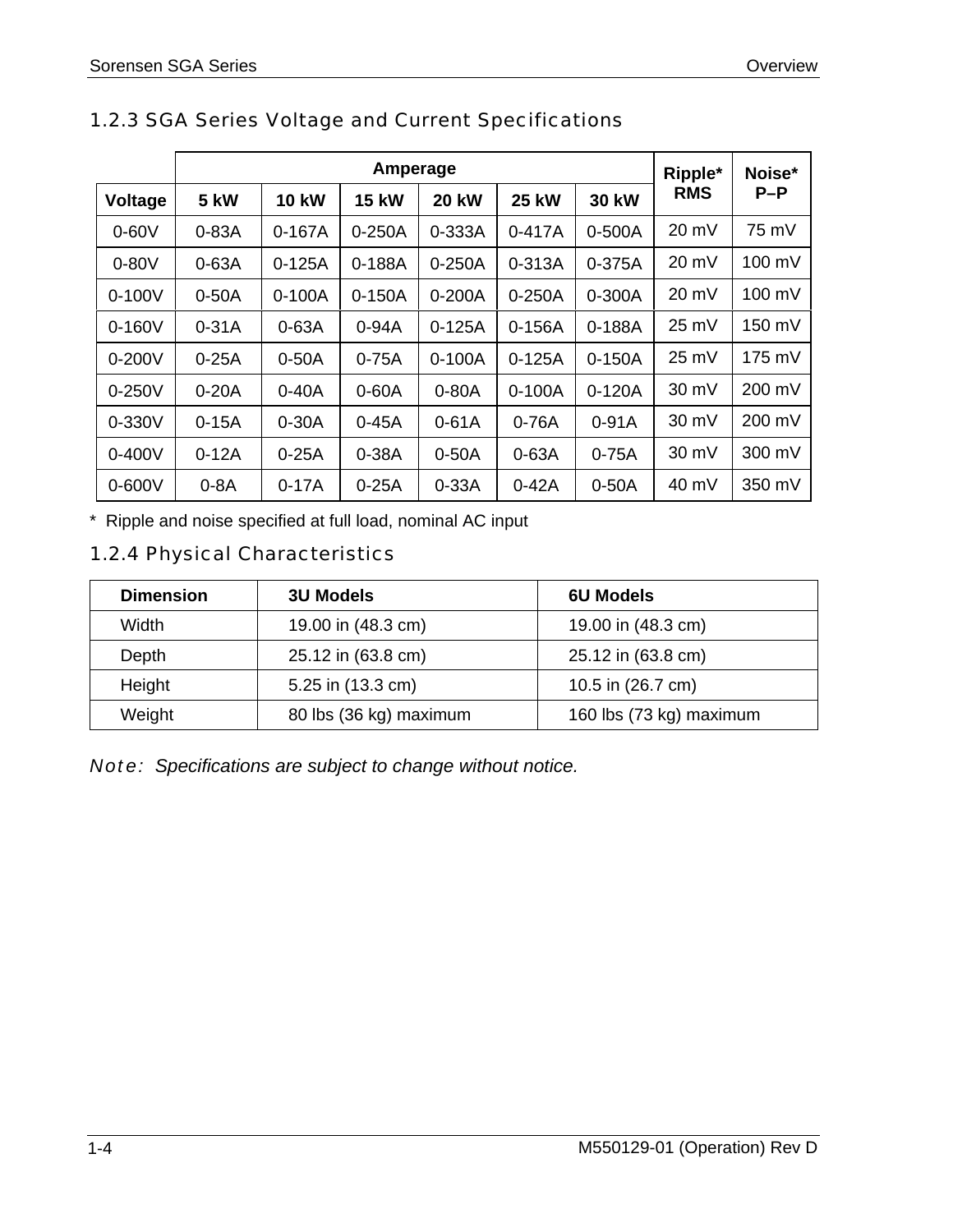# SECTION 2 INSTALLATION

### <span id="page-13-0"></span>2.1 Inspection

Inspect the shipping carton for possible damage before unpacking the unit. Carefully unpack the equipment. Save all packing materials until inspection is complete. Verify that all items listed on the packing slips have been received. Visually inspect all exterior surfaces for broken knobs, connectors, or meters. Inspect for dented or damaged exterior surfaces. External damage may be an indication of internal damage. If any damage is evident, immediately contact the carrier that delivered the unit and submit a damage report. Failure to do so could invalidate future claims. Direct repair issues to Elgar Customer Service at 1-800-73ELGAR (1-800-733-5427).

#### 2.2 Contents of Shipment

Depending on the model, configuration, and options available for your SGA Series power supply, the ship kit may include additional parts and accessories. At a minimum, the ship kit that accompanies your SGA Series power supply includes the following items:

- *SGA Series DC Power Supplies Operation Manual* (Elgar Document No. M550129-01)
- Sense mating connector (Molex P/N 39-01-4031) with loose contacts (Molex P/N 39-00-0182)
- J1 mating connector (Cinch P/N DB25P or equivalent) normally shipped attached to rear panel J1
- Back shell for J1 (DB25) mating connector (Cinch P/N DCH-B-001 or equivalent)
- Screw, lock washer, and nut for AC input and DC output connections: 5–15 kW: ¼-20UNC-2B x ½", 4 ea AC input only 20–30 kW:  $\frac{3}{8}$ -16UNC-2B x  $\frac{7}{8}$ ", 6 ea
- Black screw, 10-32UNC-2B x 1/2", front panel rack fastener: 5–15 kW: 4 ea 20–30 kW: 8 ea

If any of these parts are missing, please contact Elgar Customer Service at 1-800-73ELGAR (1-800-733-5427).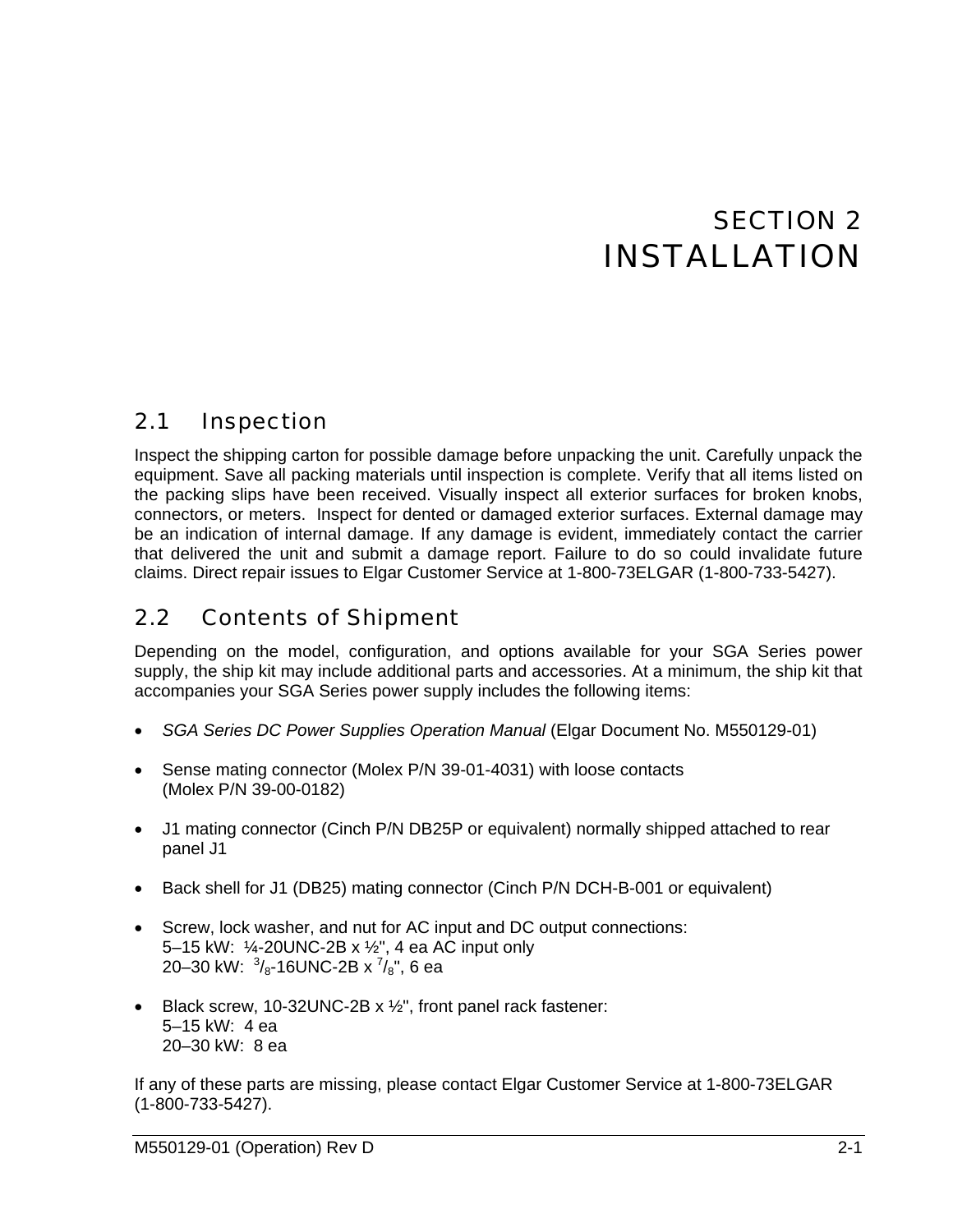## <span id="page-14-0"></span>2.3 Input/Output Connections



### WARNING!

High voltage present! Risk of electrical shock. Do not remove cover. Refer to qualified service personnel.

[Table 2–1](#page-16-0) lists all external connections for the SGA Series models. Table 2–2 and Table 2–3 provide input and output connection descriptions by power supply type[.](#page-16-0) 

For permanently connected equipment, a readily accessible disconnect device shall be incorporated in the fixed wiring. For pluggable equipment, the socket outlet shall be installed near the equipment and shall be easily accessible.

Take precautions to ensure that the concentration of ozone is limited to a safe value. The recommended long-term exposure limit for ozone is 0.1 PPM (0.2 mg/m<sup>3</sup>).



### CAUTION!

For proper connection to the mains, a 100–amp circuit breaker or fuse for 3U units and a 200–amp circuit breaker or fuse for 6U units is required.



### WARNING!

Under no condition should the negative output terminal exceed 150V to earth ground.

## 2.4 Location and Mounting



### WARNING!

To reduce the risk of fire or electrical shock, install the SGA Series unit in a temperature and humidity controlled indoor area, free of conductive contaminants.



### CAUTION!

The unit should be provided with proper ventilation. The rear and both sides of the unit should be free of obstructions. To ensure proper airflow, a minimum 4" clearance from the rear air outlet is required. The unit should not be installed in a raised ambient temperature greater than 50°C.



### CAUTION!

This unit is intended for installation in a protected environment. No user serviceable parts inside. Service to be performed by qualified personnel only.

The SGA Series models are designed to be mounted in a standard 19-inch equipment rack. If additional instrumentation is mounted in the rack, no additional clearance is required between the SGA series and other power supplies or instruments.

1. Support the unit using rack mount slides or appropriate L brackets (suggested parts are listed below).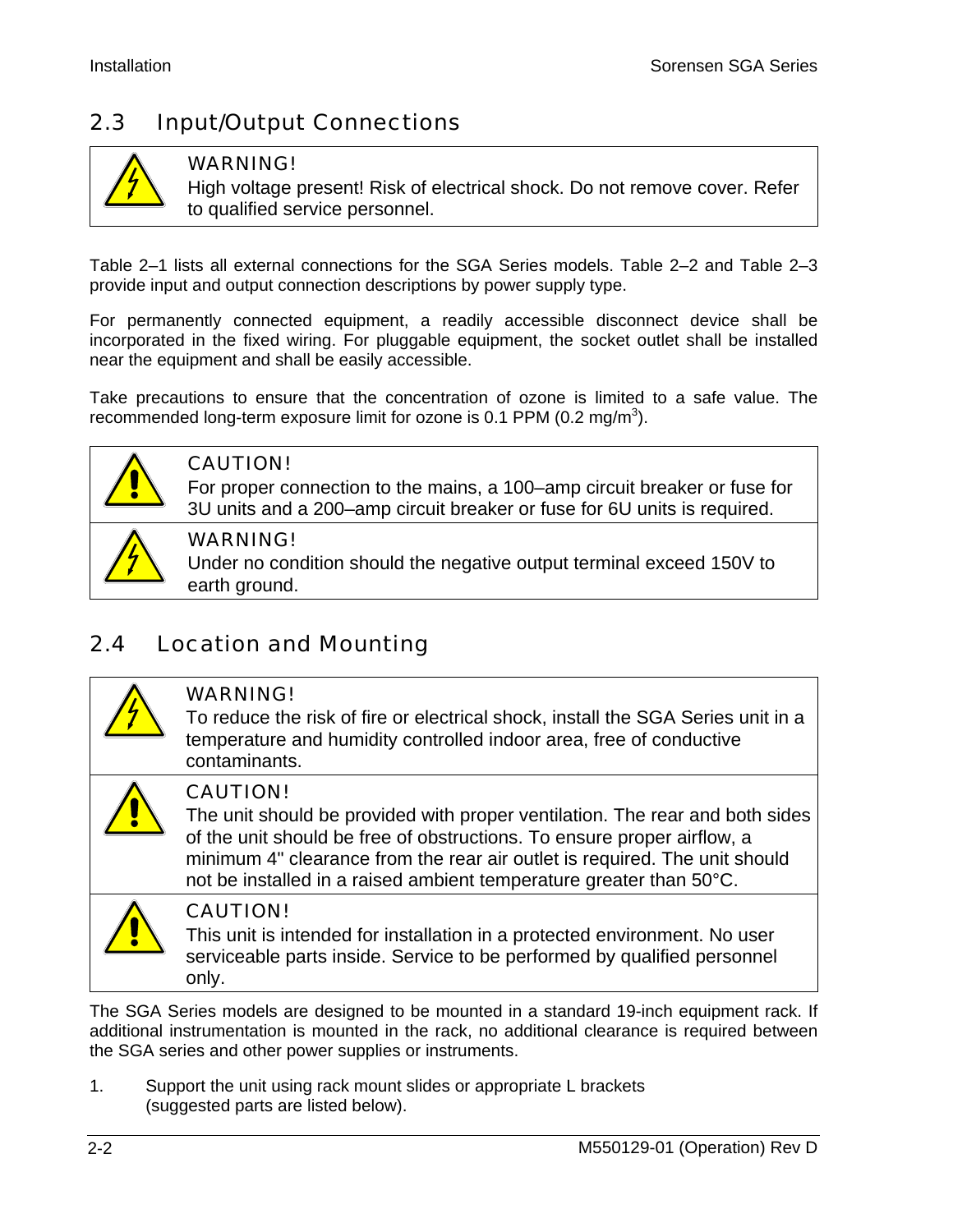<span id="page-15-0"></span>Rack Mount Slide Kit:

5–15kW units Elgar P/N K550212-01 20–30kW units Elgar P/N K550213-01

2. Secure the unit in place using the screws provided.

### 2.4.1 6U Chassis Removal from Rack

The slides have a Front Disconnect Feature and lock at full extension.

To return the chassis back into the rack from full extension, depress the flat steel spring inward (located on the slides) and push the chassis back.

To disconnect and remove the chassis from the rack, depress the flat steel spring inward (located on the slides) and pull the chassis forward.



### WARNING!

The 6U SGA Series unit weighs up to 160 lbs (73kg) depending on the model. A minimum three-person lift is required!

When the chassis is at full extension, the flat springs are located approximately one (1) inch behind the front EIA RETMA rails. Access the springs with a flat blade screwdriver or similar device to release from lock-out or to remove the chassis from the rack.

The slides can be mounted to the chassis with this spring oriented on the top or the bottom of the slide.

| <b>Connector</b>       | <b>Function</b>               | <b>Connects To</b>   |
|------------------------|-------------------------------|----------------------|
| $FL1 - AC$             | Prime AC Power Input          | 208/220 VAC (Std)    |
| $FL1 - AC$             | See Table 2-2.                | 380/400 VAC (Option) |
| $FL1 - AC$             | Not phase rotation sensitive. | 440/480 VAC (Option) |
| Chassis - GND          | Neutral not used.             | 47-63 Hz             |
|                        | <b>Output Power:</b>          | User load(s)         |
| Pos. Threaded Stud     | 3U models (see Table 2-3)     |                      |
| Neg. Threaded Stud     |                               |                      |
| Pos. Bus Bar           | 6U models (see Table 2-3)     |                      |
| Neg. Bus Bar           |                               |                      |
| <b>ANALOG CONTROL</b>  | <b>Control Interface</b>      | See Table 3-1 for    |
| Connector (J1)         |                               | description          |
| <b>Sense Connector</b> | Used for remote sense         | Refer to Section 3.5 |
| Parallel In-Out        | Used for parallel operation   | Refer to Section 3.9 |

Table 2–1 provides details of the SGA Series input and output connectors and their functions.

*Table 2–1. 5kW to 15kW and 20kW to 30kW Series Input/Output Connectors*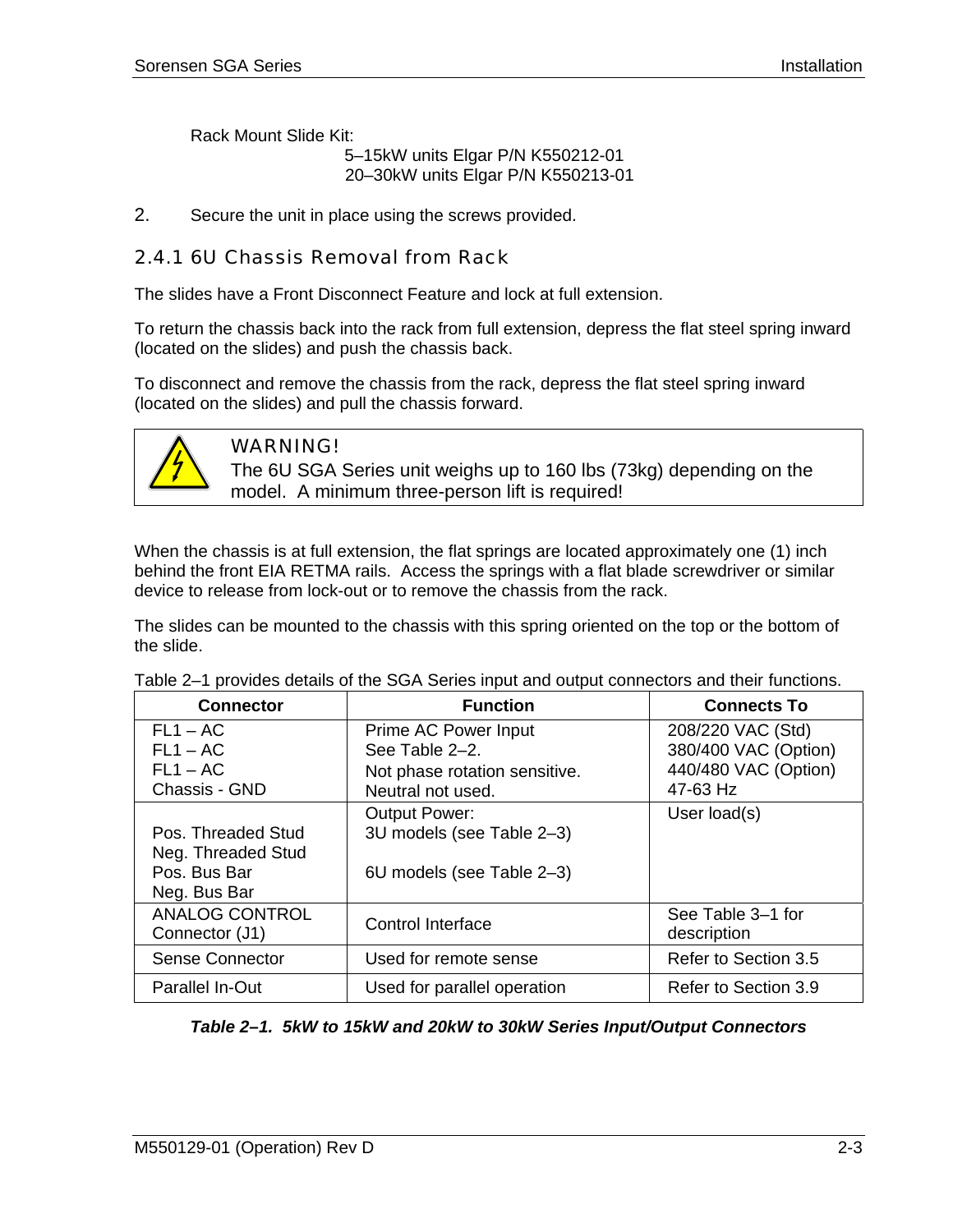<span id="page-16-0"></span>

| <b>Power Supply Type</b> | <b>Connection Description</b>        |
|--------------------------|--------------------------------------|
| 5 kW to 15 kW            | Bus Bar with holes for 1/4"-20 bolts |
| 20 kW to 30 kW           | Bus Bar with holes for 3/8"-16 bolts |

#### *Table 2–2. Input Connections*

| <b>Power Supply Type</b>  | <b>Connection Description</b>     |
|---------------------------|-----------------------------------|
| 5 kW to 15 kW $\geq$ 60V  | 3/8" Threaded Studs               |
| 20 kW to 30 kW $\geq 60V$ | Bus Bar with holes for 3/8" bolts |

### *Table 2–3. Output Connections*

*Note:* Failure to observe the maximum torque specification indicated in the ho[using](#page-37-0) will *void the warranty on the SGA Series unit.* 

### 2.5 Wire Size

Care must be taken to properly size all conductors for the input and output of the power supply. The tables below will assist in determining the appropriate wire size for both the input and output connections Table 2–4 below gives *minimum* recommended wire size. This table is derived from the National Electrical Code; it is for reference only. Local laws and conditions may have different requirements. Note that these recommendations are for copper wire only. For higher ratings, wires can be paralleled; refer to the National Electrical Code.

| <b>Size</b>              | <b>Temperature Rating of Copper Conductor</b> |                                                              |                |                                                                   |  |
|--------------------------|-----------------------------------------------|--------------------------------------------------------------|----------------|-------------------------------------------------------------------|--|
|                          | $60^{\circ}$ C                                | $75^{\circ}$ C                                               | $85^{\circ}$ C | $90^{\circ}$ C                                                    |  |
| <b>AWG</b><br><b>MCM</b> | Types: RUW,<br>T, TW, UF                      | Types: FEPW,<br>RHW, RH, RUH,<br>THW, THWN,<br>XHHW, USE, ZW | Types: V, MI   | Types: TA, TBS,<br>SA, AVB, SIS,<br>FEP, FEPB, RHH,<br>THHN, XHHW |  |
|                          |                                               | <b>Current Rating</b>                                        |                |                                                                   |  |
| 14                       | 20                                            | 20                                                           | 25             | 25                                                                |  |
| 12                       | 25                                            | 25                                                           | 30             | 30                                                                |  |
| 10                       | 30                                            | 35                                                           | 40             | 40                                                                |  |
| 8                        | 40                                            | 50                                                           | 55             | 55                                                                |  |
| 6                        | 55                                            | 65                                                           | 70             | 75                                                                |  |
| $\overline{4}$           | 70                                            | 85                                                           | 95             | 95                                                                |  |
| 3                        | 85                                            | 100                                                          | 110            | 110                                                               |  |
| $\overline{2}$           | 95                                            | 115                                                          | 125            | 130                                                               |  |
| 1                        | 110                                           | 130                                                          | 145            | 150                                                               |  |
| $\mathbf 0$              | 125                                           | 150                                                          | 165            | 170                                                               |  |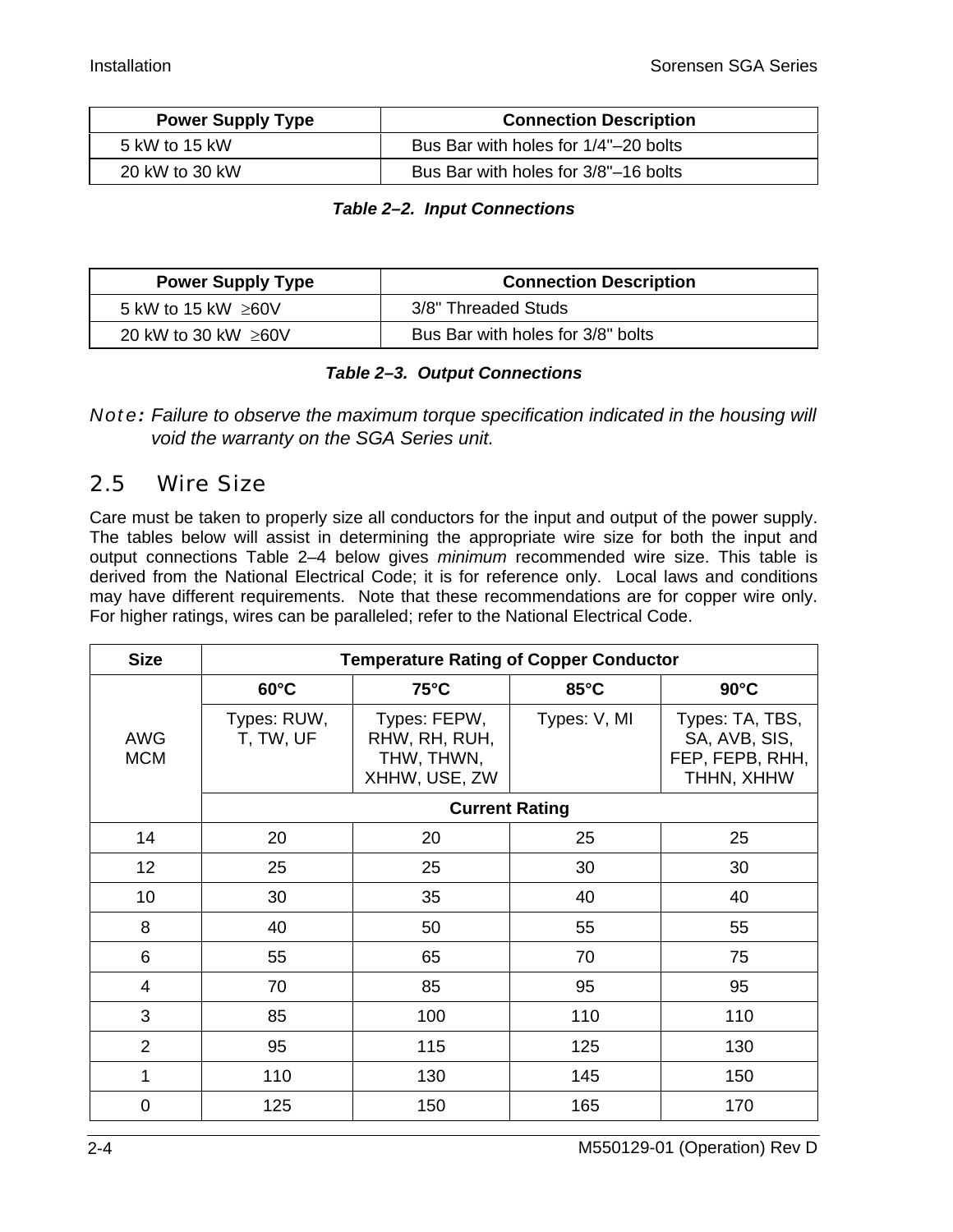<span id="page-17-0"></span>

| <b>Size</b>              | <b>Temperature Rating of Copper Conductor</b> |                                                              |                |                                                                   |  |  |
|--------------------------|-----------------------------------------------|--------------------------------------------------------------|----------------|-------------------------------------------------------------------|--|--|
|                          | $60^{\circ}$ C                                | $75^{\circ}$ C                                               | $85^{\circ}$ C | $90^{\circ}$ C                                                    |  |  |
| <b>AWG</b><br><b>MCM</b> | Types: RUW,<br>T, TW, UF                      | Types: FEPW,<br>RHW, RH, RUH,<br>THW, THWN,<br>XHHW, USE, ZW | Types: V, MI   | Types: TA, TBS,<br>SA, AVB, SIS,<br>FEP, FEPB, RHH,<br>THHN, XHHW |  |  |
|                          | <b>Current Rating</b>                         |                                                              |                |                                                                   |  |  |
| 00                       | 145                                           | 175                                                          | 190            | 195                                                               |  |  |
| 000                      | 165                                           | 200                                                          | 215            | 225                                                               |  |  |
| 0000                     | 195                                           | 230                                                          | 250            | 260                                                               |  |  |

*Table 2–4. Minimum Wire Size* 

### 2.6 Wire Gauge Selection

The following guidelines assist in determining the optimum cable specification for your power applications. The same engineering rules apply whether going into or out of an electrical device. Thus, this guide applies equally to the input cable and output cable for this Sorensen instrument and application loads.

Power cables must be able to safely carry maximum load current without overheating or causing insulation destruction. It is important to everyday performance to minimize IR (voltage drop) loss within the cable. These losses have a direct effect on the quality of power delivered to and from instruments and corresponding loads.

When specifying wire gauge, consider the operating temperature. Wire gauge current capability and insulation performance drops with the increased temperature developed within a cable bundle and with increased environmental temperature. Thus, short cables with generously derated gauge and insulation properties are recommended for power source applications.

Avoid using published commercial utility wiring codes. These codes are designed for the internal wiring of homes and buildings and accommodate the safety factors of wiring loss, heat, breakdown insulation, aging, etc. However, these codes consider that up to 5% voltage drop is acceptable.

Such a loss directly detracts from the quality performance specifications of this Sorensen instrument. Frequently, these codes do not consider bundles of wire within a cable arrangement.

In high performance applications, as in motor start-up and associated inrush/ transient currents, additional consideration is required. The cable wire gauge must consider peak voltages and currents, which may be up to ten times the average values. An underrated wire gauge adds losses, which alter the inrush characteristics of the application and thus the expected performance.

Table 2–5 identifies popular ratings for DC power source cable wire gauges.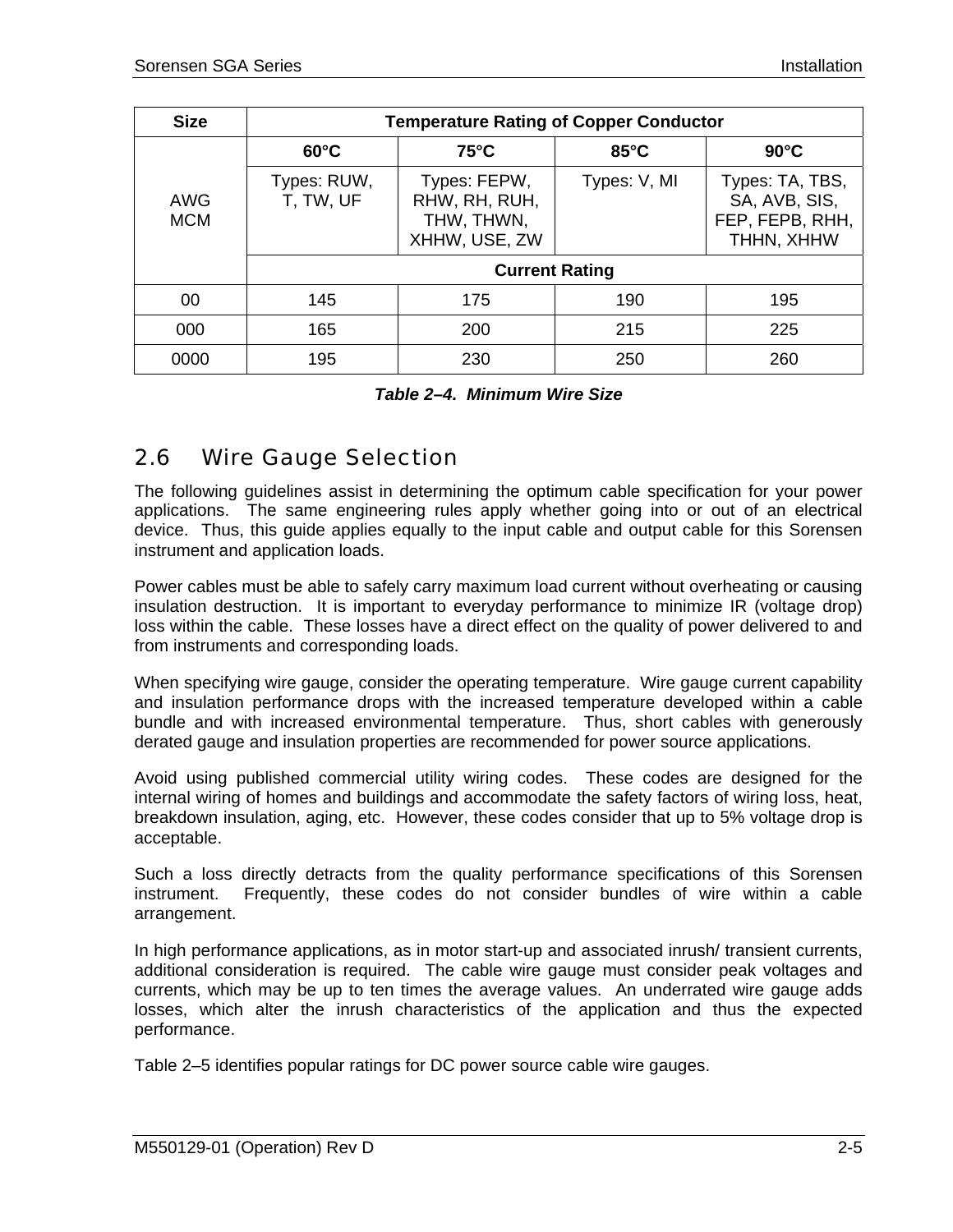<span id="page-18-0"></span>

| Column <sub>1</sub>  | Column <sub>2</sub>         | <b>Column 3</b>            | Column 4                                  |
|----------------------|-----------------------------|----------------------------|-------------------------------------------|
| <b>Size</b><br>(AWG) | <b>Amperes</b><br>(Maximum) | Ohms/100 Feet<br>(One Way) | IR Drop/100 Feet<br>(Column 2 x Column 3) |
| 14                   | 15                          | 0.257                      | 3.85                                      |
| 12 <sub>2</sub>      | 20                          | 0.162                      | 3.24                                      |
| 10                   | 30                          | 0.102                      | 3.06                                      |
| 8                    | 40                          | 0.064                      | 2.56                                      |
| 6                    | 55                          | 0.043                      | 2.36                                      |
| 4                    | 70                          | 0.025                      | 1.75                                      |
| $\overline{2}$       | 95                          | 0.015                      | 1.42                                      |
| 1/0                  | 125                         | 0.010                      | 1.25                                      |
| 3/0                  | 165                         | 0.006                      | 1.04                                      |

### *Table 2–5 Recommended Wire Gauge Selection Guide*

Refer to Table 2–6 for AC input current requirements and Section 1.2.3 for output current requirements.

| <b>Input V</b> | <b>Input Line Current</b> |              |              |              |              | Unit of     |                      |
|----------------|---------------------------|--------------|--------------|--------------|--------------|-------------|----------------------|
|                | <b>5 kW</b>               | <b>10 kW</b> | <b>15 kW</b> | <b>20 kW</b> | <b>25 kW</b> | <b>30kW</b> | <b>Measure</b>       |
| 208/220VAC     | 21                        | 41           | 62           | 83           | 103          | 124         |                      |
| 380/400VAC     | 14                        | 27           | 40           | 54           | 67           | 80          | Amps AC<br>per phase |
| 440/480VAC     | 13                        | 26           | 39           | 52           | 65           | 78          |                      |

### *Table 2–6 Maximum AC Current Ratings*

Refer to Table 2–7 for input/output lug recommendations.

| <b>Lug Manufacturer</b> | 3U Models Input/Output    | 6U Models Input/Output     |  |
|-------------------------|---------------------------|----------------------------|--|
| Panduit                 | "PN" Series or equivalent | "LCA" Series or equivalent |  |

### *Table 2–7 Recommended Lugs*

The recommended tools for installation and extraction of the sense connector are listed below in Table 2–8.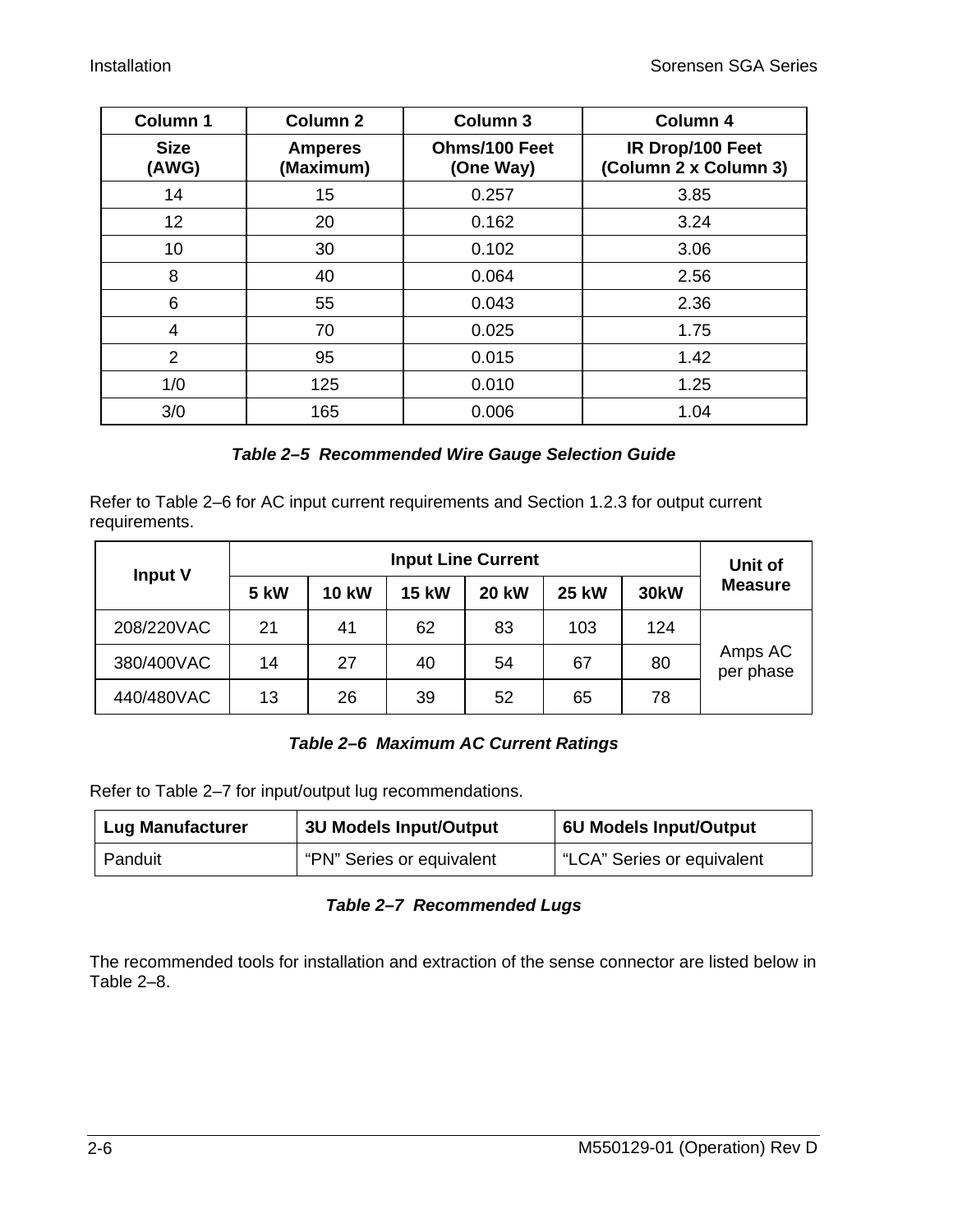<span id="page-19-0"></span>

| <b>Tool</b>              | <b>Manufacturer</b> | <b>Manufacturer P/N</b> |
|--------------------------|---------------------|-------------------------|
| Crimping Device          | Molex               | 11-01-0197              |
| <b>Extracting Device</b> | Molex               | 11-03-0044              |

|  | Table 2-8. Recommended Sense Connector Tools |  |  |
|--|----------------------------------------------|--|--|
|--|----------------------------------------------|--|--|

#### 2.7 Load Considerations

### 2.7.1 Inductive Loads

To prevent damage to the power supply from inductive kickback, connect a diode (rated at greater than the supply's output voltage and current) across the output. Connect the cathode to the positive output and the anode to return. Where positive load transients such as back EMF from a motor may occur, a second diode in series with the output is recommended to protect the power supply.

#### 2.8 Outline Drawings

Figure 2–1 and Figure 2–2, next, show the outlines and overall dimensions of the 3U and 6U models of the SGA Series product line.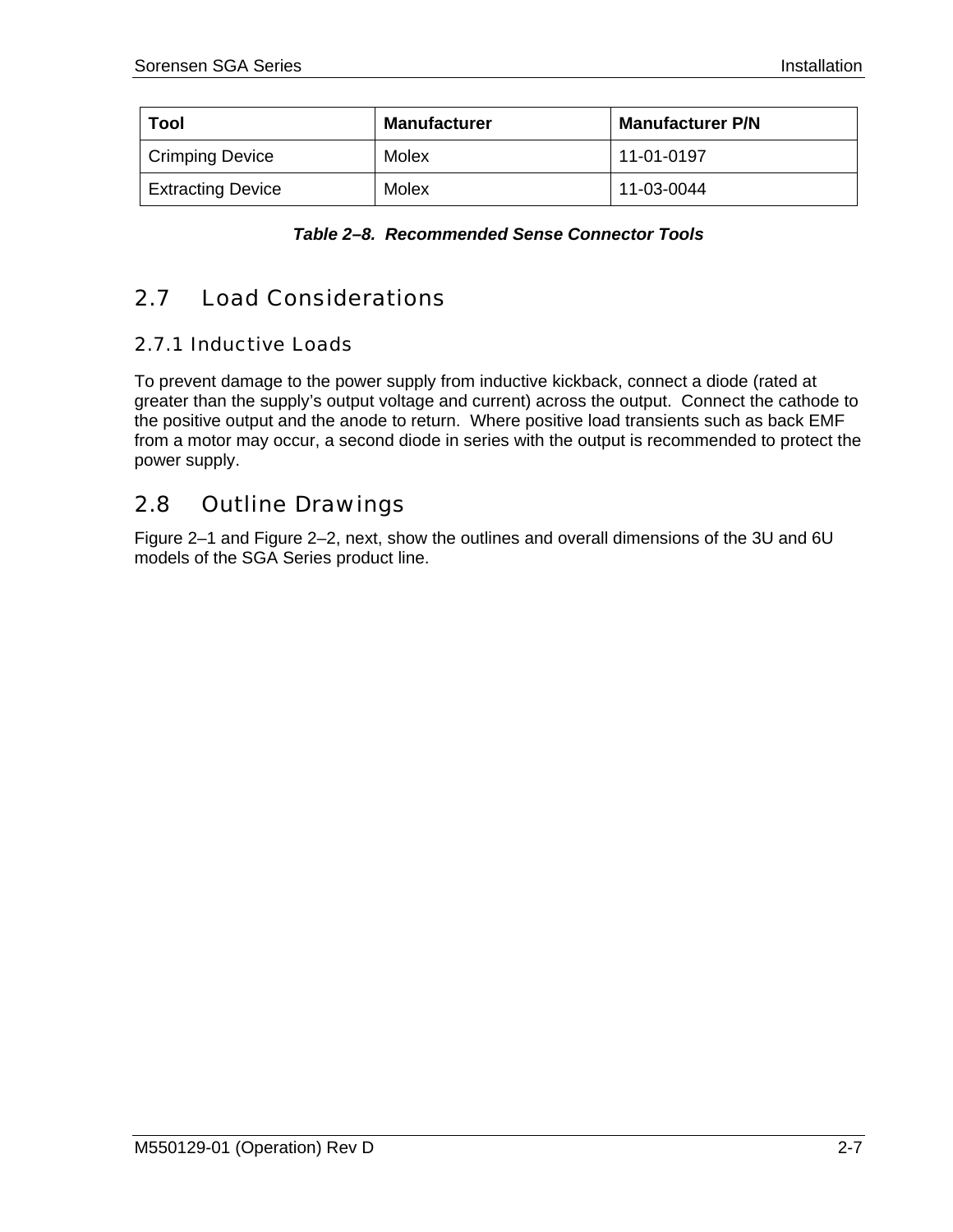<span id="page-20-0"></span>

*Figure 2–1. SGA Series Outline Drawing, 3U Models, 5kW to 15kW*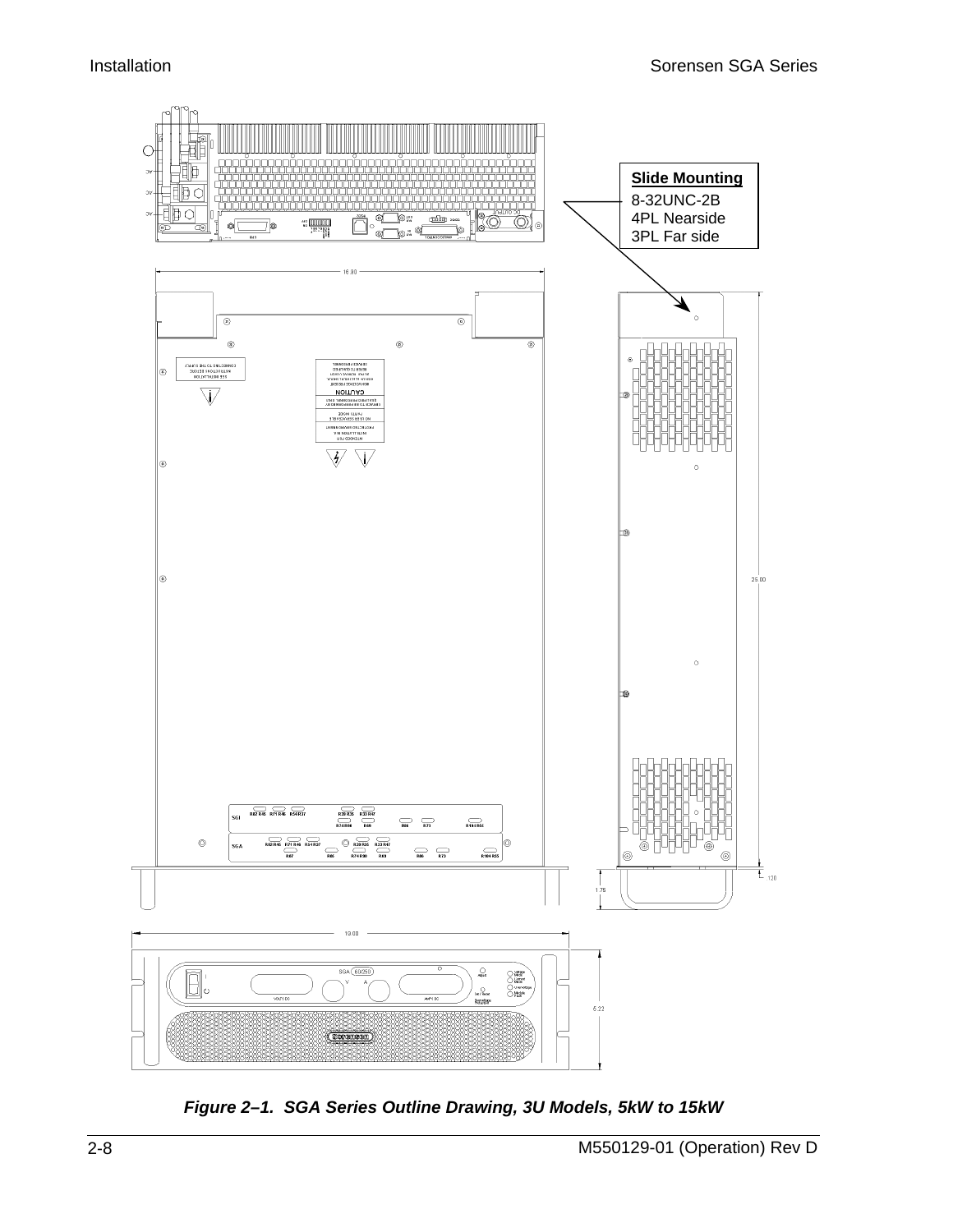<span id="page-21-0"></span>

*Figure 2–2. SGA Series Outline Drawing, 6U Models, 20kW to 30kW*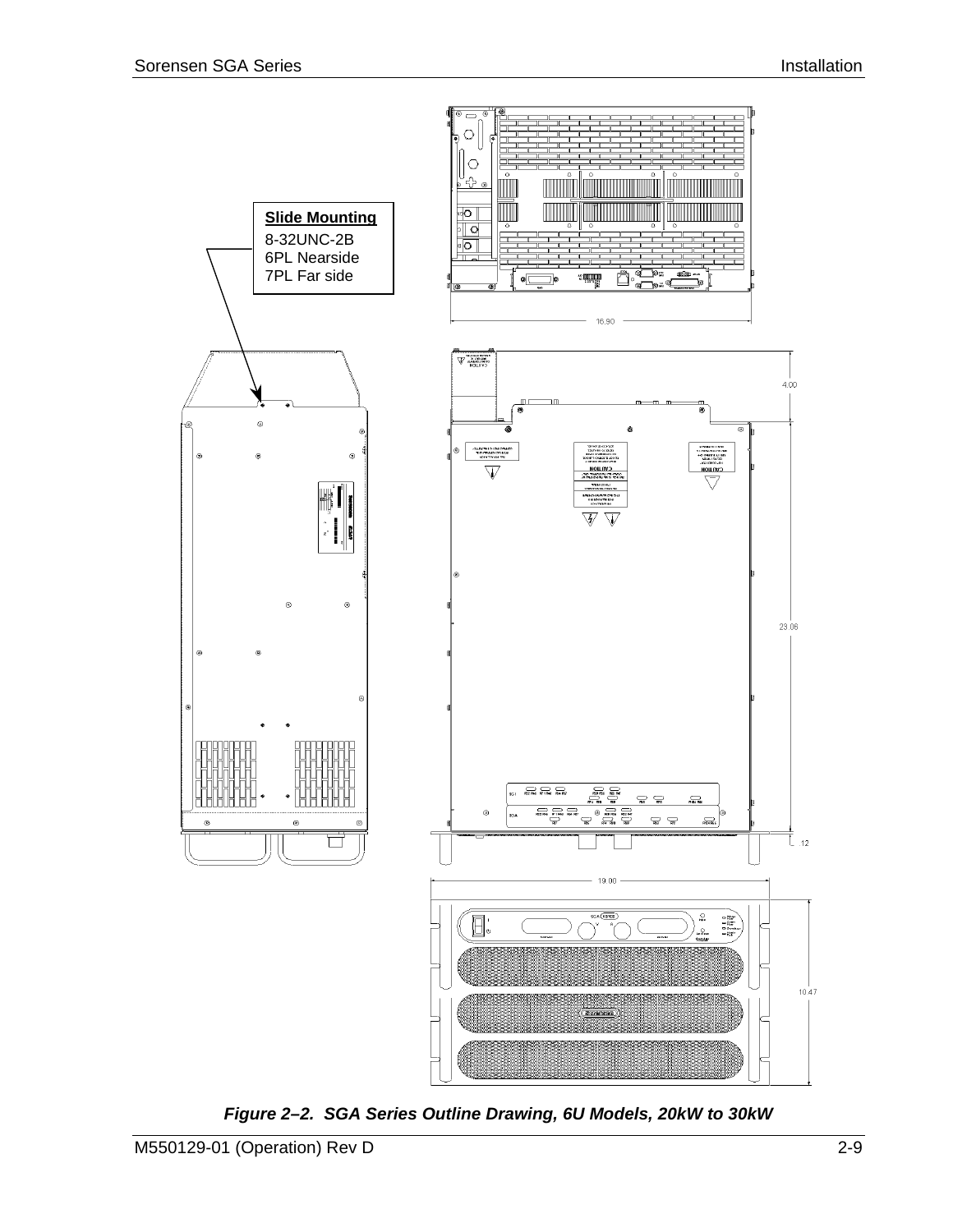# SECTION 3 **OPERATION**

#### <span id="page-22-0"></span>3.1 Controls and Indicators

Refer to Figure 3–1 and the corresponding descriptions below for an explanation of front panel controls and indicators on the SGA Series power supply.



*Figure 3–1. Front Panel Controls and Indicators (3U model shown)* 

- Voltage Display: 3½ digit green LED display indicates the DC output voltage of the supply. Display indicates the OVP setting when the SET/RESET OVERVOLTAGE PROTECTION button is pushed.
- **Q** Current Display: 3<sup>1/2</sup> digit green LED display indicates the DC output current of the supply.
- **B** ADJUST Overvoltage Potentiometer: Adjusts the overvoltage trip level.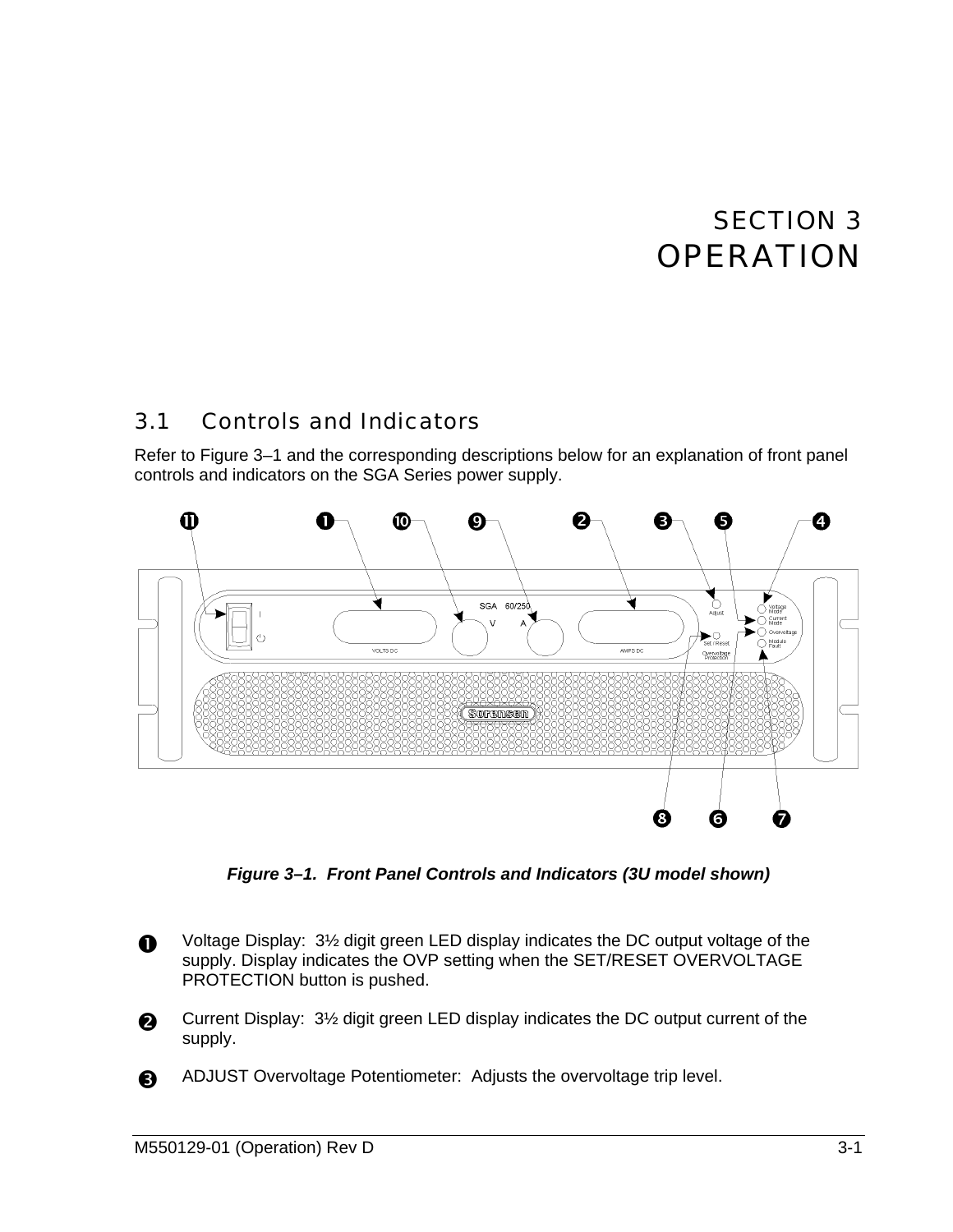<span id="page-23-0"></span>**Q VOLTAGE MODE Indicator: Green LED lights when in the constant-voltage mode of** operation. When in the constant–voltage mode, the output voltage will regulate to the set value and the current value will vary with the load.

G CURRENT MODE Indicator: Green LED lights when in the constant–current mode of operation. When in the constant–current mode, the output current will regulate to the set value and the output voltage will vary with the load.

- **6** OVERVOLTAGE FAULT Indicator: Red LED indicates output voltage has exceeded preset level, and power supply output is turned off.
- **6** MODULE FAULT Indicator: Yellow LED indicates an internal fault such as bias supply, thermal, or converter failure.
- **8** SET/RESET OVERVOLTAGE PROTECTION Pushbutton: Depress button to view OVP level. Push and hold for 4 seconds to reset OVP condition.
- **O** CURRENT knob: 10–turn adjustment sets the output current. (Optional shaft locks not shown. Please see Section 3.1.1).
- WOLTAGE knob: 10-turn adjustment sets the output voltage. (Optional shaft locks not shown. Please see Section 3.1.1).
- ON/OFF Switch: Two–position switch enables or disables the power supply.  $\bf{D}$

### WARNING!

The OFF position of the power switch does not remove voltage from the input terminal blocks. Remove all external power before servicing the unit.

Refer to Figure 3–2 and the corresponding descriptions below for an explanation of rear panel connectors.



*Figure 3–2. Rear Panel Connectors (3U model shown)* 

 $\mathbf{D}$ DC OUTPUT: Positive (+) and negative (–) outputs. Threaded studs for 5-15kW models; bus bars for 20-30kW models.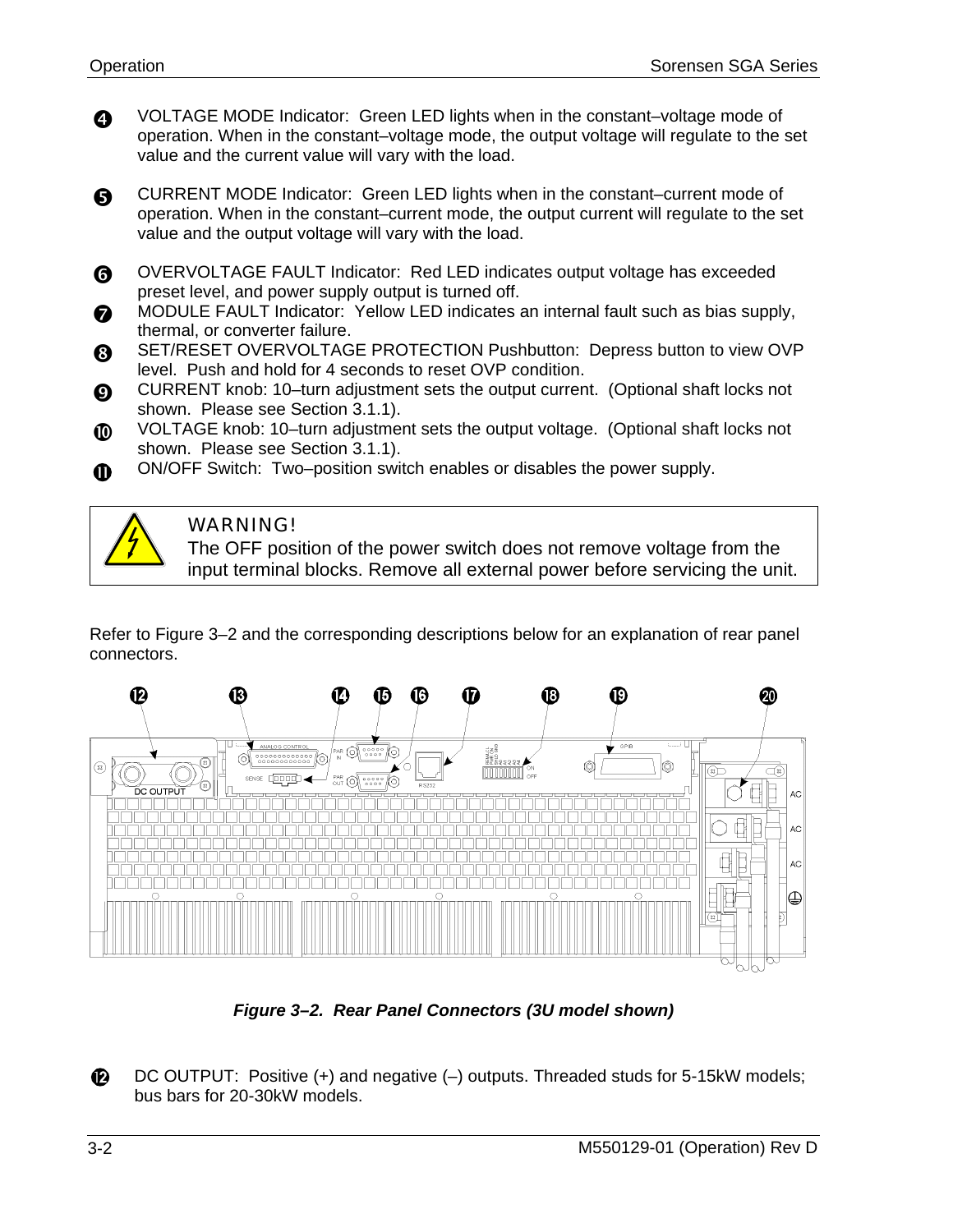- <span id="page-24-0"></span> $\mathbf{D}$ ANALOG CONTROL Connector (J1): I/O connector for input programming and analog output monitoring signals as well as status indication and remote shutdown signals. See [Table 3–1](#page-30-0) for individual pin descriptions.
- $\mathbf D$ SENSE Connector (J3): Input connector for load voltage sensing to correct for line drops in the load cables (see Section [3.5\)](#page-34-0).
- $\mathbf{D}$ PARALLEL IN Connector: Allows master/slave configuration of up to five units when connected to another unit's PARALLEL OUT connector (see Section [3.9\)](#page-37-0).
- PARALLEL OUT Connector: Allows master/slave configuration of up to five units when  $\mathbf{O}$ connected to another unit's PARALLEL IN connector (see Section [3.9\)](#page-37-0).
- $\bf \Phi$ RS232 Connector: Optional RJ-11 connector for remote control.
- $\mathbf{D}$ Dipswitch: Eight–position dipswitch to configure an SGA Series unit with an IEEE option.
- $\mathbf{D}$ GPIB Connector: Optional connector for remote control.
- AC Input Bus Bars: Connection for 3-phase AC and Ground. ⑳

### 3.1.1 Shaft Lock (Option)

This option replaces the standard control knobs with a two-piece shaft lock. These are installed over the voltage and current adjustment potentiometer shafts to prevent rotating under conditions of shock, vibration, or accidental contact. For adjustment, the following steps apply:

- Loosen the shaft by rotating the outer locking nut counter-clockwise with a 7/16-inch wrench.
- Adjust the shaft with a flat screwdriver to the desired output level.
- Tighten the outer locking nut, rotating clockwise, to approximately 5 LB-in (0.56 N-m).

NOTE: Take care not to over-torque the outer nut. Should the cone nut become loose or jammed with the outer locking nut, re-torque the cone nut with a 1/2-inch wrench to approximately 15 LB-in (1.69 N-m).



*Figure 3–3. Shaft Lock*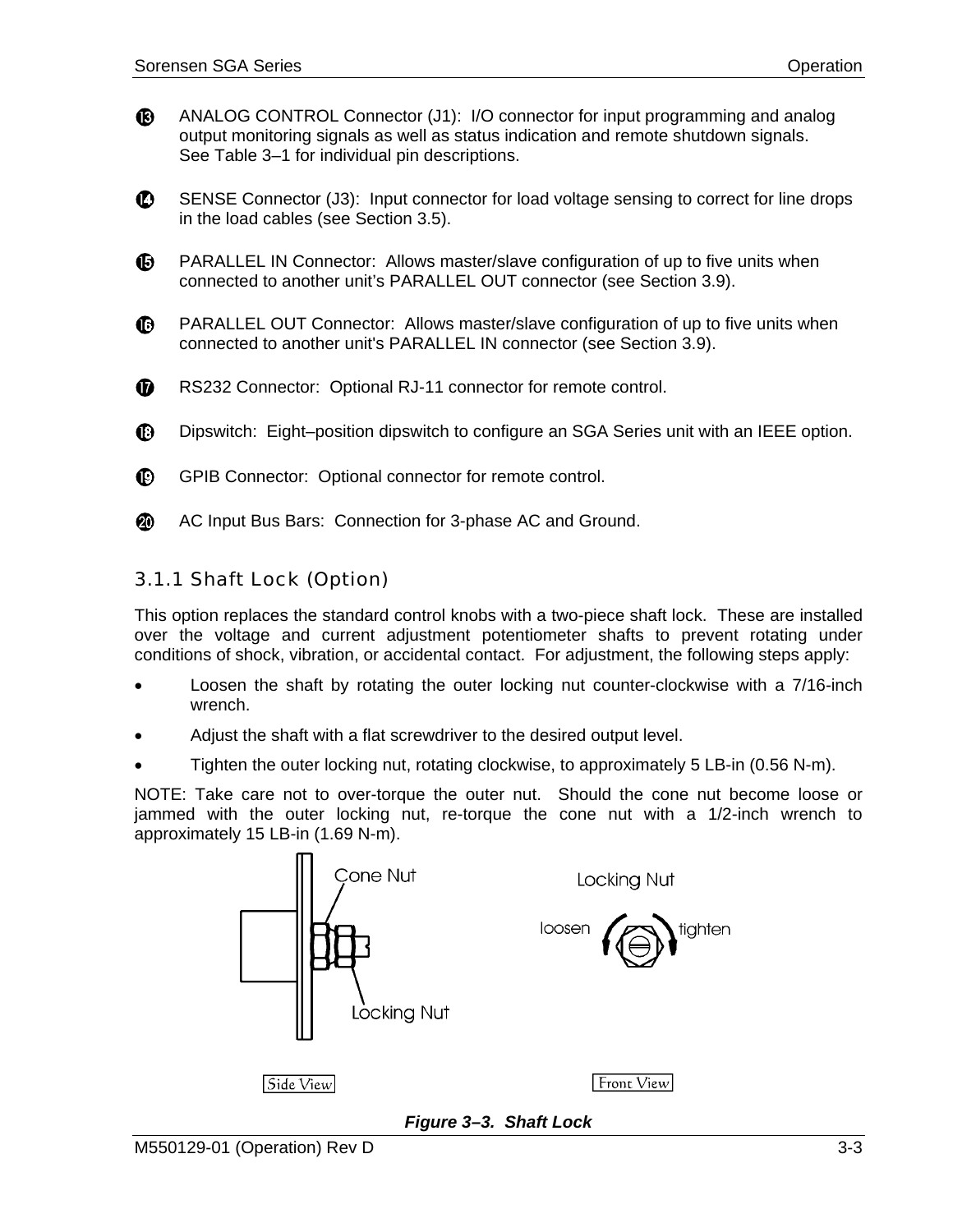<span id="page-25-0"></span>

### CAUTION!

Never completely loosen the cone nut, or remove the shaft lock from the chassis.

#### 3.2 Local Operation

The SGA Series power supply is shipped from the factory configured for local voltage/current control and local voltage sensing. The ANALOG CONTROL connector is supplied with a mating connector with remote ON/OFF jumpered for ON (terminal 5 shorted to terminal 6).

Prior to turning the unit on, rotate the voltage and current potentiometers fully counterclockwise (minimum output). Then, turn the power ON and adjust the voltage and current to the desired output.

This section provides an overview of front panel operation and initial functional tests of the power supply.

### 3.2.1 Initial Setup

Before connecting the unit to an AC outlet, ensure that the front panel ON/OFF power switch is in the off position and that the voltage and current control knobs are fully counterclockwise. Check the ANALOG CONTROL (J1) mating connector on the rear panel to verify that pins 5 and 6 (Remote Output On/Off) are shorted together to enable the output of the supply (see Section [3.6\)](#page-35-0). This is the default configuration installed from the factory. Apply power to the AC mains input.

### 3.2.2 Voltage Mode Operation

When the supply is in the Voltage mode, the output voltage of the supply is controlled by the voltage knob on the front panel or by the remote voltage input. See Section 3.4. The Current knob (or remote current input) operates as a current limit. The output voltag[e is](#page-32-0) regulated at the selected value while the output current varies with the load requirements. To verify operation in voltage mode, follow the steps below:

- Connect a digital voltmeter (DVM) across the rear panel positive and negative output terminals, observing the correct polarity. Make sure the DVM is in the dc voltage mode and the range is adequate to handle the full-scale voltage of the power supply.
- Rotate the Current control knob about  $\frac{1}{2}$  turn clockwise (this sets the current limit at a nominal setting above 0 Amps)
- Turn on the power supply.
- Slowly rotate the Voltage knob clockwise and observe both the front panel voltage display and the output of the DVM. The minimum range should be from 0V to the maximum rated voltage output of the supply. The front panel display and DVM readings should track within the accuracies of the meter and the front panel display.
- Check that the green Voltage Mode indicator is on.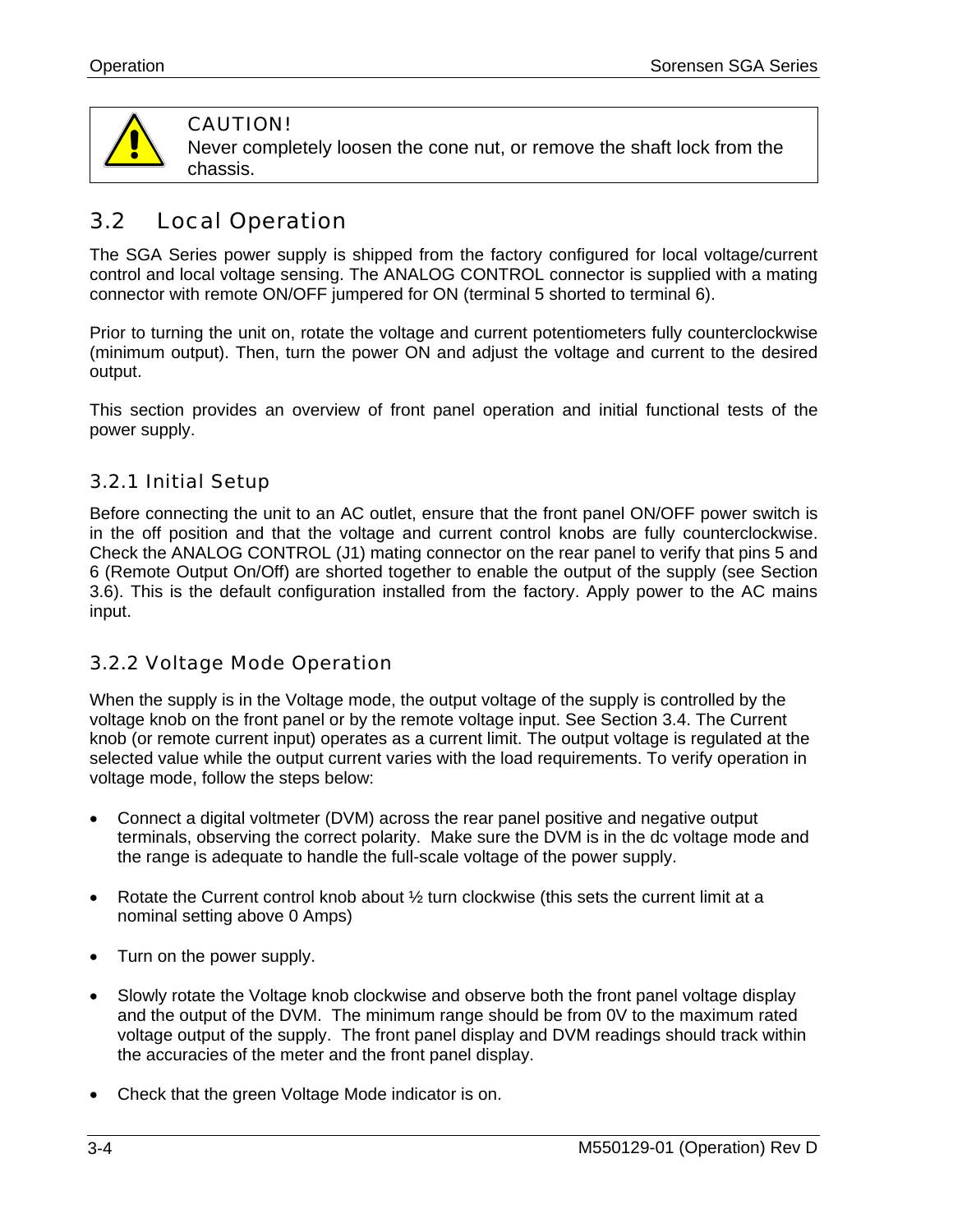- <span id="page-26-0"></span>• Turn the Voltage knob and Current knob fully counterclockwise.
- Turn the power supply off.

If Voltage mode operation did not function as indicated above, recheck your setup and perform the check again. If the function continues to fail, contact the factory for assistance.

### 3.2.3 Current Mode Operation

When the supply is in the Current Mode, the output current of the supply is controlled by the Current knob on the front panel or by the remote current input (see Section 3.3). The Voltage control knob (or remote voltage input) operates as a voltage limit. To verify [oper](#page-31-0)ation in current mode, follow the steps below:

- Connect a high current DC ammeter across the rear panel positive and negative output terminals, observing the correct polarity. Select wire leads of sufficient current carrying capacity and an ammeter range compatible with the units maximum rated output current. NOTE: If a high current ammeter is not available, you may simply short the output terminals together. This will not harm the supply.
- Rotate the Voltage control knob about 1/2 turn clockwise (this sets the Voltage limit at a nominal setting above 0 Volts and forces the supply into current mode).
- Turn on the power supply.
- Slowly rotate the Current knob clockwise and observe both the front panel current display and the output of the ammeter. The minimum range should be from 0A to the maximum rated current output of the supply. The front panel display and ammeter readings should track within the accuracies of the meter and the front panel display.
- Check that the green Current Mode indicator is on.
- Turn the Voltage knob and Current knob fully counterclockwise.
- Turn the power supply off.
- Disconnect the ammeter or short from the output terminals.

If Current mode operation did not function as indicated above, recheck your setup and perform the check again. If the function continues to fail, contact the factory for assistance.

### 3.2.4 Overvoltage Protection

The Overvoltage Protection (OVP) function allows the supply to shutdown the output when it exceeds a preset voltage. This may be used to protect sensitive circuits or loads from damage caused by an excessive voltage on the output of the supply. To verify OVP operation, follow the steps below:

Make sure there is nothing connected across the output terminals.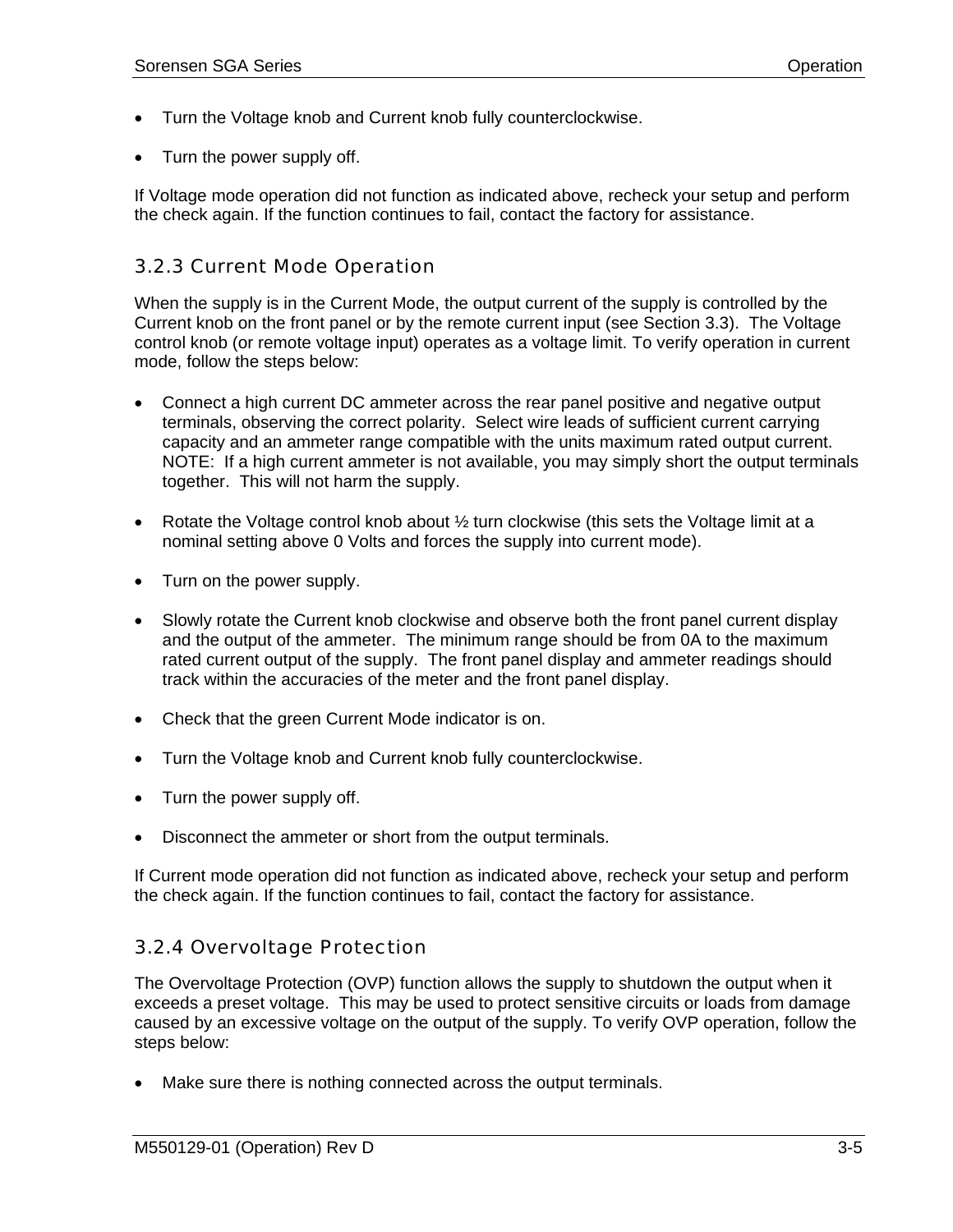- <span id="page-27-0"></span>• Rotate the Current control knob about  $\frac{1}{2}$  turn clockwise (this sets the current limit at a nominal setting above 0 Amps)
- Turn on the power supply.
- Press and hold the Set/Reset Overvoltage Protection pushbutton on the front panel and observe the reading on the voltage display. This is the present setting of the OVP limit. The factory default setting is approximately 110% of the maximum rated output of the supply.
- While holding down the Set/Reset button, use a small adjustment screwdriver to adjust the OVP setting by turning the 4-turn recessed adjust potentiometer counterclockwise. As you adjust the potentiometer the reading on the voltage display should decrease (increase as you adjust in a clockwise direction).
- Set the OVP to about 80-90% of the maximum rated output voltage and note the OVP voltage value. Release the Set/Reset pushbutton.
- Rotate the Voltage knob clockwise until the voltage display indicates you are about 2-3% below the OVP voltage value noted above.
- Slowly continue to increase the output of the supply until you exceed the value of the OVP setting. At this point the OVP light should turn on and the output of the supply will turn off causing the output to go to 0 volts (as indicated on the voltage display).
- Turn the Voltage knob fully counterclockwise, then press and hold the Set/Reset pushbutton until the OVP light turns off.
- Reset the OVP setting as appropriate for your application per steps 4 and 5 above. If you do not chose to use OVP, then the OVP adjust may be set fully clockwise to approximately 110% of the rated output voltage of the supply.

If OVP mode did not function as indicated above, recheck your setup and perform the check again. If the function continues to fail, contact the factory for assistance.

### 3.2.5 Analog Control Connector (J1)

The ANALOG CONTROL connector on the rear panel allows the unit to be configured for different operating configurations: local and remote current programming, local and remote voltage programming, current and voltage output monitoring, output enable/disable, etc. The setup and operating requirements of each configuration are provided in Sections 3.3 through 3.8.

### 3.2.5.1 Isolated Analog Control (Option)

The Isolated Analog Control uses the same Analog Control connector (J1). This option fully isolates remote control signals and allows control of units not connected to a common ground. Control ground is isolated from power ground, which protects against potential damage from systems with high electrical noise or large ground loop currents.

**Note:** Some standard analog programming signals may not be available with this option. See Table 1.2.2 for details.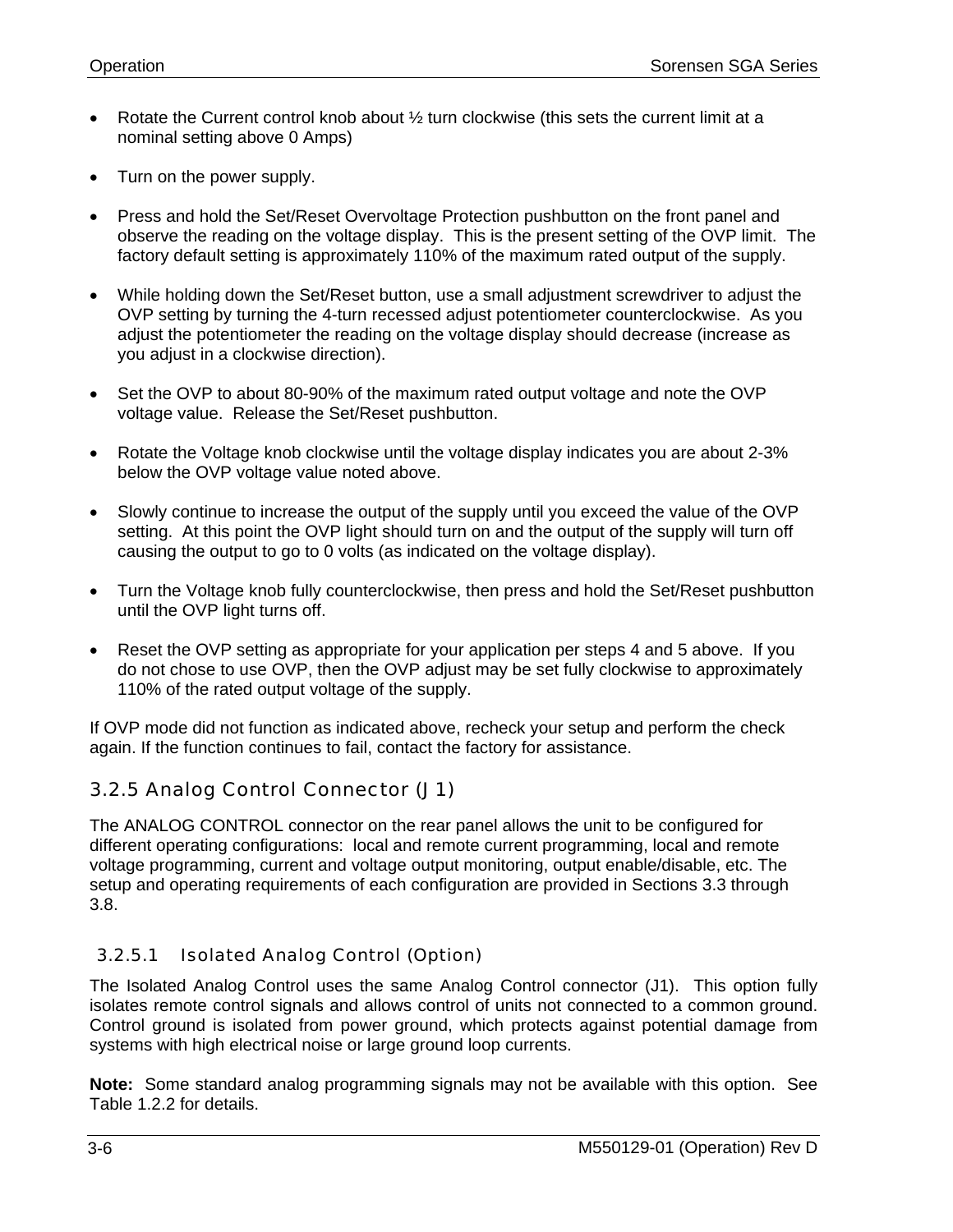<span id="page-28-0"></span>

### CAUTION!

This option is not intended to allow operation of the power supply at excessive voltages. Refer to Section 2 INSTALLATION for maximum terminal voltages.

Following are Figure 3–4 with the connector's pin-out diagram, and Table 3–1 with ANALOG CONTROL connector designations and functions:



*Figure 3–4. ANALOG CONTROL Connector (J1) Pin-out*

| Designator | <b>Schematic</b><br><b>Symbol</b> | <b>Electrical</b><br>Chars.            | <b>Functional Description</b>                                                                                                                                                                                                                                                         |  |
|------------|-----------------------------------|----------------------------------------|---------------------------------------------------------------------------------------------------------------------------------------------------------------------------------------------------------------------------------------------------------------------------------------|--|
| 1          | <b>ISO</b><br>ON/OFF              | $\mathsf{Zin} \sim 6 \mathsf{k}\Omega$ | Isolated remote on/off. Externally supplied AC/DC voltage<br>source for on/off control. A positive (+) 12 to 240 VAC or 6<br>to 120 VDC voltage will turn on the supply. This input<br>control is optically isolated from the power supply circuit up<br>to 500 VDC. See Section 3.6. |  |
| 2          | <b>ISO RTN</b>                    |                                        | Isolated circuit return used with isolated on/off control<br>J1-1 and J1-14.                                                                                                                                                                                                          |  |
| 3          | <b>REM OV</b><br>SET              | $\mathsf{Zin}\sim$<br>20 k $\Omega$    | Remote overvoltage set. A remote signal sets the over-<br>voltage trip level. $0-5.5$ VDC = $0-110\%$ . Apply a 10.5 VDC<br>to 13.3 VDC signal for 4 seconds to reset an OVP condition.<br>See Section 3.7.                                                                           |  |
| 4          | <b>VP RTN</b>                     | $\mathsf{Zin} \sim$<br>10 k $\Omega$   | Voltage programming return. Used with J1-9, J1-15 or J1-21<br>and must be referenced to or within ±3V of the circuit<br>common.                                                                                                                                                       |  |
| 5          | ON/OFF                            | Must sink<br>$\sim$ 1 mA to<br>enable  | Remote on/off. Switch/relay contacts or a direct short<br>between this terminal and circuit common turns on the unit.                                                                                                                                                                 |  |
| 6          | COM                               |                                        | Circuit Common. Same potential as the negative output<br>terminal.                                                                                                                                                                                                                    |  |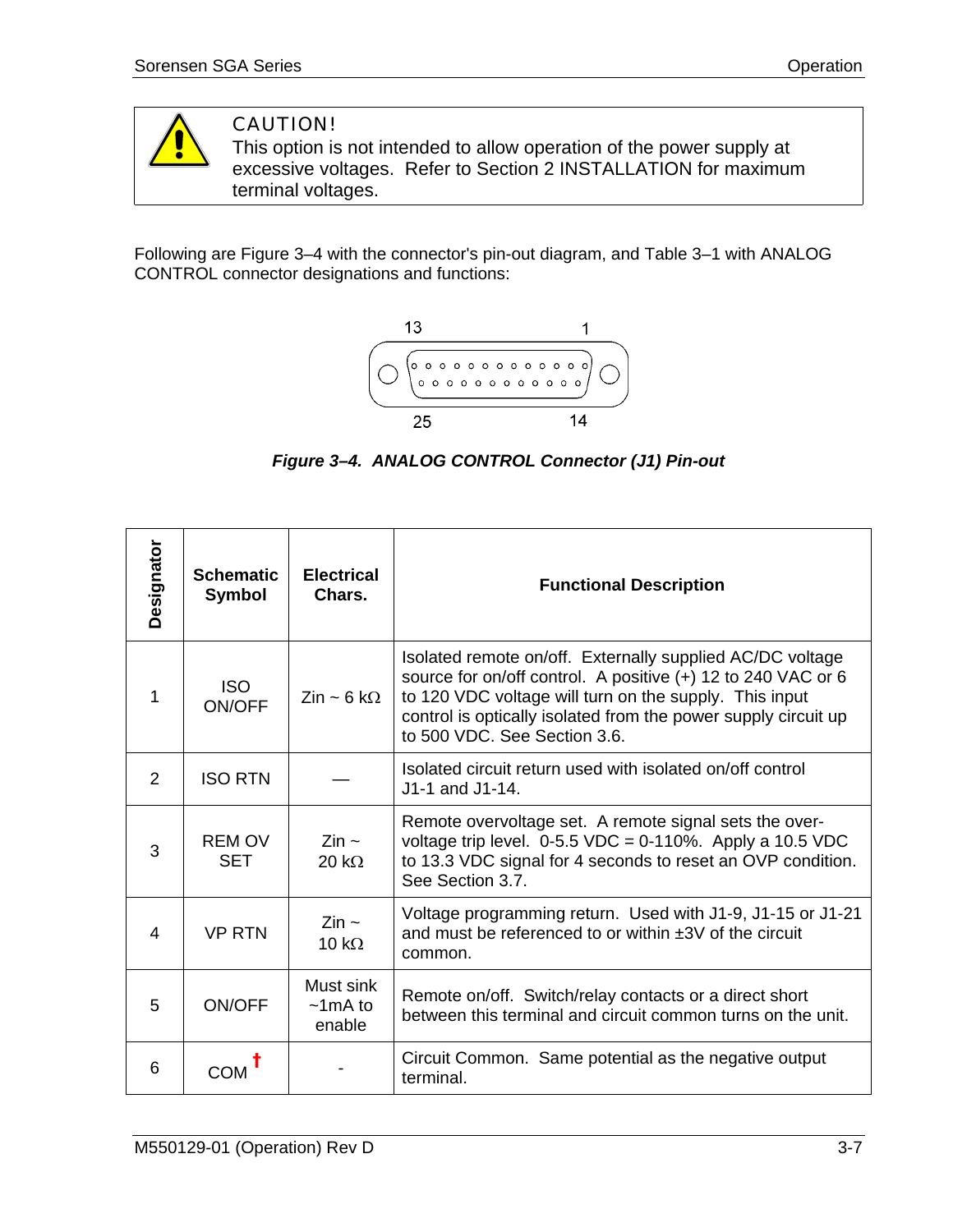| Designator      | <b>Schematic</b><br><b>Symbol</b> | <b>Electrical</b><br>Chars.                             | <b>Functional Description</b>                                                                                                                                                                                                                                                                                                                                       |
|-----------------|-----------------------------------|---------------------------------------------------------|---------------------------------------------------------------------------------------------------------------------------------------------------------------------------------------------------------------------------------------------------------------------------------------------------------------------------------------------------------------------|
| $\overline{7}$  | <b>I MON</b>                      | Zout $\sim$<br>$100\Omega$                              | Output current monitor. 0-10 VDC equals 0-100% rated<br>current. Minimum load resistance $10k\Omega$ .                                                                                                                                                                                                                                                              |
| 8               | V SET                             | Zout $\sim$<br>$100\Omega$                              | 0-5 VDC (0-100%) front panel voltage control monitor<br>output. Minimum load resistance $10k\Omega$ .                                                                                                                                                                                                                                                               |
| 9               | VP <sub>5V</sub>                  | $\mathsf{Zin}\sim$<br>$10k\Omega$                       | Remote voltage programming using a 0-5 VDC source.<br>Do not exceed 13.3 VDC.                                                                                                                                                                                                                                                                                       |
| 10              | IP <sub>5V</sub>                  | $\mathsf{Zin} \sim$<br>$10k\Omega$                      | Remote current programming using a 0-5 VDC source.<br>Do not exceed 13.3 VDC.                                                                                                                                                                                                                                                                                       |
| 11              | *<br><b>ISET</b>                  | Zout $\sim$<br>$100\Omega$                              | 0-5 VDC (0-100%) front panel current control monitor output.<br>Minimum load resistance 10k $\Omega$ .                                                                                                                                                                                                                                                              |
| 12 <sup>2</sup> | SENSE-                            | $\sim 1000\Omega$ to<br>$neg(-)$<br>output<br>terminal  | Remote Sense (-) on 60 volts output units.<br>(For new installations, use J3, recommended only for<br>backward compatibility in existing systems.)                                                                                                                                                                                                                  |
| 13              | SENSE +                           | $\sim 1000\Omega$ to<br>$pos (+)$<br>output<br>terminal | Remote Sense (+) on <60 volts output units.<br>(For new installations, use J3, recommended only for<br>backward compatibility in existing systems.)                                                                                                                                                                                                                 |
| 14              | <b>ISO</b><br><b>TTL/CMOS</b>     | $\mathsf{Zin}$ ~<br>$2.2k\Omega$                        | Isolated TTL/CMOS on/off control. A high state TTL/CMOS<br>voltage turns on the power supply, and a low state or open<br>connection turns the supply off.                                                                                                                                                                                                           |
| 15              | <b>VP 10V</b>                     | $\mathsf{Zin}\sim$<br>$20k\Omega$                       | Remote voltage programming using a 0-10 VDC source.<br>Do not exceed 25 VDC.                                                                                                                                                                                                                                                                                        |
| 16              | <b>IP 10V</b>                     | Zin $\sim$<br>$20k\Omega$                               | Remote current programming using a 0-10 VDC source.<br>Do not exceed 25 VDC.                                                                                                                                                                                                                                                                                        |
| 17              | <b>FAULT</b>                      | Zout $\sim$<br>100 $\Omega$                             | Fault state output. A high state (approximately +10 VDC)<br>indicates a converter, temperature or bias supply fault, and<br>the LED on the front panel will illuminate.                                                                                                                                                                                             |
| 18              | <b>S/D FAULT</b>                  | Zout $\sim$<br>$100\Omega$                              | Shutdown fault. This terminal goes to high state in the event<br>of converter, temperature, overvoltage or bias supply fault.<br>A 7 VDC to 13.3 VDC signal can be applied to this pin to<br>shutdown the output of the unit. An 8 VDC minimum output<br>signal is provided into a 10 k $\Omega$ minimum load, in the event of<br>an internally generated shutdown. |
| 19              | V MON                             | Zout $\sim$<br>100 $\Omega$                             | Output voltage monitor. 0-10 VDC equals to 0-100% rated<br>voltage. Minimum load resistance $10k\Omega$ .                                                                                                                                                                                                                                                           |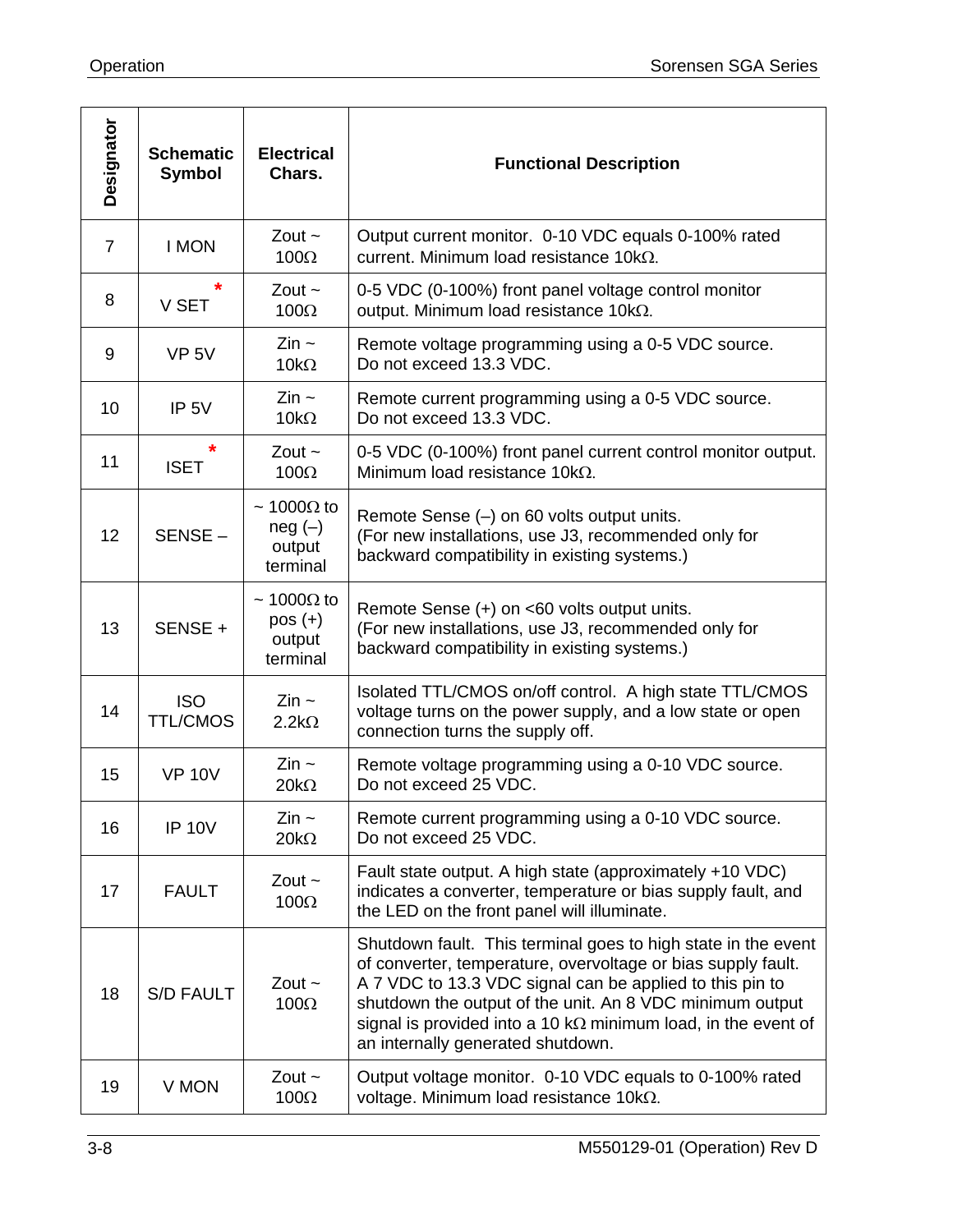<span id="page-30-0"></span>

| Designator | <b>Schematic</b><br><b>Symbol</b> | <b>Electrical</b><br>Chars.       | <b>Functional Description</b>                                                                                                                                        |
|------------|-----------------------------------|-----------------------------------|----------------------------------------------------------------------------------------------------------------------------------------------------------------------|
| 20         | <b>VP RTN</b>                     | $\mathsf{Zin}\sim$<br>$10\Omega$  | Voltage programming return. Used with J1-9, J1-15 or J1-21<br>and must be referenced to or within ±3V of the circuit<br>common.                                      |
| 21         | <b>VP RES</b>                     | ~10.8V<br>compliance              | 1 milliamp current source for remote voltage programming<br>using resistance. 0-5k ohm resistor referenced to common<br>will program the output voltage from 0-100%. |
| 22         | <b>IP RES</b>                     | ~10.8V<br>compliance              | 1 milliamp current source for remote current programming<br>using resistance. 0-5k ohm resistor referenced to common<br>will program the output from 0-100%.         |
| 23         | <b>IP RTN</b>                     | Zin $\sim$<br>$10k\Omega$         | Current programming return. Used with J1-10, J1-16 or<br>J1-22 and must be referenced to or within ±3V of the circuit<br>common.                                     |
| 24         | COM                               |                                   | Circuit common. Same potential as the negative output<br>terminal.                                                                                                   |
| 25         | <b>IP RTN</b>                     | $\mathsf{Zin}\sim$<br>$10k\Omega$ | Current programming return. Used with J1-10, J1-16 or<br>J1-22 for remote current programming and must be<br>referenced to or within ±3V of the circuit common.      |

### *Table 3–1. ANALOG CONTROL Connector (J1), Designations and Functions*

**†** Control ground is isolated from power ground with the isolated analog control (option). See Section 3.2.5.1 **\***

Signals not available with isolated analog control (option).



### CAUTION!

If standard analog programming is used, note the programming return (J1-6 & J1-24) is at the same potential as the negative output terminal of the power supply. Observance of return connections should be made with respect to input programming signal equipment. Improper connection may result in ground loops and as a result internal power supply damage may occur. (Output current then flows to chassis by means of external connection to the J1 common (J1-6 & J1-24)).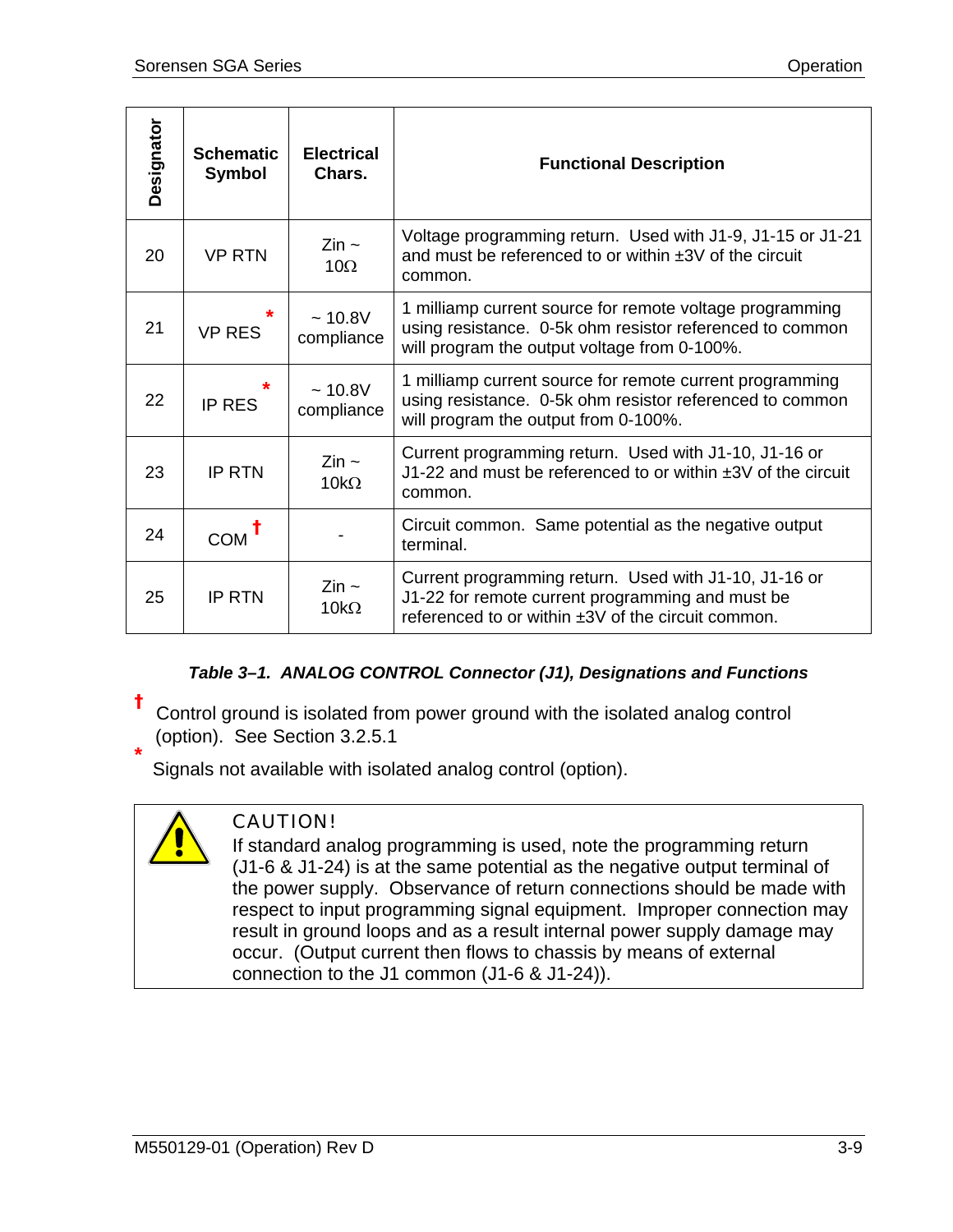## <span id="page-31-0"></span>3.3 Remote Current Programming

Remote current programming is used for applications that require the output current be programmed (controlled) from a remote source. An external resistance or external voltage source may be used as a programming device. When using remote current programming, a shielded, twisted-pair, hookup wire is recommended to prevent noise interference with programming signals.

1. Remote Current Programming Using Resistance:

The resistance coefficient for remote current programming is 5k ohms/100% rated output with respect to terminal J1-23 (IP RTN). The programming current from terminal J1-22 (IP RES) is factory set for 1 milliampere. This yields a coefficient of 1.0% of rated output current for each 50 ohms. If multiple switches or relays are used to program different levels, make-before-break contacts are recommended. Note that if an external resistance is used for remote programming, the current programming return (IP RTN), terminal J1-23, must be connected directly to or within  $\pm 3$  volts (see note) of the power supply common terminal, J1-24. See Figure 3–5 for connection requirements.



*Figure 3–5. Remote Current Programming Using Resistance* 

2. Remote Current Programming Using a 0-5 VDC or 0-10 VDC Voltage Source: A DC voltage source for remote current programming is connected between J1-10 (IP 5V) or J1-16 (IP 10V) and the return terminal J1-23 (IP RTN). Note that the return terminal J1-23 (IP RTN) must be referenced directly to or within  $\pm 3V$  (see note) of the power supply common, J1-24. The voltage coefficient for 5V remote current programming is 50 millivolts = 1% of rated output, i.e., for a 300 amp model, each 50 millivolts of programming voltage equals 3 amps of output current. The voltage coefficient for 10V remote current programming is 100 millivolts = 1% of rated output, i.e., for a 300 amp model, each 100 millivolts of programming voltage equals 3 amps of output current. See Figure 3–6 for connection requirements.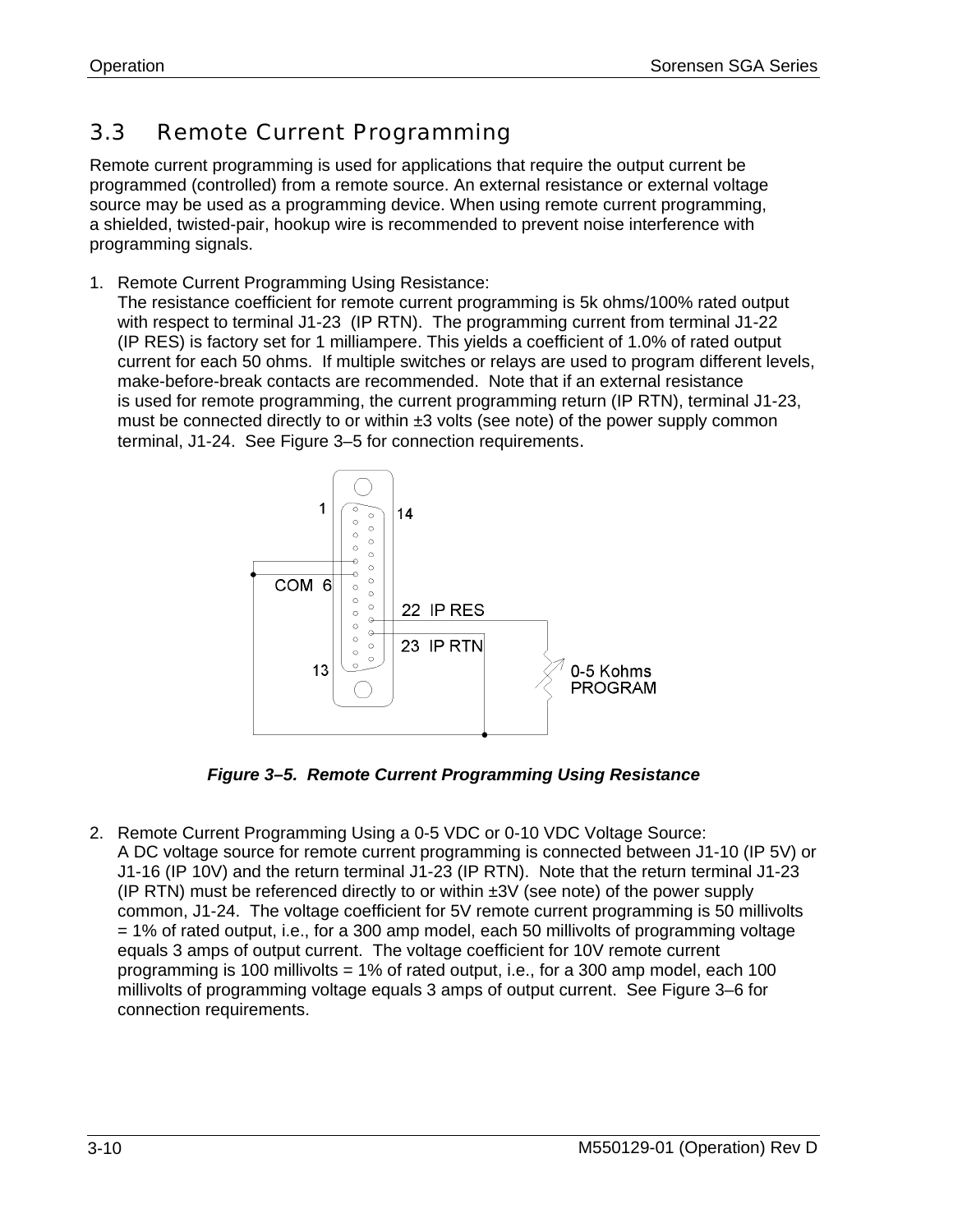<span id="page-32-0"></span>

*Figure 3–6. Remote Current Programming Using 0-5 VDC or 0-10 VDC Voltage Source* 

## 3.4 Remote Voltage Programming

Remote voltage programming configuration is used for applications that require the output voltage be programmed (controlled) from a remote source. An external resistance or external voltage source may be used as a programming device. When using remote voltage programming, a shielded, twisted-pair, hookup wire is recommended to prevent noise interference with programming signals.

1. External Voltage Programming Using Resistance:

The resistance coefficient for remote voltage programming is 5k ohms/100% of rated output voltage with respect to the VP RTN, J1-20. The programming current from terminal J1-21 (VP-RES) is factory set to 1 milliampere. This yields a coefficient of 1.0% of rated output voltage for each 50 ohms. If multiple switches or relays are used to program different levels, make-before-break contacts are recommended. Note that if an external resistance is used for remote programming, the voltage programming return (VP RTN), terminal J1-20, must be connected directly to or within  $\pm 3$  volts (see note) of the power supply common terminal, J1-24 See Figure 3–7 for connection requirements.

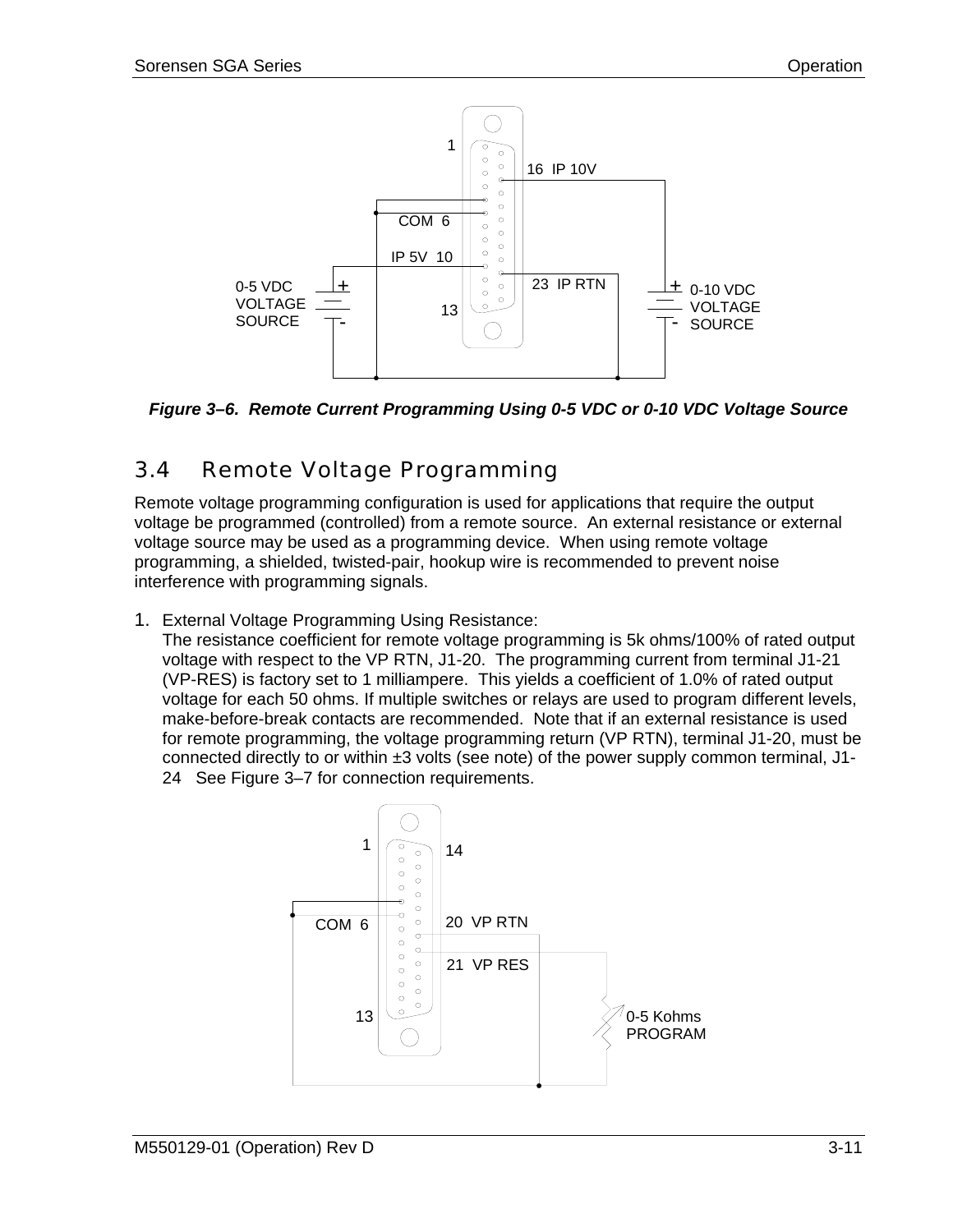

<span id="page-33-0"></span>2. External Voltage Programming Using a 0-5 VDC or 0-10 VDC Voltage Source: A DC voltage source for remote voltage programming is connected between J1-9 (VP 5V) or J1-15 (VP 10V) and the return terminal J1-20 (VP RTN). Note that the return terminal (VP RTN) must be referenced directly to or within  $\pm 3V$  (see note) of the power supply common, J1-24. The voltage coefficient for 5V remote voltage programming is 5 volts = 100% of rated output voltage. The voltage coefficient for 10V remote voltage programming is 10 volts = 100% of rated output voltage. See Figure 3–8 for connection requirements.



*Figure 3–8. Remote Voltage Programming Using 0-5 VDC or 0-10 VDC Voltage Source* 

### 3.5 Remote Sensing

Remote voltage sensing is recommended at all times, whether you connect sensing leads to the load or directly to the output terminals. Remote sensing at the load provides the best load regulation.

In applications where the load is located some distance from the power supply, or the voltage drop of the power output leads significantly interferes with load regulation, remote voltage sensing should definitely be used.



### CAUTION!

If the power supply is operated with load power lines disconnected and sensing line connected, internal power supply damage may occur. (Output current then flows through sensing terminals.)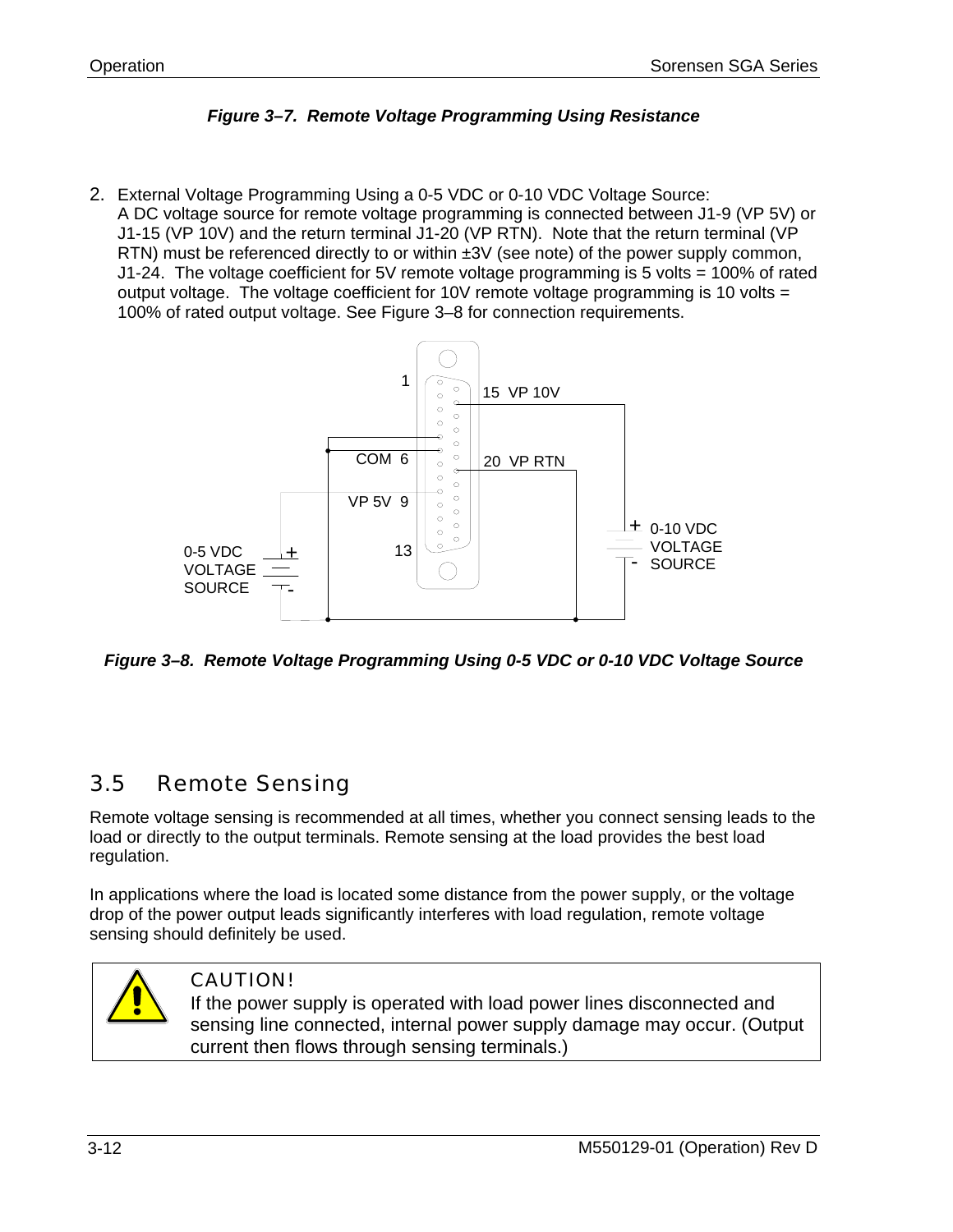<span id="page-34-0"></span>To use remote voltage sensing, connect the power supply as described below. See Figure 3–9 for connection requirements.

Connect sensing leads from the load positive to J3-1 and the load negative to J3-2. A shielded, twisted-pair, hookup wire is recommended to avoid potential noise interference.



*Figure 3–9. Remote Sensing Operation at the Load*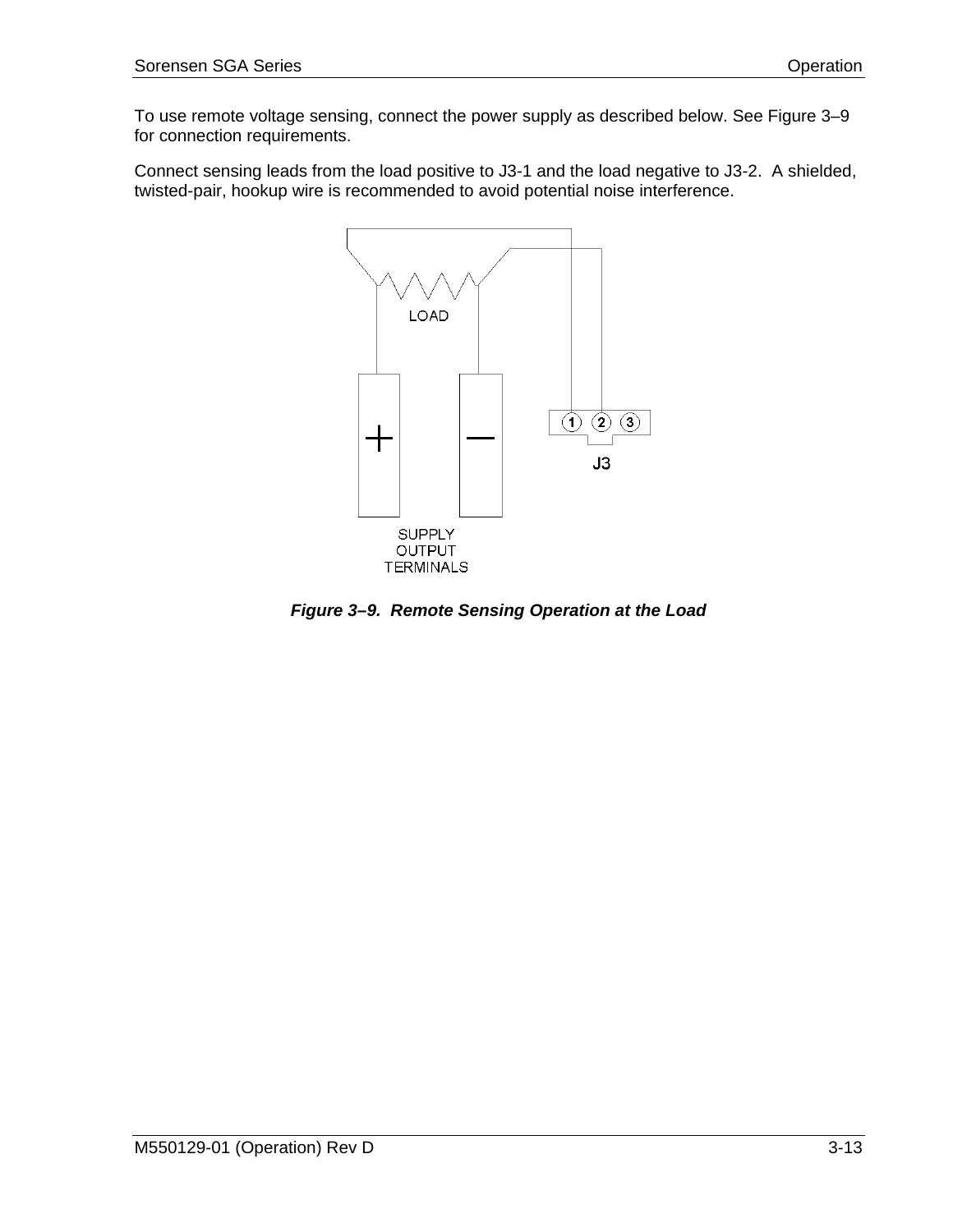### <span id="page-35-0"></span>3.6 Remote Output On/Off Control

Remote on/off control may be accomplished by contact closure or by an isolated external AC/DC or TTL/CMOS voltage source.

1. Remote on/off by contact closure. Output is on when contacts (J1-5 and J1-6) are closed. See Figure 3–10 for connection requirements.



*Figure 3–10. Remote On/Off Control by Contact Closure* 

2. Remote on/off control may be accomplished by an external 12 to 240 VAC or 6 to 120 VDC or TTL/CMOS source. Application of AC/DC or high state TTL/CMOS voltage will turn on the power supply. See Figure 3–11 and Figure 3–12 for connection requirements.



*Figure 3–11. Remote On/Off Using Isolated AC or DC Voltage Source*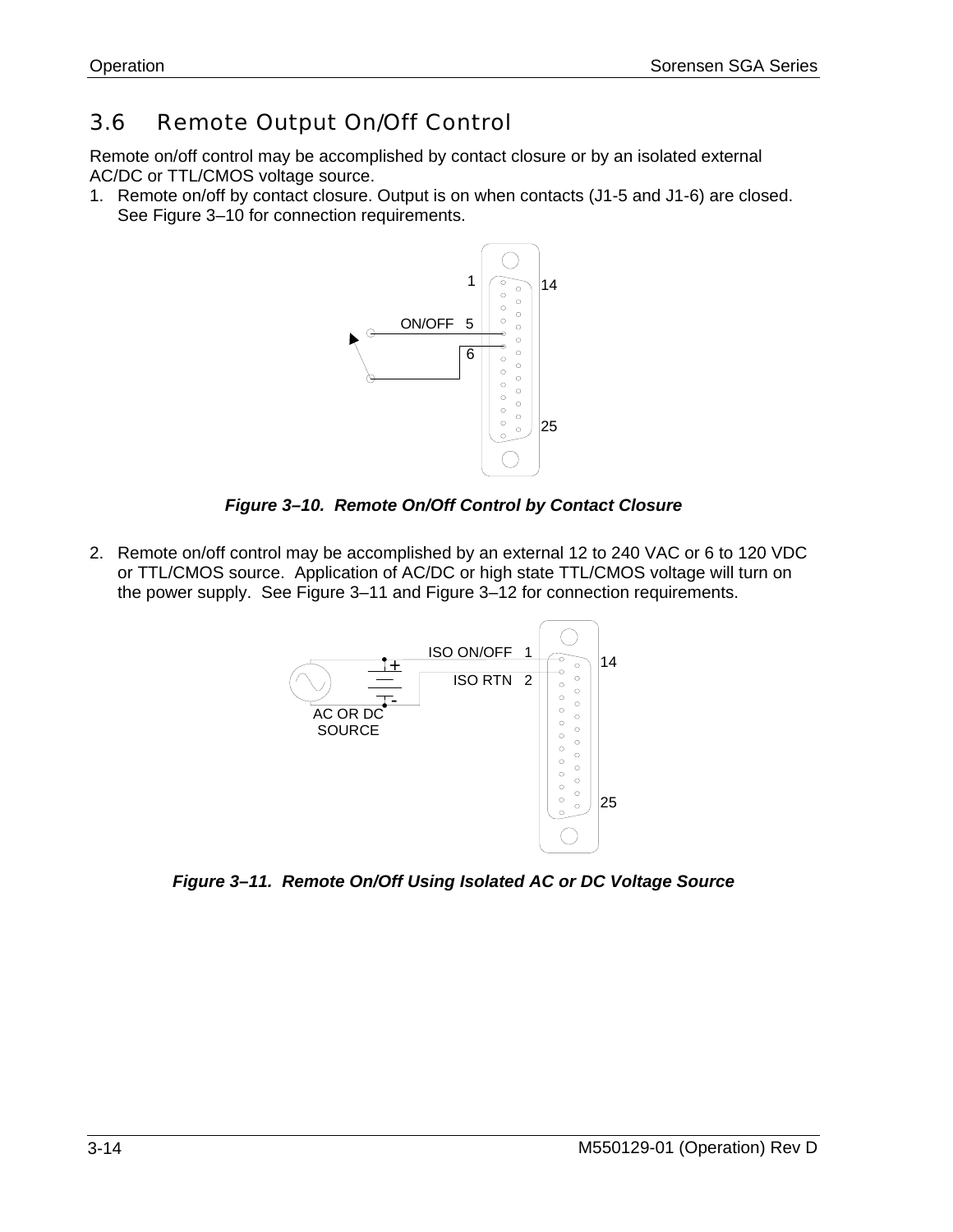<span id="page-36-0"></span>

*Figure 3–12. Remote On/Off Using Isolated TTL/CMOS Voltage Supply* 

## 3.7 Remote Overvoltage Setpoint



### CAUTION!

Do not program the remote overvoltage set point greater than 10% (5.5V) above the power supply rated voltage (except as noted) as internal power supply damage may occur.

A remote DC voltage source can be connected externally between terminals J1-6 (COM) and J1-3 (REM OV SET) to set the output overvoltage trip level. A 0-5.5 VDC signal equals 0-110% of rated output voltage. See Figure 3–13 for connection requirements.



### *Figure 3–13. Remote Overvoltage Set Using DC Voltage Source*

*Note: The Remote OVP trip level will ALWAYS take precedence over the local trip level, even if the local OVP trip level is set to a lower value. To reset an OVP externally, apply a 10.5–13.3 VDC signal to J1-3 for a minimum of four (4) seconds.*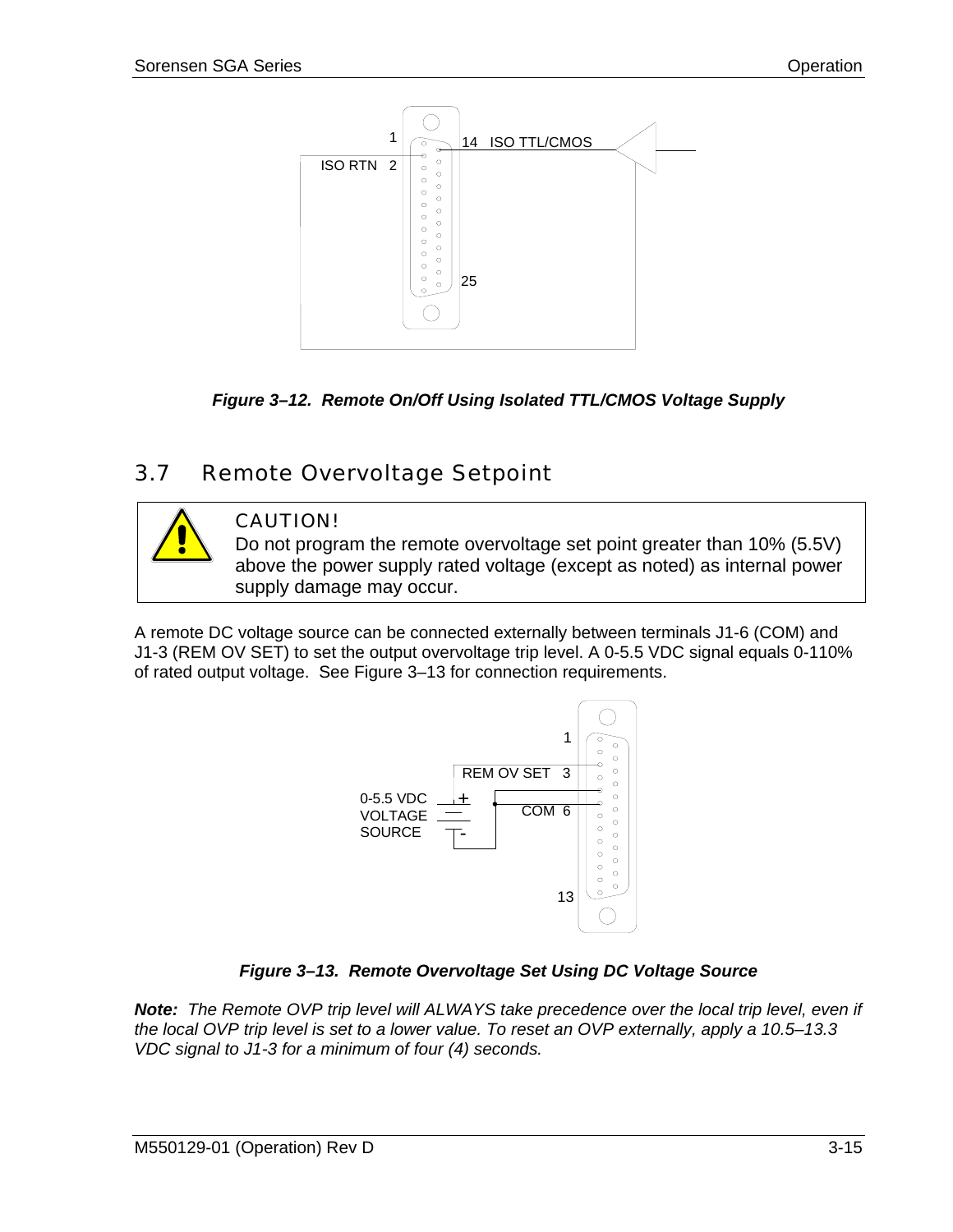### <span id="page-37-0"></span>3.8 Remote Shutdown (S/D)

A remote +12 VDC voltage can be connected externally between terminals J1-18 (S/D Fault) and J1-24 (COM) to disable, i.e., shut down the output of the power supply. Disabling or opening the +12 VDC signal will allow the unit to revert to normal operation.



*Figure 3–14. Remote Shutdown Using DC Voltage Source* 

#### 3.9 Master/Slave Operation

The following modes of operation are used for applications requiring more current or voltage than is available from a single power supply. To meet the requirements for greater output voltage or current, two supplies may be connected in series or up to five connected in parallel.

### 3.9.1 Parallel Operation

In the parallel mode of operation, a master/slave configuration is established. Up to five power supplies may be paralleled using this configuration. To set up the parallel mode of operation, connect the interface cable (Elgar P/N 890-453-03) from the master unit to the slave unit(s), as shown below in Figure 3–15. Next connect the positive outputs of supplies together and the negative outputs of the supplies together. It is recommended that the outputs are connected together as close to the load as practical.



*Figure 3–15. Master/Slave Connection* 

*Note: The OVP circuit remains active for all units in parallel operation. If the units are set to different OVP levels, the paralleled system will trip according to the lowest setting.*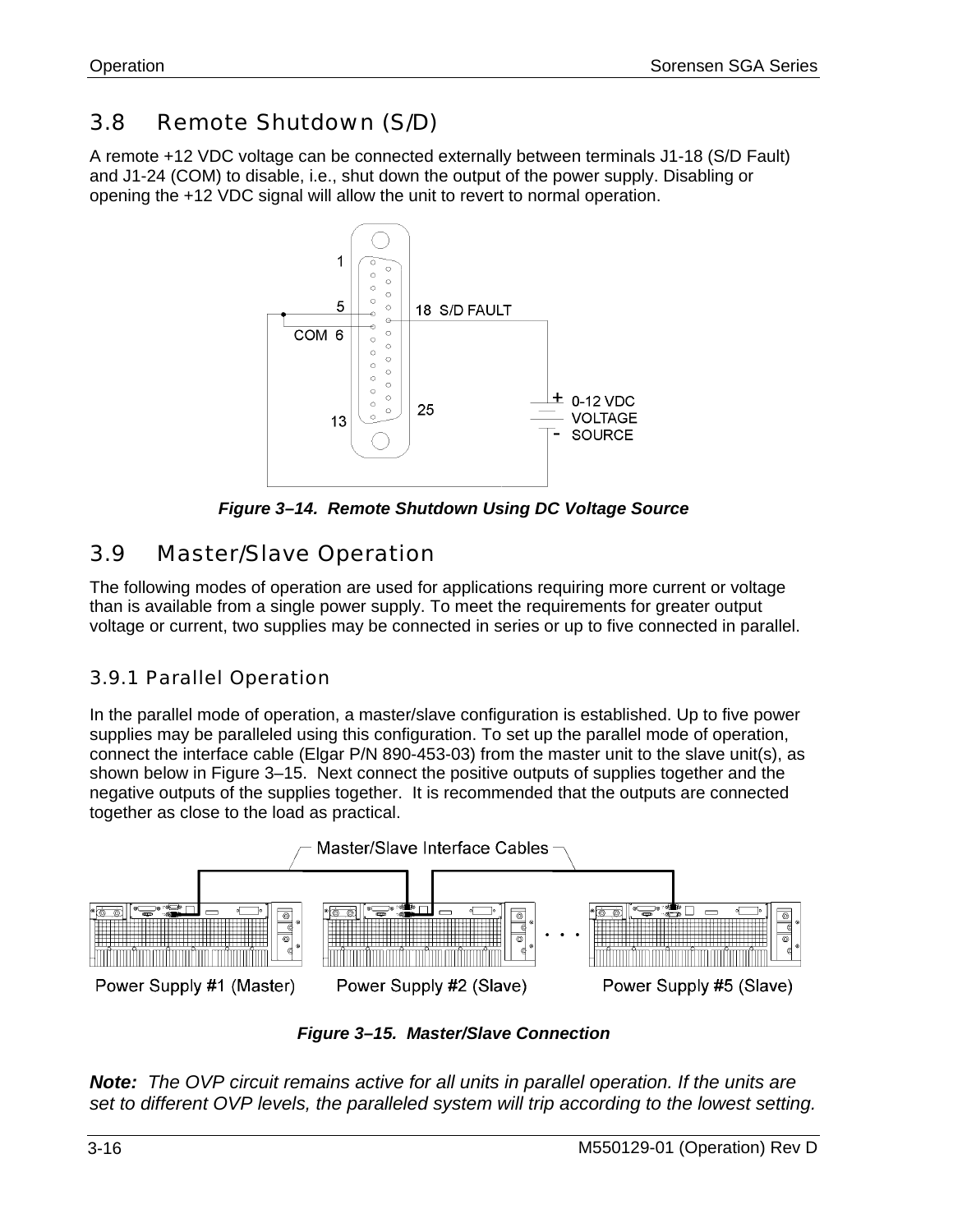<span id="page-38-0"></span>*For ease of use, adjust the OVP levels for the slaves to maximum and adjust the master OVP level to the desired setting.* 

### 3.9.2 Series Operation

Series operation is used to obtain a higher voltage single output supply using two units. Connect the negative terminal (–) of one supply to the positive terminal (+) of the next supply of the same model. The total voltage available is the sum of the maximum voltages of each supply (add voltmeter readings).

Notes:

1. Under no condition should the negative (–) output terminal of *any* power supply exceed 150V to Earth ground. This is limited by the creepage/clearance distances internal to the construction of the metal shell 25-pin 'D' connector mated to J3. If a higher output voltage range is required, contact the Sorensen Sales Department or Customer Service for availability.

2. The maximum allowable current for a series string of power supplies is the rated output current of a single supply in the string.

3. Remote sensing should *not* be used during series operation.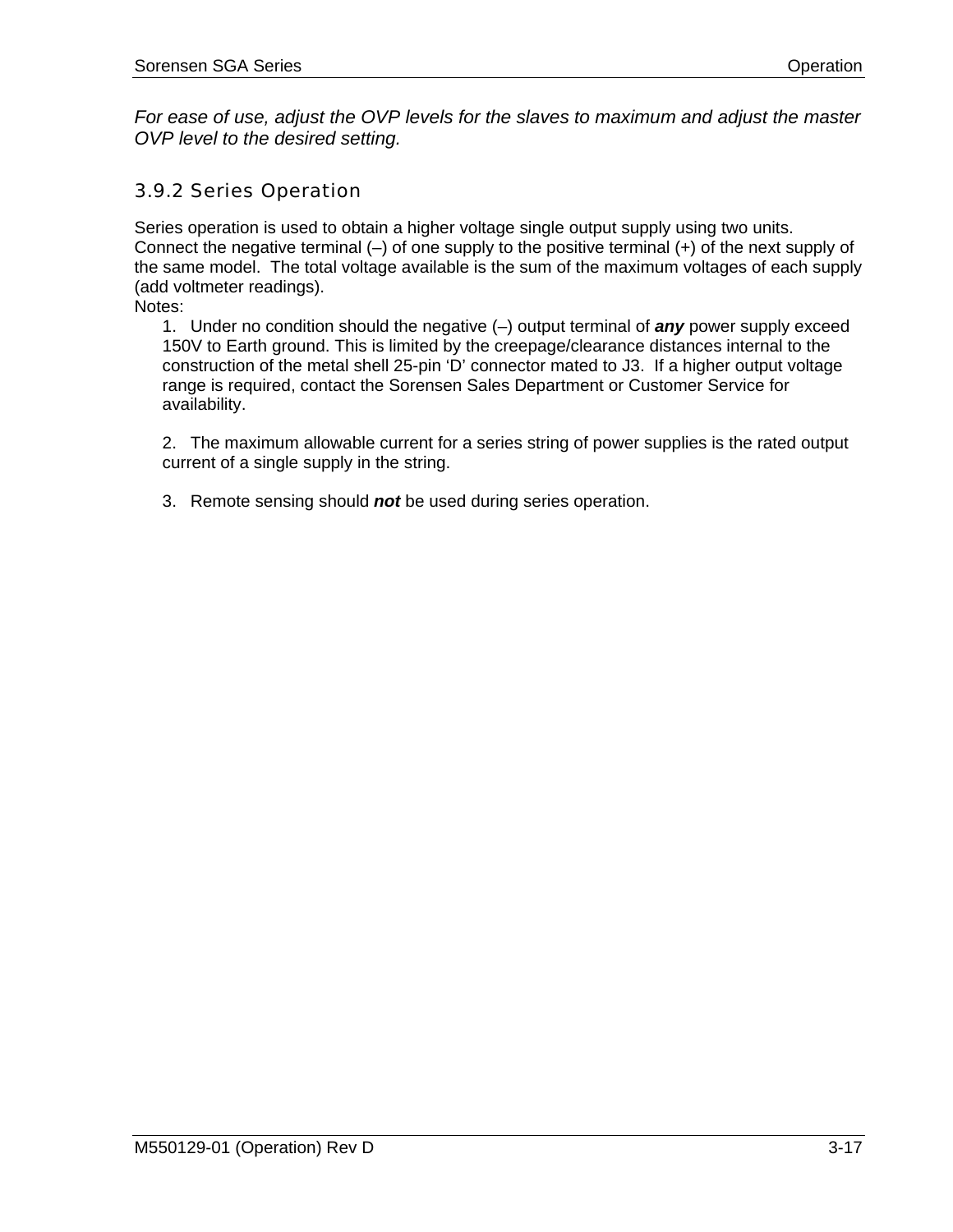# <span id="page-39-0"></span>SECTION 4 VERIFICATION AND CALIBRATION

#### 4.1 Introduction

This section provides verification and calibration procedures for the standard SGA Series power supplies and isolated analog control (option).

### 4.1.1 Verification and Calibration Cycle

It is recommended that the power supply be calibrated and/or verified once each year of operation.

### 4.1.2 Preparation



### WARNING!

Hazardous voltages exist on the rear of the supply. Great care must be taken to avoid both the input terminals, and while the supply is enabled, the output terminals. Only authorized personnel should perform this procedure.

Due to the importance of accurate readings to performance, only technically trained personnel should perform calibration procedures.

The calibration and adjustment procedures require two digital multimeters. To set up for the calibration procedures, first perform the following:

- Remove prime AC power.
- Connect the power supply to a precision current shunt (as shown in [Figure 4–1](#page-40-0)  below) capable of a minimum of 10% above full rated output. A fan may be required to cool the shunt.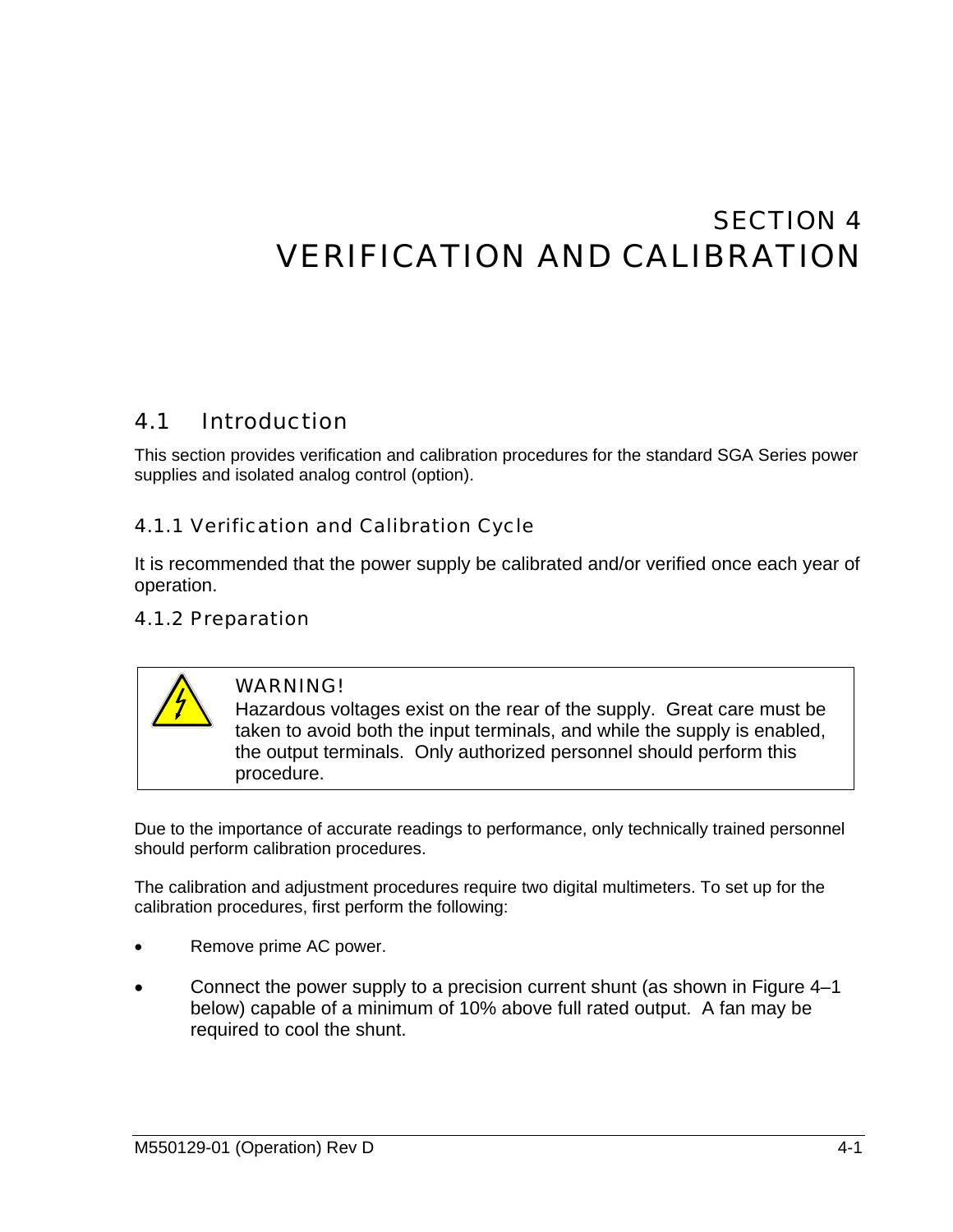<span id="page-40-0"></span>

*Figure 4–1. Precision Current Shunt* 

#### 4.2 Standard Verification and Calibration Procedure

All calibration potentiometers can be adjusted through access holes in the top cover of the SGA Series unit. It is **not** necessary to remove the top cover to perform the calibration procedures.

### 4.2.1 Current Mode

- 1. Set the SGA Series unit to operate in remote current programming mode using an external 0-5 Vdc voltage source as shown in Figure 3–6 in Section 3.3 Remote Current Programming.
- 2. Attach a precision meter across the shunt Ke[lvin termina](#page-32-0)ls.
- 3. Attach a precision meter in parallel with the voltage programming source.
- 4. Set the voltage source to  $0.0V \pm 1$  mV.
- 5. Apply AC power and turn the front panel voltage set potentiometer fully clockwise and verify the current mode indicator is illuminated.
- 6. Verify the unit is set to  $0A \pm 0.8\%$  of full-scale output. If necessary, adjust R55 for zero current through the shunt. (See Figure 4–2.)
- 7. Set the programming voltage to  $5.0V \pm 1mV$ .
- 8. Verify the unit is set to 100%  $\pm$  0.8% of full-scale output current. If necessary, adjust R69 for 100% of full-scale current on the shunt.
- 9. Set the programming source for  $0.5V \pm 1$  mV.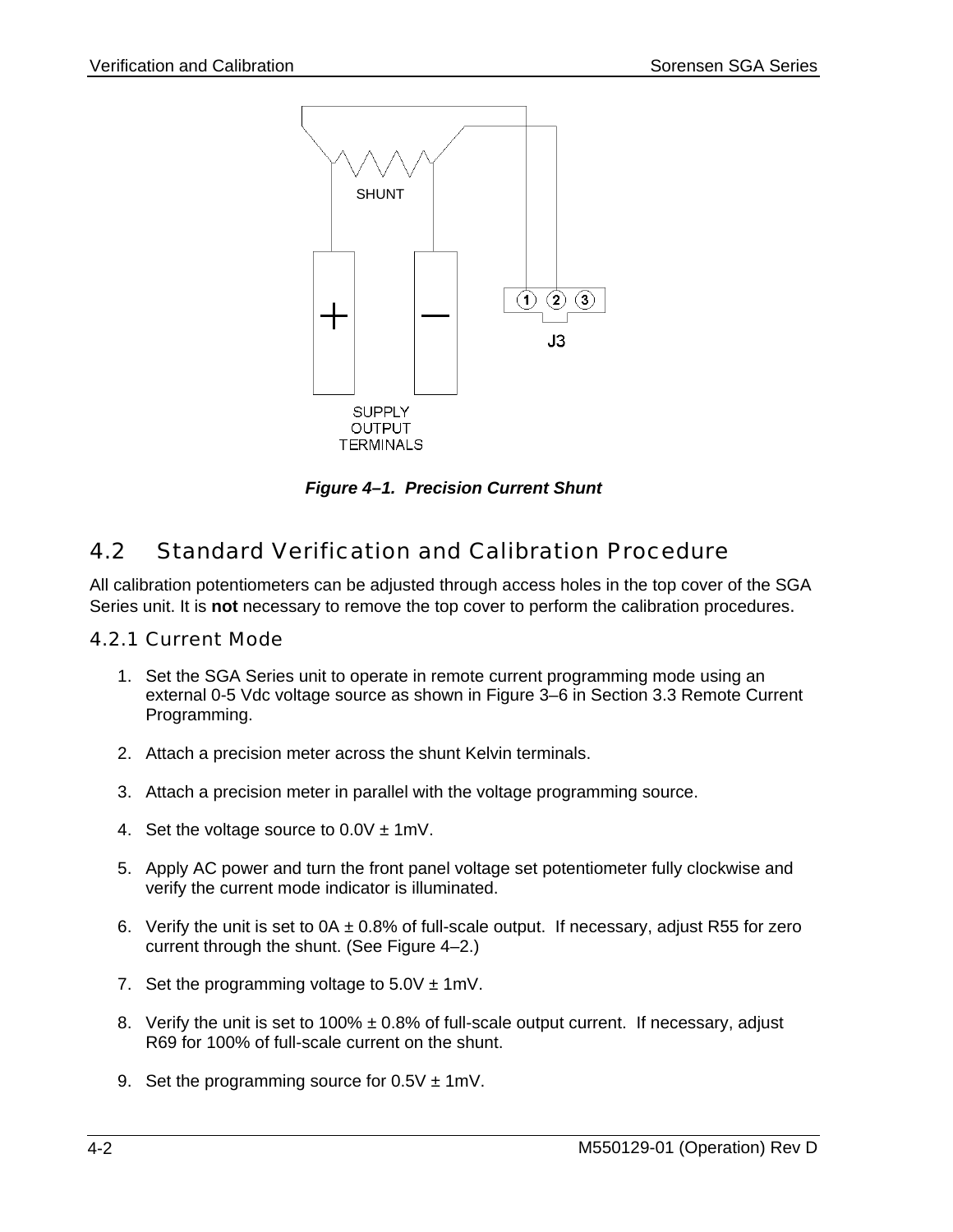- <span id="page-41-0"></span>10. Verify the unit is set to 10%  $\pm$  0.8% of full-scale output current. If necessary, adjust R55 for 10% of full-scale current on the shunt.
- 11. Repeat the steps above as required to obtain the required accuracy.
- 12. Set the programming source to obtain 100% output current on the shunt. Verify that the front panel meter displays  $100\% \pm 1\%$  of full-scale output current. If necessary adjust R85 such that the current display reads 100% current.

### 4.2.2 Voltage Mode

- 1. Disable AC power to the unit. Remove the current shunt from the output and verify that there is no load attached.
- 2. Remove the precision meter leads from the current shunt and apply them across the output terminals.
- 3. Set the SGA series unit to operate in remote voltage programming mode using an external 0-5 Vdc voltage source as shown in Figure 3–8. in Section 3.4 Remote Voltage Programming.
- 4. Apply AC power and turn the front panel current set potentiometer fully clockwise and verify that the voltage mode indicator is illuminated.
- 5. Verify that the unit is set to  $0V \pm 0.25\%$  of full-scale output voltage. If necessary adjust R90 to obtain zero output volts. (See Figure 4–2.)
- 6. Set the programming source to  $5.0V \pm 1$  mV.
- 7. Verify that the unit is set to  $100\% \pm 0.25\%$  of full-scale output voltage. If necessary adjust R74 for 100% output voltage.
- 8. Set the programming source to  $0.5V \pm 1$  mV.
- 9. Verify that the unit is set to 10%  $\pm$  0.25% of full-scale output voltage. If necessary adjust R90 for 10% output voltage.
- 10. Repeat the steps above as required to obtain the required accuracy.
- 11. Set the programming source to obtain 100% output voltage. Verify the front panel meter displays 100%  $\pm$  1% of full-scale output voltage. If necessary adjust R73 such that the front panel voltage meter reads 100% output voltage.
- 12. Remove all connections to the remote analog control connector (J1), except the jumper between pins 5 and 6. This reverts the SGA series unit back to local, front panel control.
- 13. Turn the front panel voltage pot fully clockwise.
- 14. Verify that the front panel meter displays a minimum of 100.5% of full-scale output voltage. If necessary, adjust R74 such that the output voltage is 100.5% of rating.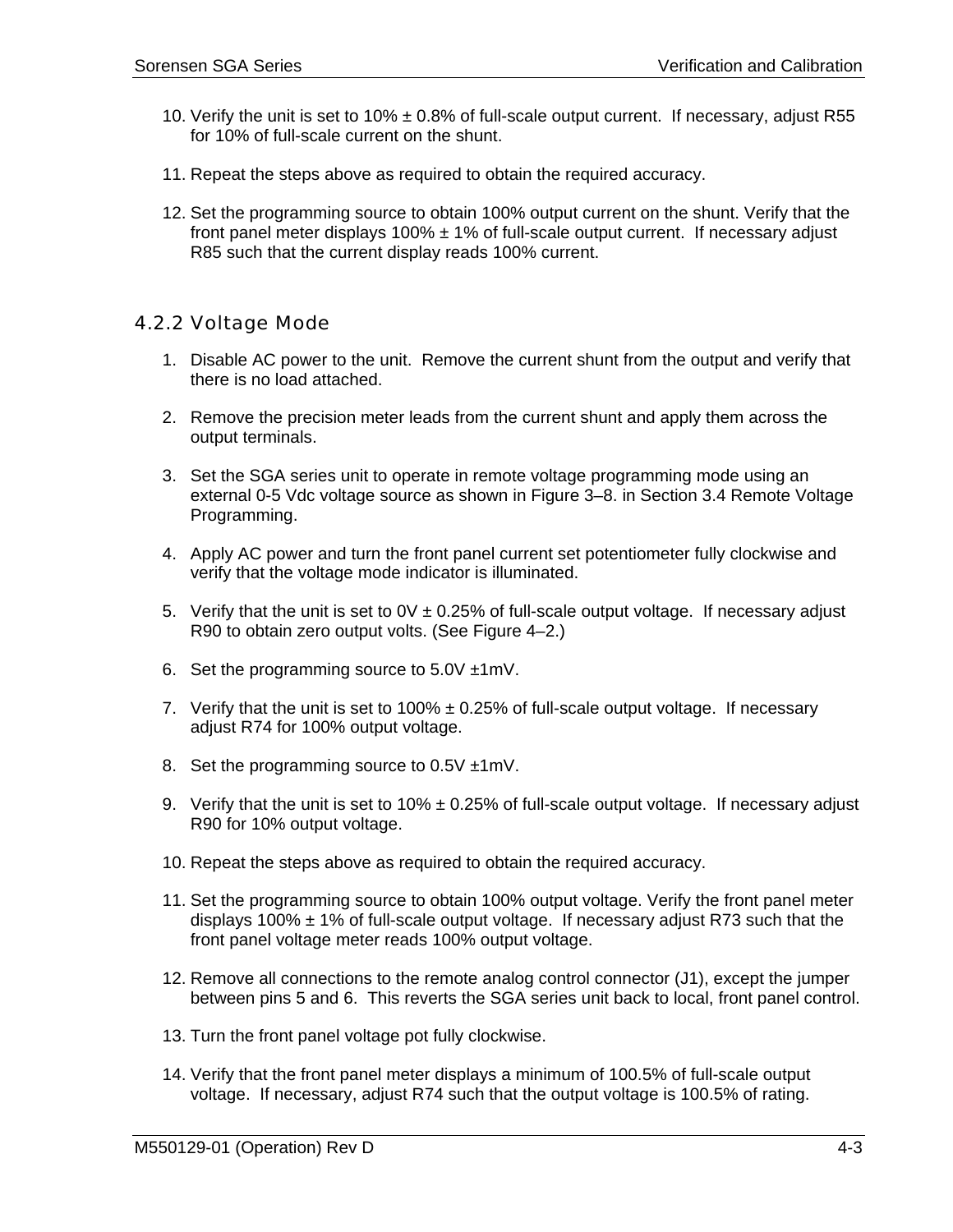<span id="page-42-0"></span>

### CAUTION!

Hazardous voltages may be present on the output after the output is disabled due to stored capacitive charge. Allow 5 minutes to drain the output capacitive charge to safe levels before connecting or removing output wiring.

### 4.2.3 Resistor Programming Current Sources

- 1. Disable AC power to the unit. Turn the front panel Voltage and Current knobs fully counterclockwise.
- 2. Connect the power supply to a precision current shunt (see Figure 4–1, Section 4.1.2 Preparation).
- 3. Set the SGA series unit to operate in remote current programmin[g mode using](#page-40-0) resistance by connecting a 5K ohm (1% or better tolerance) resistor as shown in Figure 3–5 in Section 3.3 Remote Current Programming.
- 4. Attach a precision meter across the shunt Kelvin terminals.
- 5. [Appl](#page-31-0)y AC power and enable the unit via the front panel On/Off switch.
- 6. Verify there is 5V ±1% across the resistor. If necessary, adjust R45 to measure 5.00V read back on the voltmeter.
- 7. Disable AC power to the unit.
- 8. Set the SGA series unit to operate in remote voltage programming mode using resistance by connecting a 5K ohm (1% or better tolerance) resistor as shown in Figure 3–7 in Section 3.4 Remote Voltage Programming.
- 9. Apply AC power and enable the unit via the front panel On/Off switch.
- 10. Verify that there is  $5V \pm 1\%$  across the resistor. If necessary, adjust R71 to measure 5.00V read back on the voltmeter.
- 11. Disable AC power and remove all connections to the remote analog control connector (J1), except the jumper between pins 5 and 6.

## 4.3 Isolated Analog (Option) Verification and Calibration Procedure

All calibration potentiometers can be adjusted through access holes in the top cover of the SGA Series unit. It is *not* necessary to remove the top cover to perform the calibration procedures.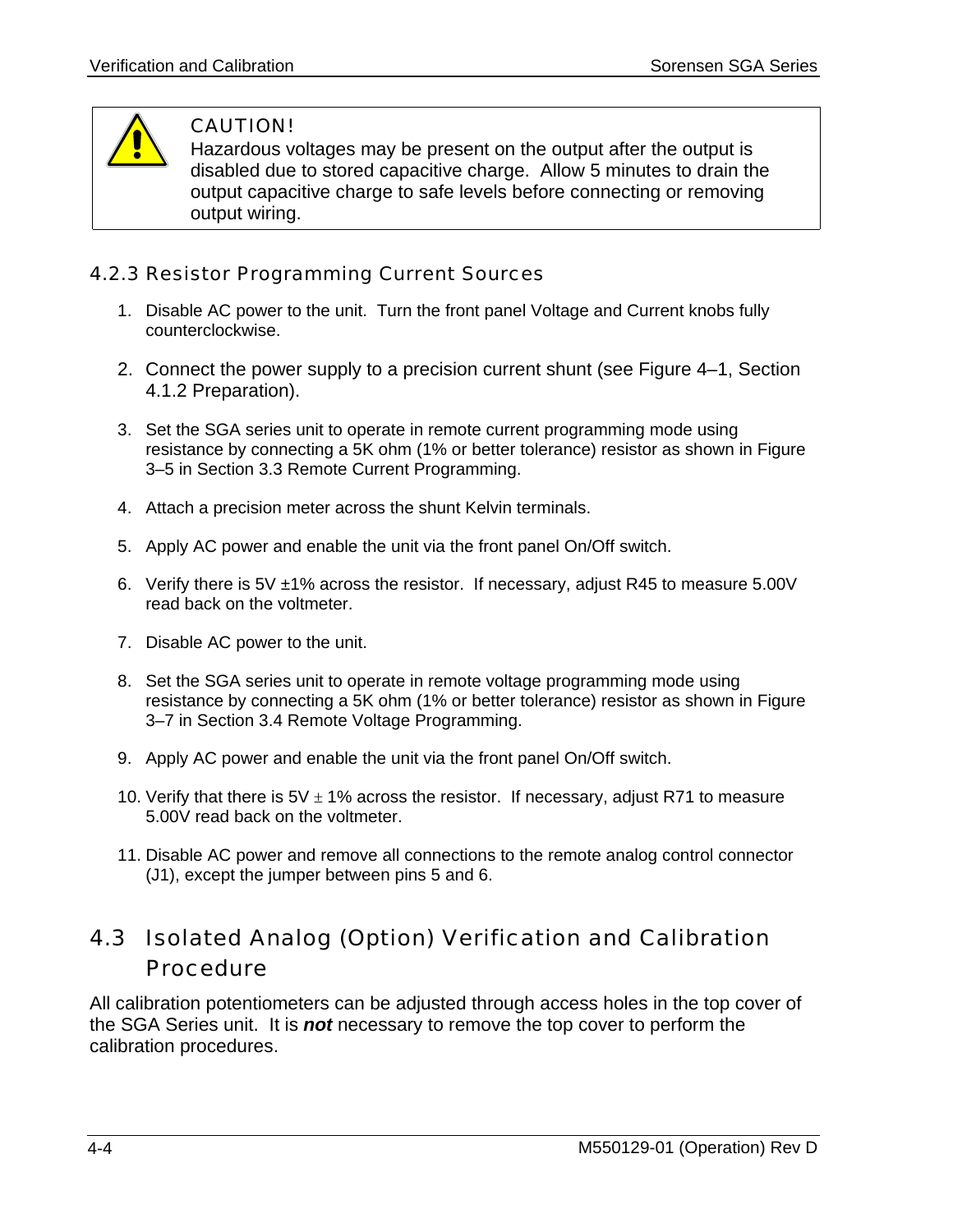### <span id="page-43-0"></span>4.3.1 Current Mode

- 1. Set the SGA series unit to operate in remote current programming mode using an external 0-5 Vdc voltage source as shown in [Figure 3–6](#page-32-0) in Section 3.3 Remote Current Programming.
- 2. Attach a precision meter across the shunt Kelvin terminals.
- 3. Attach a precision meter in parallel with the voltage programming source.
- 4. Set the voltage source to  $0.0V \pm 1$  mV.
- 5. Apply AC power and turn the front panel voltage set potentiometer fully clockwise and verify the current mode indicator is illuminated.
- 6. Verify that the unit is set to  $0A \pm 0.8\%$  of full-scale output. If necessary, adjust R47 for zero current through the shunt (see [Figure 4–1](#page-40-0) in Section 4.1.2 Preparation).
- 7. Set the programming voltage to  $5.0V \pm 1mV$ .
- 8. Verify that the unit is set to 100%  $\pm$  0.8% of full scale output current. If necessary, adjust R33 for 100% of full scale current on the shunt.
- 9. Set the programming source for  $0.5V \pm 1$  mV.
- 10. Verify that the unit is set to 10%  $\pm$  0.8% of full scale output current. If necessary, adjust R47 for 10% of full scale current on the shunt.
- 11. Repeat the steps above as required to obtain the required accuracy.
- 12. Set the programming source to obtain 100% output current on the shunt. Verify that the front panel meter displays  $100\% \pm 1\%$  of full-scale output current. If necessary adjust R85 such that the current display reads 100% current.

### 4.3.2 Voltage Mode

- 1. Disable AC power to the unit. Remove the current shunt from the output and verify that there is no load attached.
- 2. Remove the precision meter leads from the current shunt and apply them across the output terminals.
- 3. Set the SGA series unit to operate in remote voltage programming mode using an external 0-5 Vdc voltage source as shown in [Figure 3–8.](#page-33-0) in Section 3.4 Remote Voltage Programming.
- 4. Apply AC power and turn the front panel current set potentiometer fully clockwise and verify that the voltage mode indicator is illuminated.
- 5. Verify that the unit is set to  $0V \pm 0.25\%$  of full-scale output voltage. If necessary adjust R35 to obtain zero output volts. (See [Figure 4–2.](#page-45-0))
- 6. Set the programming source to  $5.0V \pm 1$  mV.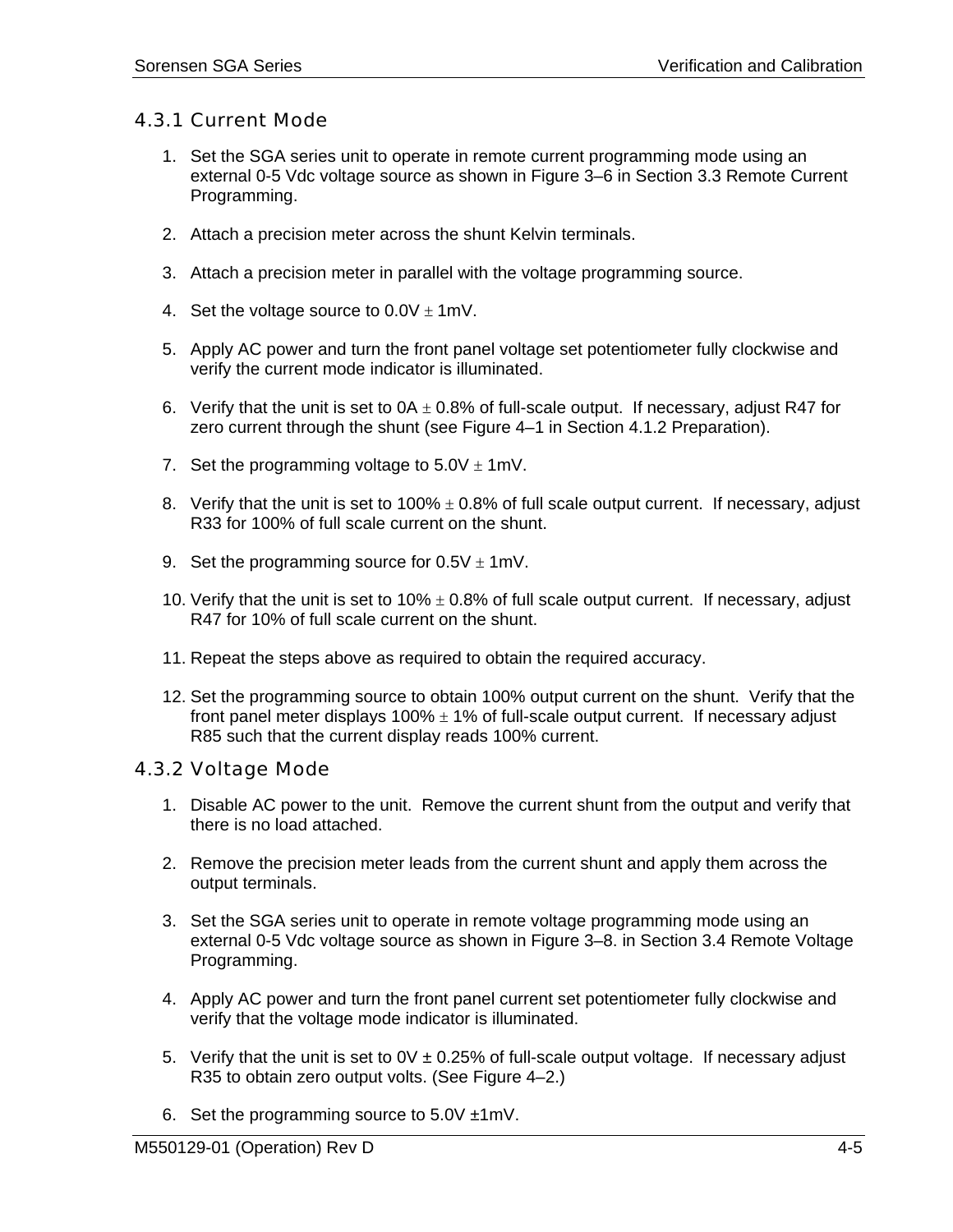- 7. Verify that the unit is set to  $100\% \pm 0.25\%$  of full-scale output voltage. If necessary adjust R39 for 100% output voltage.
- 8. Set the programming source to 0.5V  $\pm$ 1mV.
- 9. Verify that the unit is set to  $10\% \pm 0.25\%$  of full-scale output voltage. If necessary adjust R35 for 10% output voltage.
- 10. Repeat the steps above as required to obtain the required accuracy.
- 11. Set the programming source to obtain 100% output voltage. Verify the front panel meter displays 100%  $\pm$  1% of full-scale output voltage. If necessary adjust R73 such that the front panel voltage meter reads 100% output voltage.
- 12. Remove all connections to the remote analog control connector (J1), except the jumper between pins 5 and 6. This reverts the SGA series unit back to local, front panel control.
- 13. Turn the front panel voltage pot fully clockwise.
- 13. Verify that the front panel meter displays a minimum of 100.5% of full-scale output voltage If necessary, adjust R74 such that the output voltage is 100.5% of rating.



### CAUTION!

Hazardous voltages may be present on the output after the output is disabled due to stored capacitive charge. Allow 5 minutes to drain the output capacitive charge to safe levels before connecting or removing output wiring.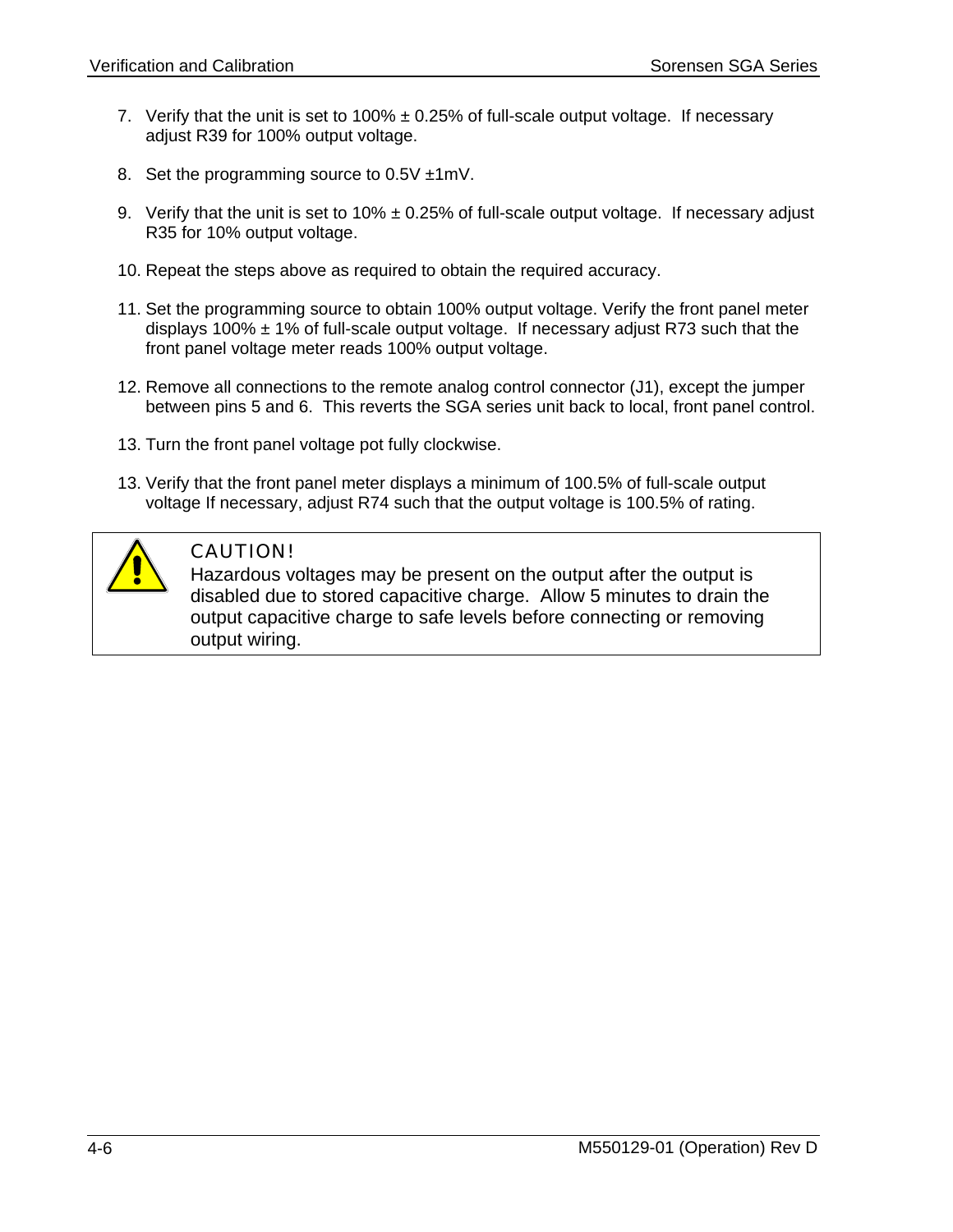<span id="page-45-0"></span>

*Figure 4–2. Potentiometer Locations*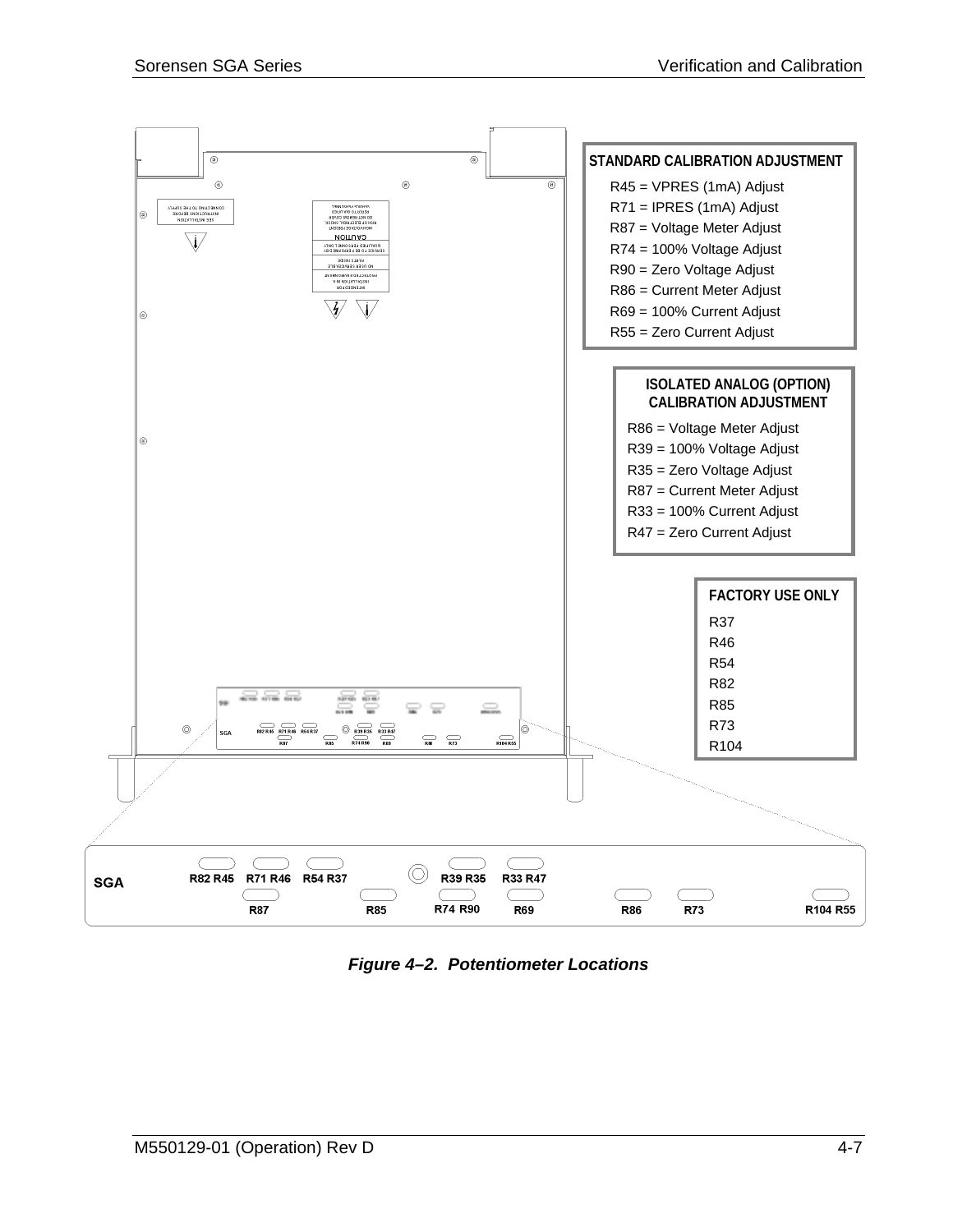# SECTION 5 MAINTENANCE

#### <span id="page-46-0"></span>5.1 Introduction

This chapter contains preventive maintenance information for the SGA Series power supplies.



### WARNING!

All maintenance that requires removal of the cover of the unit should only be done by properly trained and qualified personnel. Hazardous voltages exist inside the unit. Disconnect the supply from the input power before performing any maintenance. Service, fuse verification, and connection of wiring to the chassis must be accomplished at least *five minutes* after power has been removed via external means; all circuits and/or terminals to be touched must be safety grounded to the chassis.

### 5.2 Preventive Maintenance

No routine maintenance on the SGA Series is required, aside from periodic cleaning of the unit when needed:

- Once a unit is removed from service, vacuum all air vents, including the front panel grill. Clean the exterior with a mild solution of detergent and water. Apply the solution onto a soft cloth, not directly to the surface of the unit. To prevent damage to materials, do not use aromatic hydrocarbons or chlorinated solvents for cleaning.
- Low–pressure compressed air may be used to remove dust from in and around components on the printed circuit boards.



### WARNING!

The OFF position of the power switch does not remove voltage from the input terminal blocks. Remove all external power before performing any service.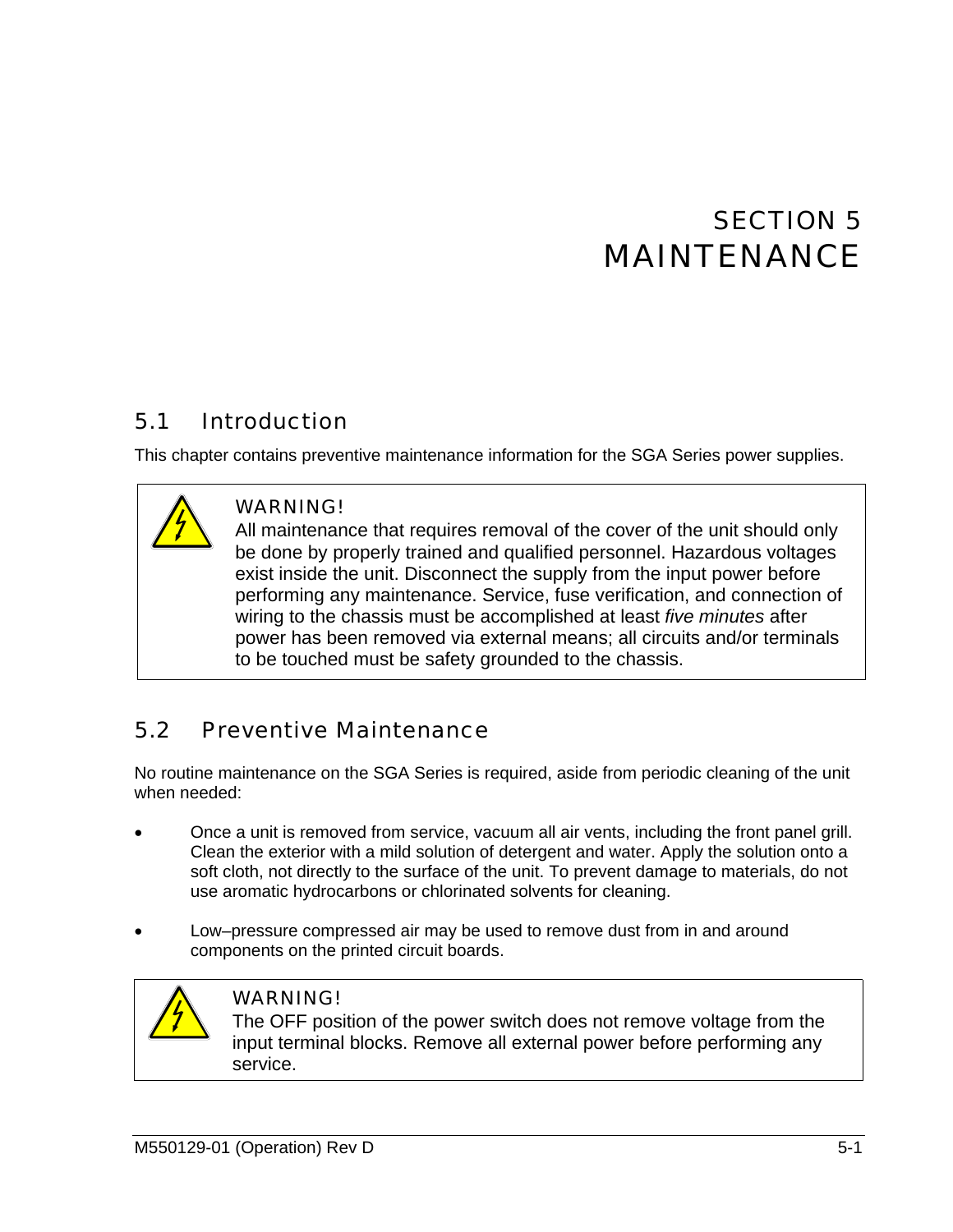<span id="page-47-0"></span>An annual inspection of the SGA Series unit is recommended. Table 5–1 lists the visual inspection checks to be performed, and the corrective action to be taken.

| <b>Item</b>                             | <b>Inspect For</b>                                                                         | <b>Corrective Action</b>                                                                                       |
|-----------------------------------------|--------------------------------------------------------------------------------------------|----------------------------------------------------------------------------------------------------------------|
| External connector<br>plugs and jacks   | Looseness, bent or corroded<br>contacts, damage or improper<br>seating in mating connector | Clean contacts with solvent<br>moistened cloth, soft bristle brush,<br>small vacuum, or low compressed<br>air. |
|                                         |                                                                                            | Replace connectors damaged,<br>deeply corroded, or improperly<br>seated in mating connector.                   |
| Chassis, fan, and<br>extruded heatsinks | Dirt and corrosion                                                                         | Clean with cloth moistened with<br>soapy water.                                                                |
| External electrical<br>wiring           | Broken, burned or pinched<br>wire; frayed, worn or missing<br>insulation                   | Repair or replace defective wires.                                                                             |
| External solder<br>connections          | Corrosion, loose, cracked, or<br>dirty connections                                         | Clean and resolder connections.                                                                                |
| Dirt and moisture<br>buildup            | Short circuits, arcing,<br>corrosion, overheating                                          | Clean as required.                                                                                             |
| Front panel controls<br>and meters      | Dirt and corrosion                                                                         | Clean with cloth moistened with<br>soapy water.                                                                |
|                                         |                                                                                            | Use a Kimwipe tissue and GTC<br>glass-cleaning compound to clean<br>the meter faces.                           |

### *Table 5–1. Recommended Annual Inspection*



### CAUTION!

For safe and continued operation of the SGA Series, always operate the unit

in a temperature and humidity controlled, indoor area, free of conductive contaminants. Remember to keep the rear and sides of the unit free of obstructions to ensure proper ventilation.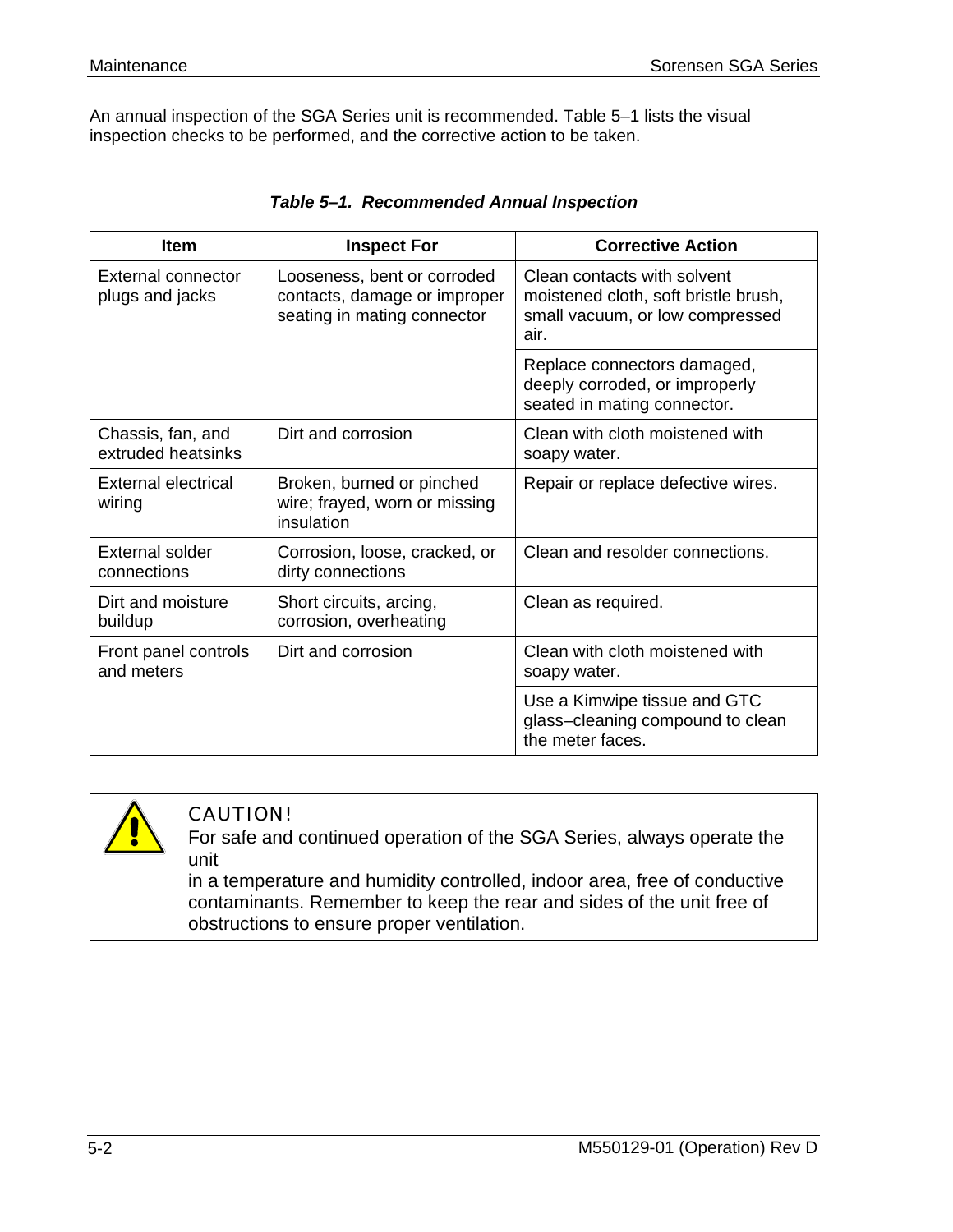### <span id="page-48-0"></span>5.3 Fuses

There are no user replaceable components in the power supply.



### WARNING!

Only properly trained and qualified personnel should remove the cover from the power supply. Service, fuse verification, and connection of wiring to the chassis must be accomplished at least *five minutes* after power has been removed via external means; all circuits and/or terminals to be touched must be safety grounded to the chassis.



### CAUTION!

To reduce the risk of fire or electrical shock, replace fuses only with the same type and rating.

Internal fuses are listed in Table 5–2. Note, however, that failure of one of these fuses indicates a more serious problem has occurred. Please contact the factory for further assistance.

| <b>PCB Part No.</b>       | <b>Reference</b>                                 | Value            | <b>Manufacturer Part No.</b> |
|---------------------------|--------------------------------------------------|------------------|------------------------------|
| Bias Supply 5546335       | F <sub>1</sub> , F <sub>2</sub> , F <sub>3</sub> | 600 Volt, 5 Amp  | Littelfuse KLK-5             |
| Module Controller 5556210 | F1                                               | 600 Volt, 30 Amp | Littelfuse KLKD30            |

*Table 5–2. Fuse Values*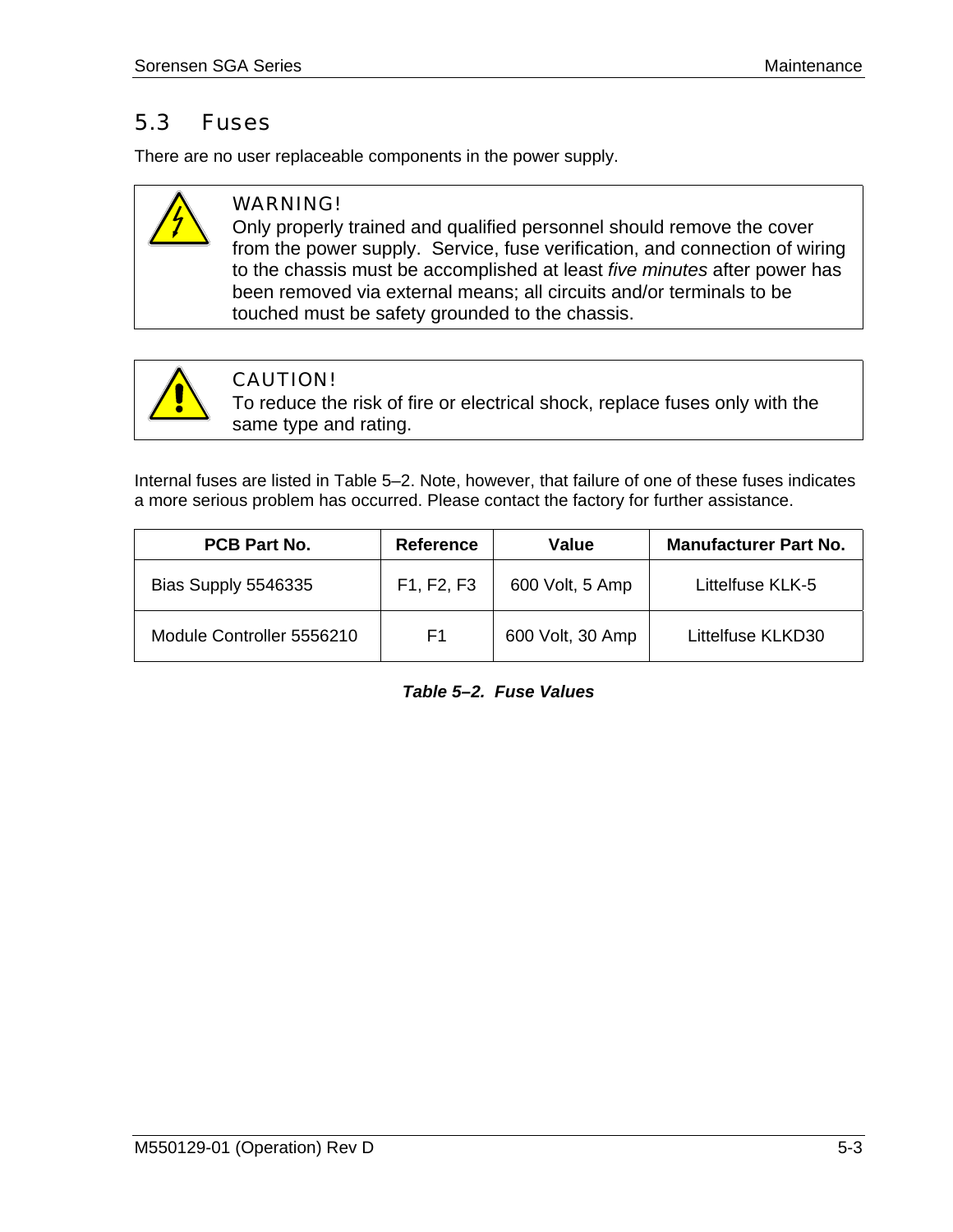## INDEX

### C

Circuit Breaker Requirements, 2-2 Controls and Indicators, 3-1 Analog Control (J1), 3-6 Current Mode Operation, 3-5 Verification and Calibration, 4-2

### F

Fuses, 5-3

### I

Inductive Loads, 2-7 Input/Output Connections, 2-2 Connector Functions, 2-3 Isolated Analog Control, 3-6

#### J

J1 Connector, 3-6

### L

Loads Inductive, 2-7 Location and Mounting, 2-2

#### M

**Maintenance** Annual Inspection, 5-2 Fuses, 5-3 Preventive, 5-1 Master/Slave Operation, 3-16 Mounting Hardware, 2-2

#### N

Noise, 1-4

### O

**Operation** Current Mode, 3-5 Local, 3-4 Master/Slave, 3-16 Parallel, 3-16 Remote Current Programming, 3-10 Remote Output On/Off Control, 3-14 Remote Overvoltage Setpoint, 3-15 Remote Sensing, 3-12 Remote Shutdown, 3-16 Remote Voltage Programming, 3-11 Series, 3-17 Voltage Mode, 3-4 Overvoltage Protection, 3-5 Ozone Precaution, 2-2

### P

Parallel Operation, 3-16 Potentiometer Locations, 4-7

### R

Rack slides, 2-2 Remote Current Programming, 3-10 Remote Output On/Off Control, 3-14 Remote Overvoltage Setpoint, 3-15 Remote Sensing, 3-12 Remote Shutdown, 3-16 Remote Voltage Programming, 3-11 Ripple, 1-4